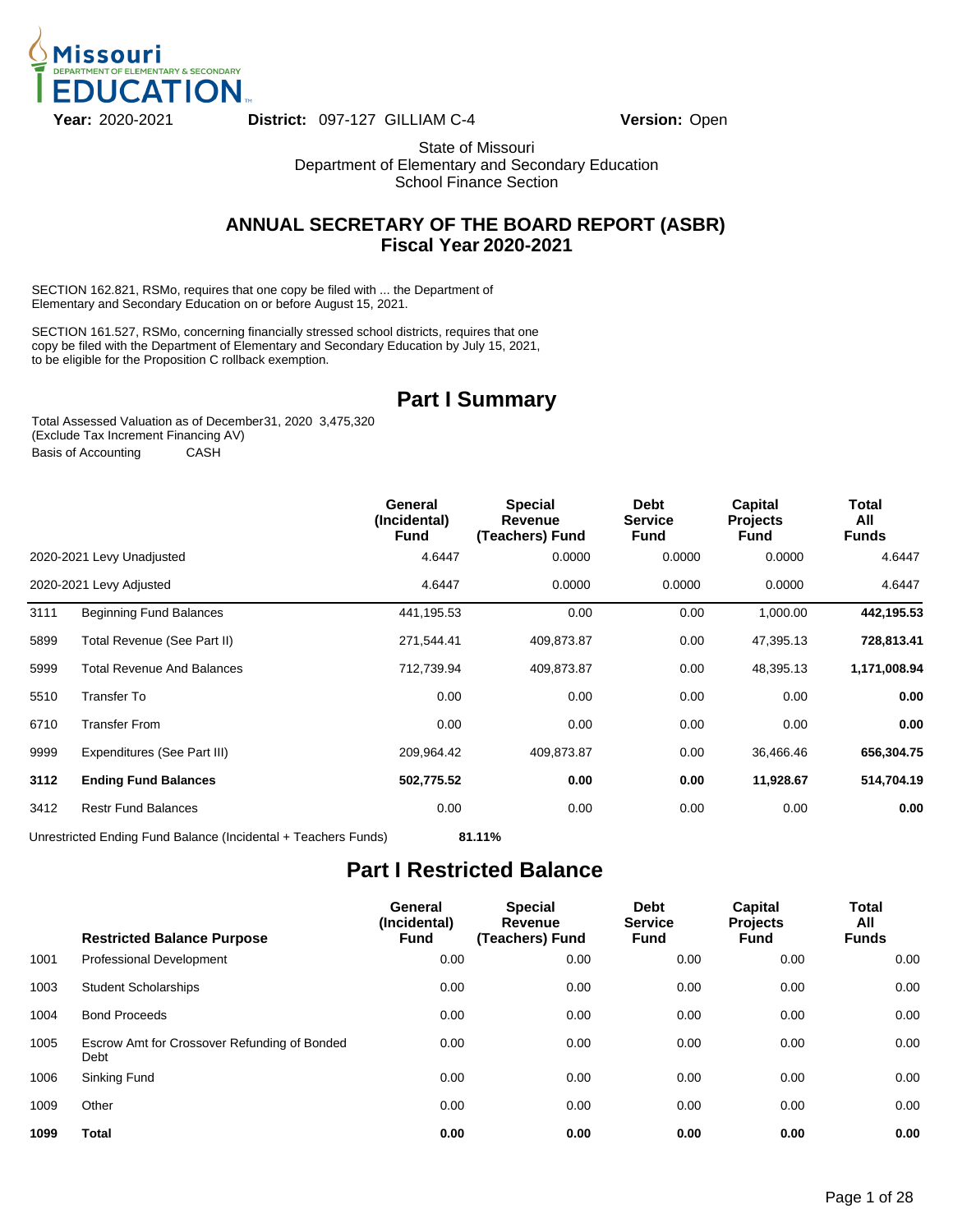

### **Part I-A Transfer From and To Funds Detail**

|     | <b>Transfer Type</b>                                     | <b>Transfer From</b>         | <b>Transfer To</b>              | Amount |
|-----|----------------------------------------------------------|------------------------------|---------------------------------|--------|
| 002 | <b>Teachers Fund</b>                                     | General (Incidental) Fund    | Special Revenue (Teachers) Fund | 0.00   |
| 003 | Debt Service Balance                                     | Debt Service Fund            | <b>Capital Projects Fund</b>    | 0.00   |
| 004 | <b>Transportation Calc Cost</b>                          | General (Incidental) Fund    | <b>Capital Projects Fund</b>    | 0.00   |
| 005 | Area Career Center                                       | General (Incidental) Fund    | <b>Capital Projects Fund</b>    | 0.00   |
| 006 | <b>Grant Match</b>                                       | General (Incidental) Fund    | <b>Capital Projects Fund</b>    | 0.00   |
| 007 | <b>DNR Energy Conservation Loans</b>                     | General (Incidental) Fund    | <b>Capital Projects Fund</b>    | 0.00   |
| 008 | <b>Food Services</b>                                     | General (Incidental) Fund    | <b>Capital Projects Fund</b>    | 0.00   |
| 009 | <b>Student Activities</b>                                | General (Incidental) Fund    | <b>Capital Projects Fund</b>    | 0.00   |
| 010 | \$162,326 or 7%xSATxWADA                                 | General (Incidental) Fund    | <b>Capital Projects Fund</b>    | 0.00   |
| 011 | Capital Projects Fund Interest                           | <b>Capital Projects Fund</b> | General (Incidental) Fund       | 0.00   |
| 012 | <b>Unspent Bond Proceeds</b>                             | <b>Capital Projects Fund</b> | Debt Service Fund               | 0.00   |
| 014 | <b>Capital Projects Unrestricted Funds</b>               | <b>Capital Projects Fund</b> | General (Incidental) Fund       | 0.00   |
| 015 | FY06 Designated Levy or 5%xSATxWADA<br>(Debt Service)    | General (Incidental) Fund    | Debt Service Fund               | 0.00   |
| 016 | FY06 Designated Levy or 5%xSATxWADA<br>(Capital Proje    | General (Incidental) Fund    | <b>Capital Projects Fund</b>    | 0.00   |
| 017 | Lease Purchase prior to 01/01/97                         | General (Incidental) Fund    | <b>Capital Projects Fund</b>    | 0.00   |
| 018 | <b>Guaranteed Energy Performance Savings</b><br>Contract | General (Incidental) Fund    | <b>Capital Projects Fund</b>    | 0.00   |
| 019 | <b>Excess Incidental Fund Balance</b>                    | General (Incidental) Fund    | Special Revenue (Teachers) Fund | 0.00   |

| <b>Totals</b>                   | <b>Transfer From</b><br>6710 | Transfer To<br>5510 |
|---------------------------------|------------------------------|---------------------|
| General (Incidental) Fund       | 0.00                         | 0.00                |
| Special Revenue (Teachers) Fund | 0.00                         | 0.00                |
| Debt Service Fund               | 0.00                         | 0.00                |
| <b>Capital Projects Fund</b>    | 0.00                         | 0.00                |
| <b>Total</b>                    | 0.00                         | 0.00                |

# **Part II Revenue Summary**

#### **Local Revenue Detail**

| Revenue<br>Code | <b>Description</b>                  | General<br>(Incidental)<br><b>Fund</b> | <b>Special</b><br>Revenue<br>(Teachers) Fund | <b>Debt</b><br><b>Service</b><br><b>Fund</b> | <b>Capital</b><br><b>Projects</b><br>Fund | Total<br>All<br><b>Funds</b> |
|-----------------|-------------------------------------|----------------------------------------|----------------------------------------------|----------------------------------------------|-------------------------------------------|------------------------------|
| 5111            | <b>Current Taxes</b>                | \$155,675.19                           | \$0.00                                       | \$0.00                                       | \$0.00                                    | \$155,675.19                 |
| 5112            | <b>Delinguent Taxes</b>             | \$13,296.07                            | \$0.00                                       | \$0.00                                       | \$0.00                                    | \$13,296.07                  |
| 5113            | School District Trust Fund (Prop C) | \$19.561.17                            | \$35,301.49                                  |                                              | $\blacksquare$                            | \$54,862.66                  |
| 5114            | <b>Financial Institution Tax</b>    | \$0.00                                 | \$0.00                                       | \$0.00                                       | \$0.00                                    | \$0.00                       |
| 5115            | <b>M&amp;M Surtax</b>               | \$4.096.61                             | \$0.00                                       | \$0.00                                       | \$0.00                                    | \$4,096.61                   |
| 5116            | In Lieu of Tax                      | \$0.00                                 | \$0.00                                       | \$0.00                                       | \$0.00                                    | \$0.00                       |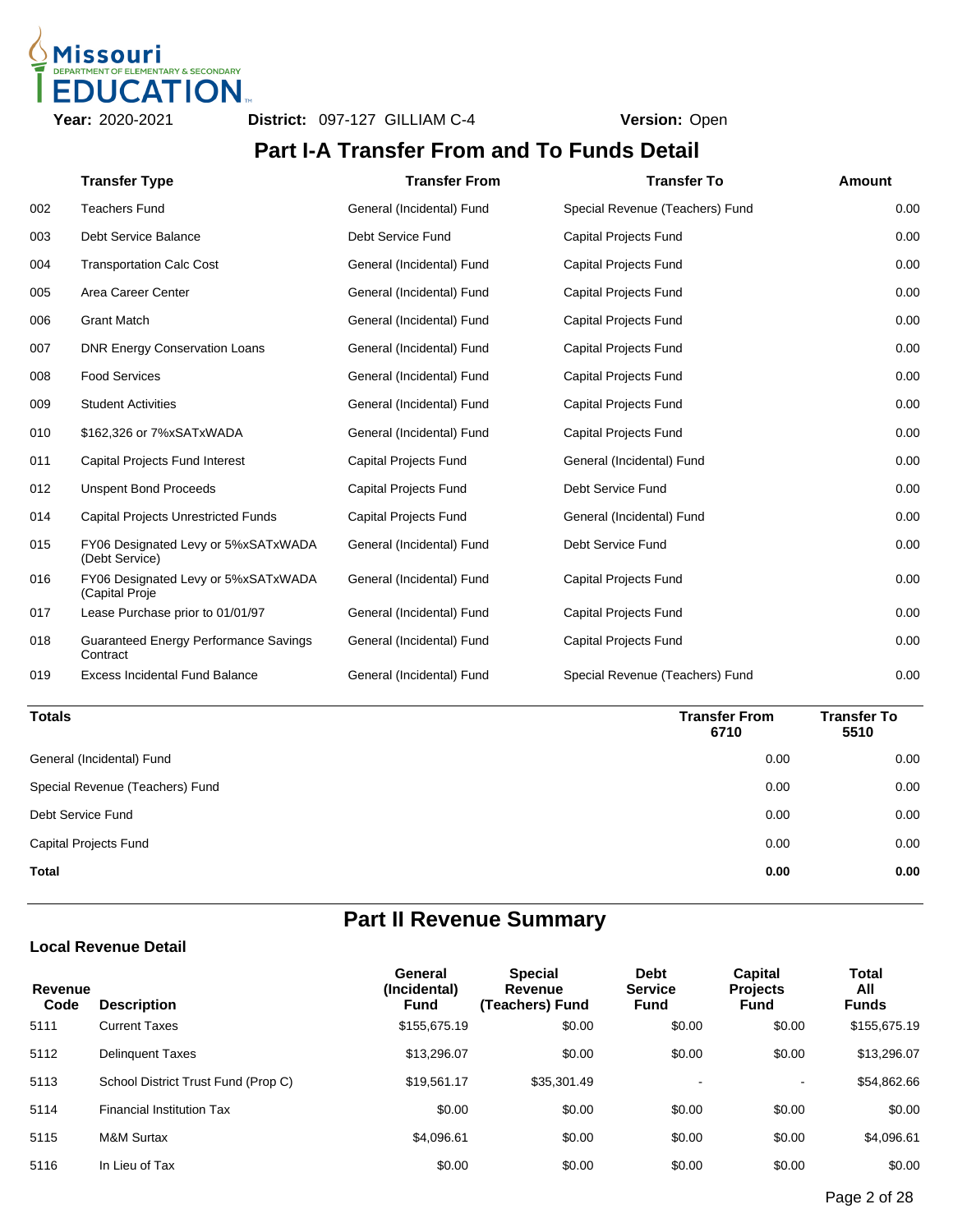

#### **Local Revenue Detail**

| Revenue<br>Code | <b>Description</b>                                           | General<br>(Incidental)<br><b>Fund</b> | <b>Special</b><br>Revenue<br>(Teachers) Fund | <b>Debt</b><br><b>Service</b><br><b>Fund</b> | <b>Capital</b><br><b>Projects</b><br><b>Fund</b> | <b>Total</b><br>All<br><b>Funds</b> |
|-----------------|--------------------------------------------------------------|----------------------------------------|----------------------------------------------|----------------------------------------------|--------------------------------------------------|-------------------------------------|
| 5117            | City Sales Tax                                               | \$0.00                                 | \$0.00                                       | \$0.00                                       | \$0.00                                           | \$0.00                              |
| 5121            | Reg Day School Tuition (K - 12) from Individuals             | \$0.00                                 | \$0.00                                       |                                              |                                                  | \$0.00                              |
| 5122            | Summer School Tuition (K - 12) from Individuals              | \$0.00                                 | \$0.00                                       |                                              |                                                  | \$0.00                              |
| 5123            | <b>Adult/Continuing Education Tuition - Post</b><br>Secondar | \$0.00                                 | \$0.00                                       |                                              |                                                  | \$0.00                              |
| 5131            | <b>Transportation Fees From Patrons</b>                      | \$0.00                                 |                                              |                                              |                                                  | \$0.00                              |
| 5141            | <b>Earnings from Temporary Deposits</b>                      | \$1,346.81                             | \$0.00                                       | \$0.00                                       | \$0.00                                           | \$1,346.81                          |
| 5142            | Accrued Interest on Bonds Sold                               |                                        |                                              | \$0.00                                       |                                                  | \$0.00                              |
| 5143            | Premium on Bonds Sold                                        |                                        |                                              | \$0.00                                       | \$0.00                                           | \$0.00                              |
| 5151            | Sales to Pupils - Reimbursable School Meals                  | \$0.00                                 |                                              |                                              |                                                  | \$0.00                              |
| 5161            | Sales to Adults - Non-Program Food Sales                     | \$413.60                               |                                              |                                              |                                                  | \$413.60                            |
| 5165            | Food Service Non-Program Food Sales                          | \$0.00                                 |                                              |                                              |                                                  | \$0.00                              |
| 5171            | <b>Admissions - Student Activities</b>                       | \$0.00                                 | \$0.00                                       |                                              | \$0.00                                           | \$0.00                              |
| 5172            | <b>Bookstore Sales</b>                                       | \$0.00                                 | \$0.00                                       |                                              | \$0.00                                           | \$0.00                              |
| 5173            | Student Organization Membership Dues and<br>Fees             | \$0.00                                 | \$0.00                                       |                                              | \$0.00                                           | \$0.00                              |
| 5174            | Revenue from Enterprise Activities                           | \$0.00                                 | \$0.00                                       |                                              | \$0.00                                           | \$0.00                              |
| 5179            | Other Pupil Activity Income                                  | \$3,459.48                             | \$0.00                                       |                                              | \$0.00                                           | \$3,459.48                          |
| 5181            | <b>Community Services</b>                                    | \$0.00                                 | \$0.00                                       | \$0.00                                       | \$0.00                                           | \$0.00                              |
| 5182            | <b>PK Tuition from Parents</b>                               | \$0.00                                 | \$0.00                                       |                                              | \$0.00                                           | \$0.00                              |
| 5191            | Rentals                                                      | \$0.00                                 | $\blacksquare$                               |                                              | \$0.00                                           | \$0.00                              |
| 5192            | Gifts                                                        | \$2,400.00                             | \$0.00                                       | \$0.00                                       | \$0.00                                           | \$2,400.00                          |
| 5195            | <b>Prior Period Adjustment</b>                               | \$0.00                                 | \$0.00                                       | \$0.00                                       | \$0.00                                           | \$0.00                              |
| 5196            | Net Receipts From Clearing Accounts                          | \$0.00                                 | \$0.00                                       | \$0.00                                       | \$0.00                                           | \$0.00                              |
| 5198            | Miscellaneous Local Revenue                                  | \$0.00                                 | \$0.00                                       | \$0.00                                       | \$0.00                                           | \$0.00                              |
| 5199            | <b>Local - Subtotal</b>                                      | \$200,248.93                           | \$35,301.49                                  | \$0.00                                       | \$0.00                                           | \$235,550.42                        |

### **County Revenue Detail**

| Revenue<br>Code | <b>Description</b>                             | General<br>(Incidental)<br><b>Fund</b> | <b>Special</b><br>Revenue<br>(Teachers) Fund | <b>Debt</b><br><b>Service</b><br>Fund | <b>Capital</b><br><b>Projects</b><br>Fund | Total<br>All<br><b>Funds</b> |
|-----------------|------------------------------------------------|----------------------------------------|----------------------------------------------|---------------------------------------|-------------------------------------------|------------------------------|
| 5211            | Fines. Escheats. Etc.                          | $\overline{\phantom{a}}$               | \$2,231.58                                   |                                       |                                           | \$2.231.58                   |
| 5221            | <b>State Assessed Utilities</b>                | \$0.00                                 | \$51,247.02                                  | \$0.00                                | \$0.00                                    | \$51,247.02                  |
| 5222            | County Stock Insurance Fund                    | \$0.00                                 | \$0.00                                       | \$0.00                                | \$0.00                                    | \$0.00                       |
| 5231            | Fed Prop (Include Fed Forest, Flood & Mineral) | \$0.00                                 | \$0.00                                       | \$0.00                                | \$0.00                                    | \$0.00                       |
| 5232            | Penalties, Concentrated Animal Feed Oper       | $\,$                                   | \$0.00                                       |                                       |                                           | \$0.00                       |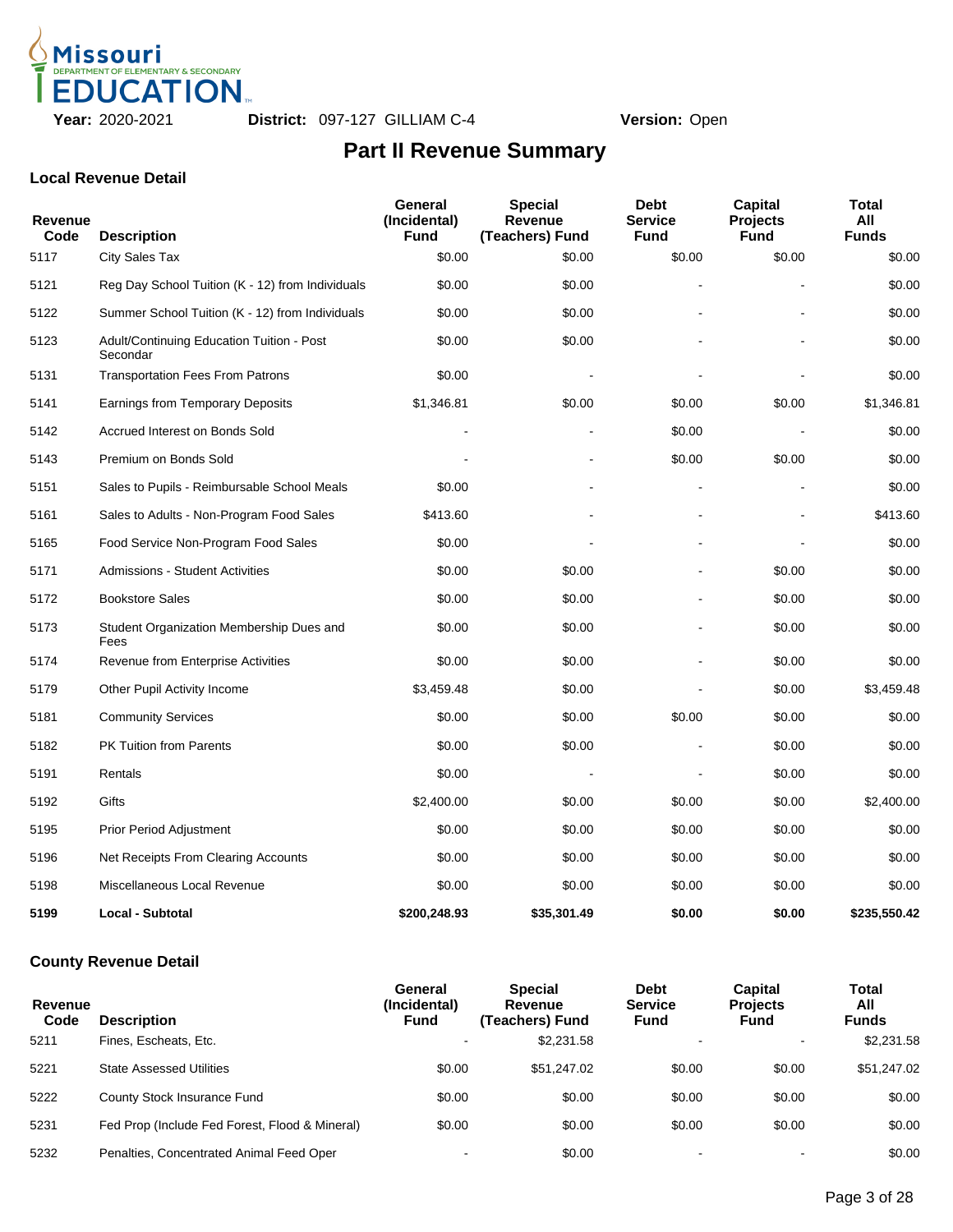

### **County Revenue Detail**

| Revenue<br>Code | <b>Description</b>       | General<br>(Incidental)<br>Fund | <b>Special</b><br>Revenue<br>(Teachers) Fund | <b>Debt</b><br><b>Service</b><br>Fund | <b>Capital</b><br><b>Projects</b><br>Fund | Total<br>All<br><b>Funds</b> |
|-----------------|--------------------------|---------------------------------|----------------------------------------------|---------------------------------------|-------------------------------------------|------------------------------|
| 5237            | Other - County           | \$0.00                          | \$0.00                                       | \$0.00                                | \$0.00                                    | \$0.00                       |
| 5299            | <b>County - Subtotal</b> | \$0.00                          | \$53,478.60                                  | \$0.00                                | \$0.00                                    | \$53,478.60                  |

#### **State Revenue Detail**

| Revenue<br>Code | <b>Description</b>                        | General<br>(Incidental)<br><b>Fund</b> | <b>Special</b><br>Revenue<br>(Teachers) Fund | <b>Debt</b><br><b>Service</b><br><b>Fund</b> | <b>Capital</b><br><b>Projects</b><br><b>Fund</b> | <b>Total</b><br>All<br><b>Funds</b> |
|-----------------|-------------------------------------------|----------------------------------------|----------------------------------------------|----------------------------------------------|--------------------------------------------------|-------------------------------------|
| 5311            | Basic Formula - State Monies              | \$26,407.60                            | \$266,851.11                                 |                                              |                                                  | \$293,258.71                        |
| 5312            | Transportation                            | \$1,513.00                             |                                              |                                              |                                                  | \$1,513.00                          |
| 5314            | Early Childhood Special Education         | \$0.00                                 | \$0.00                                       |                                              | \$0.00                                           | \$0.00                              |
| 5317            | Career Ladder/Excellence in Education Act |                                        | \$0.00                                       |                                              |                                                  | \$0.00                              |
| 5319            | Basic Formula - Classroom Trust Fund      | \$0.00                                 | \$0.00                                       | \$0.00                                       | \$18,878.37                                      | \$18,878.37                         |
| 5324            | <b>Educational Screening Prog/PAT</b>     | \$0.00                                 | \$305.86                                     | $\overline{\phantom{a}}$                     |                                                  | \$305.86                            |
| 5325            | <b>Small Schools Grant</b>                | \$4,184.30                             | \$16,644.70                                  |                                              |                                                  | \$20,829.00                         |
| 5332            | <b>Career Education</b>                   | \$0.00                                 | \$0.00                                       |                                              | \$0.00                                           | \$0.00                              |
| 5333            | Food Service - State                      | \$199.93                               |                                              | $\blacksquare$                               |                                                  | \$199.93                            |
| 5337            | Adult Education & Literacy (AEL)          | \$0.00                                 | \$0.00                                       |                                              | \$0.00                                           | \$0.00                              |
| 5366            | MO Dept of Nat Res (DNR) Energy Loan      | \$0.00                                 | \$0.00                                       |                                              | \$0.00                                           | \$0.00                              |
| 5369            | <b>Residential Placement/Excess Cost</b>  | \$0.00                                 | \$0.00                                       | $\blacksquare$                               | \$0.00                                           | \$0.00                              |
| 5371            | <b>Readers For The Blind</b>              | \$0.00                                 | \$0.00                                       | $\overline{\phantom{a}}$                     | \$0.00                                           | \$0.00                              |
| 5372            | State Emer Management Agency (SEMA) Funds | \$0.00                                 | \$0.00                                       |                                              | \$0.00                                           | \$0.00                              |
| 5381            | High Need Fund - Special Education        | \$0.00                                 | \$0.00                                       |                                              | \$0.00                                           | \$0.00                              |
| 5382            | Missouri Preschool Project                | \$0.00                                 | \$0.00                                       | $\overline{a}$                               | \$0.00                                           | \$0.00                              |
| 5397            | Other - State                             | \$0.00                                 | \$0.00                                       |                                              | \$0.00                                           | \$0.00                              |
| 5399            | <b>State - Subtotal</b>                   | \$32,304.83                            | \$283,801.67                                 | \$0.00                                       | \$18,878.37                                      | \$334,984.87                        |

#### **Federal Revenue Detail**

| Revenue<br>Code | <b>Description</b>                                                  | General<br>(Incidental)<br><b>Fund</b> | <b>Special</b><br>Revenue<br>(Teachers) Fund | <b>Debt</b><br><b>Service</b><br>Fund | <b>Capital</b><br><b>Projects</b><br>Fund | Total<br>All<br><b>Funds</b> |
|-----------------|---------------------------------------------------------------------|----------------------------------------|----------------------------------------------|---------------------------------------|-------------------------------------------|------------------------------|
| 5411            | Impact Aid (P.L. 81-874)                                            | \$0.00                                 | \$0.00                                       | $\blacksquare$                        | \$0.00                                    | \$0.00                       |
| 5412            | Medicaid                                                            | \$0.00                                 | \$0.00                                       | $\overline{\phantom{0}}$              | \$0.00                                    | \$0.00                       |
| 5418            | Reserve Officer Training Corps (ROTC)                               | \$0.00                                 | \$0.00                                       | $\blacksquare$                        | \$0.00                                    | \$0.00                       |
| 5423            | <b>CRRSA - ESSER II</b>                                             | \$0.00                                 | \$0.00                                       | $\blacksquare$                        | \$0.00                                    | \$0.00                       |
| 5424            | CARES - ESSER Fund                                                  | \$6,889.60                             | \$0.00                                       | $\blacksquare$                        | \$0.00                                    | \$6,889.60                   |
| 5425            | <b>CARES - Governor's Emergency Education</b><br><b>Relief Fund</b> | \$0.00                                 | \$0.00                                       | $\blacksquare$                        | \$0.00                                    | \$0.00                       |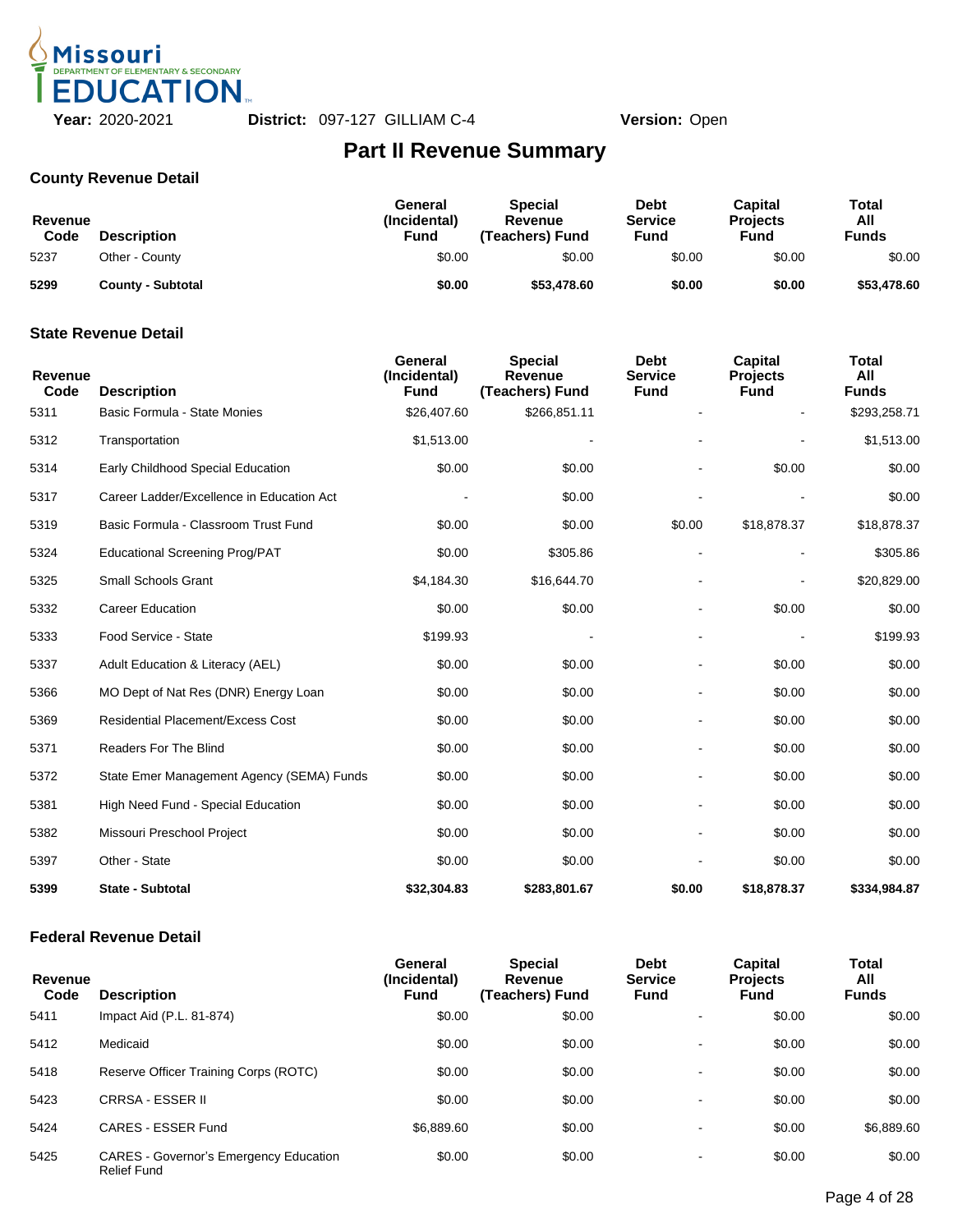

#### **Federal Revenue Detail**

| <b>Revenue</b><br>Code | <b>Description</b>                                    | General<br>(Incidental)<br><b>Fund</b> | <b>Special</b><br>Revenue<br>(Teachers) Fund | <b>Debt</b><br><b>Service</b><br><b>Fund</b> | <b>Capital</b><br><b>Projects</b><br><b>Fund</b> | <b>Total</b><br>All<br><b>Funds</b> |
|------------------------|-------------------------------------------------------|----------------------------------------|----------------------------------------------|----------------------------------------------|--------------------------------------------------|-------------------------------------|
| 5427                   | Perkins Basic Grant, Career Education                 | \$0.00                                 | \$0.00                                       |                                              | \$0.00                                           | \$0.00                              |
| 5428                   | Coronavirus Relief Fund (OA CRF)                      | \$2,658.75                             | \$0.00                                       |                                              | \$0.00                                           | \$2,658.75                          |
| 5429                   | Emergency Worker Childcare Grant (CCDF)               | \$0.00                                 | \$0.00                                       |                                              | \$0.00                                           | \$0.00                              |
| 5436                   | Adult Education & Literacy (AEL)                      | \$0.00                                 | \$0.00                                       |                                              | \$0.00                                           | \$0.00                              |
| 5437                   | <b>IDEA Grants</b>                                    | \$0.00                                 | \$0.00                                       |                                              | \$0.00                                           | \$0.00                              |
| 5438                   | Non-IDEA Special Education Grants                     | \$0.00                                 | \$0.00                                       |                                              | \$0.00                                           | \$0.00                              |
| 5441                   | IDEA Entitlement Funds, Part B IDEA                   | \$844.74                               | \$9,735.21                                   |                                              | \$0.00                                           | \$10,579.95                         |
| 5442                   | Early Childhood Special Education - Federal           | \$0.00                                 | \$675.00                                     |                                              | \$0.00                                           | \$675.00                            |
| 5444                   | National School Lunch Equipment Grant                 |                                        |                                              |                                              | \$0.00                                           | \$0.00                              |
| 5445                   | School Lunch Program                                  | \$7,987.60                             |                                              |                                              |                                                  | \$7,987.60                          |
| 5446                   | School Breakfast Program                              | \$3,098.12                             |                                              |                                              |                                                  | \$3,098.12                          |
| 5447                   | Special Milk Program                                  | \$0.00                                 |                                              |                                              |                                                  | \$0.00                              |
| 5448                   | After School Snack Program                            | \$0.00                                 |                                              |                                              |                                                  | \$0.00                              |
| 5449                   | Fresh Fruits and Vegetable Program                    | \$1,826.57                             |                                              |                                              |                                                  | \$1,826.57                          |
| 5451                   | Title I - ESEA                                        | \$0.00                                 | \$11,322.15                                  |                                              | \$0.00                                           | \$11,322.15                         |
| 5452                   | Title I, Part C - Migrant Education                   | \$0.00                                 | \$0.00                                       |                                              | \$0.00                                           | \$0.00                              |
| 5459                   | 21st Century Community Learning<br>Center/Afterschool | \$0.00                                 | \$0.00                                       |                                              | \$0.00                                           | \$0.00                              |
| 5461                   | Title IV.A Student Support and Academic<br>Enrichment | \$1,778.56                             | \$7,037.09                                   |                                              | \$0.00                                           | \$8,815.65                          |
| 5462                   | Title III, ESEA - English Language Acquisition        | \$0.00                                 | \$0.00                                       |                                              | \$0.00                                           | \$0.00                              |
| 5463                   | Educ For Homeless Children & Youth                    | \$0.00                                 | \$0.00                                       |                                              | \$0.00                                           | \$0.00                              |
| 5465                   | Title II, Part A&B, ESEA - Teacher & Principal<br>Tra | \$1,130.85                             | \$1,999.21                                   |                                              | \$0.00                                           | \$3,130.06                          |
| 5472                   | <b>Childcare Development Fund Grant</b>               | \$0.00                                 | \$0.00                                       |                                              | \$0.00                                           | \$0.00                              |
| 5473                   | CARES - School Lunch Program                          | \$1,439.58                             |                                              |                                              |                                                  | \$1,439.58                          |
| 5474                   | CARES - School Breakfast Program                      | \$764.92                               |                                              |                                              |                                                  | \$764.92                            |
| 5475                   | CARES - After-School Snack Program                    | \$0.00                                 |                                              |                                              |                                                  | \$0.00                              |
| 5476                   | CARES - Special Milk Program                          | \$0.00                                 |                                              |                                              |                                                  | \$0.00                              |
| 5477                   | Federal Emergency Mgt Agency (FEMA) Funds             | \$0.00                                 | \$0.00                                       |                                              | \$0.00                                           | \$0.00                              |
| 5478                   | Vocational Rehabilitation                             | \$0.00                                 | \$0.00                                       |                                              |                                                  | \$0.00                              |
| 5481                   | Dept of Health Food Service Program                   | \$0.00                                 | \$0.00                                       |                                              | \$0.00                                           | \$0.00                              |
| 5483                   | Headstart                                             | \$0.00                                 | \$0.00                                       |                                              | \$0.00                                           | \$0.00                              |
| 5484                   | Pell Grants                                           | \$0.00                                 |                                              |                                              |                                                  | \$0.00                              |
| 5486                   | Impact Aid, Restricted Purpose                        | \$0.00                                 | \$0.00                                       |                                              | \$0.00                                           | \$0.00                              |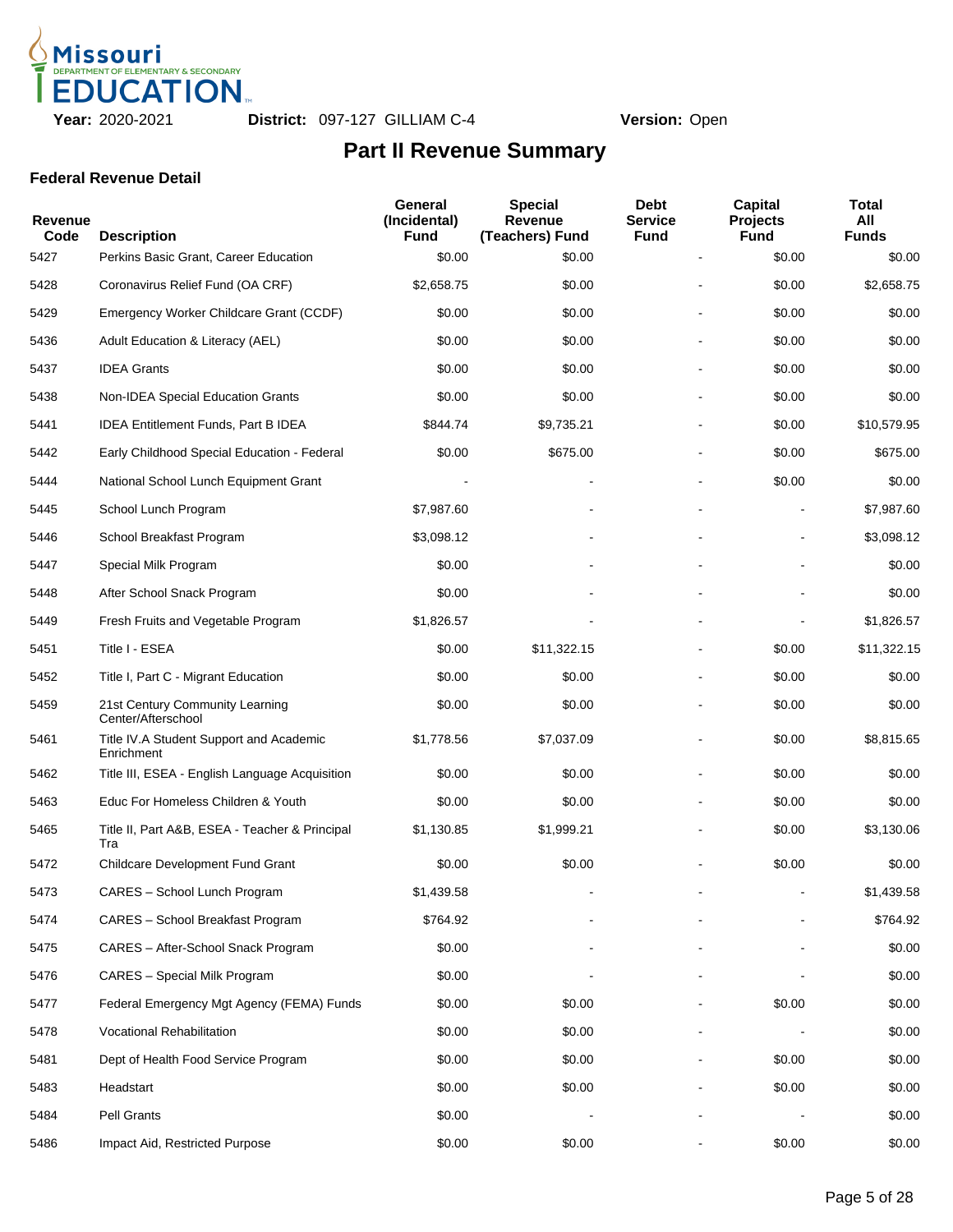

#### **Federal Revenue Detail**

| Revenue<br>Code | <b>Description</b>                          | General<br>(Incidental)<br>Fund | <b>Special</b><br>Revenue<br>(Teachers) Fund | Debt<br><b>Service</b><br>Fund | Capital<br><b>Projects</b><br>Fund | Total<br>All<br><b>Funds</b> |
|-----------------|---------------------------------------------|---------------------------------|----------------------------------------------|--------------------------------|------------------------------------|------------------------------|
| 5492            | Title VI, Part B Rural Education Initiative | \$2,637.55                      | \$6.523.45                                   |                                | \$0.00                             | \$9.161.00                   |
| 5497            | Other - Federal                             | \$7,933.81                      | \$0.00                                       | \$0.00                         | \$27.766.76                        | \$35,700.57                  |
| 5499            | Federal - Subtotal                          | \$38,990.65                     | \$37,292.11                                  | \$0.00                         | \$27,766.76                        | \$104.049.52                 |

#### **Other Revenue Detail**

| <b>Revenue</b><br>Code | <b>Description</b>                                     | <b>General</b><br>(Incidental)<br><b>Fund</b> | <b>Special</b><br><b>Revenue</b><br>(Teachers) Fund | <b>Debt</b><br><b>Service</b><br><b>Fund</b> | Capital<br><b>Projects</b><br><b>Fund</b> | Total<br>All<br><b>Funds</b> |
|------------------------|--------------------------------------------------------|-----------------------------------------------|-----------------------------------------------------|----------------------------------------------|-------------------------------------------|------------------------------|
| 5611                   | Sale of Bonds                                          |                                               |                                                     |                                              | \$0.00                                    | \$0.00                       |
| 5613                   | Sales of Bonds - QZAB (ARRA)                           |                                               |                                                     |                                              | \$0.00                                    | \$0.00                       |
| 5631                   | Net Insurance Recovery                                 | \$0.00                                        |                                                     | $\qquad \qquad \blacksquare$                 | \$0.00                                    | \$0.00                       |
| 5641                   | Sale of School Buses                                   |                                               |                                                     | $\blacksquare$                               | \$750.00                                  | \$750.00                     |
| 5651                   | Sale of Other Property                                 | \$0.00                                        |                                                     |                                              | \$0.00                                    | \$0.00                       |
| 5691                   | <b>Temporary Direct Deposit Revenues</b>               |                                               |                                                     | \$0.00                                       |                                           | \$0.00                       |
| 5692                   | <b>Refunding Bonds</b>                                 |                                               |                                                     | \$0.00                                       |                                           | \$0.00                       |
| 5699                   | <b>Other Revenue Subtotal</b>                          | \$0.00                                        | \$0.00                                              | \$0.00                                       | \$750.00                                  | \$750.00                     |
| 5811                   | Tuition From Other LEAs - Regular Term                 | \$0.00                                        | \$0.00                                              |                                              |                                           | \$0.00                       |
| 5812                   | Tuition From Other LEAs - Summer School                | \$0.00                                        | \$0.00                                              |                                              |                                           | \$0.00                       |
| 5821                   | Area Voc Fees From Other LEAs                          | \$0.00                                        | \$0.00                                              |                                              |                                           | \$0.00                       |
| 5831                   | <b>Contracted Educational Services</b>                 | \$0.00                                        | \$0.00                                              |                                              |                                           | \$0.00                       |
| 5841                   | Transportation From Other LEAs for Non-<br>Disabled Ro | \$0.00                                        |                                                     |                                              |                                           | \$0.00                       |
| 5842                   | Trans. Amts. from other LEAs for K-12 Disabled<br>Stu  | \$0.00                                        |                                                     |                                              | \$0.00                                    | \$0.00                       |
| 5843                   | Transportation from other LEAs for ECSE                | \$0.00                                        |                                                     |                                              |                                           | \$0.00                       |
| 5898                   | <b>Receipts Other Districts - Subtotal</b>             | \$0.00                                        | \$0.00                                              | \$0.00                                       | \$0.00                                    | \$0.00                       |

### **Revenue Grand Total**

|                |                       | General      | Special         | Debt           | Capital         | Total      |
|----------------|-----------------------|--------------|-----------------|----------------|-----------------|------------|
| <b>Revenue</b> |                       | (Incidental) | Revenue         | <b>Service</b> | <b>Projects</b> | All        |
| Code           | <b>Description</b>    | Fund         | (Teachers) Fund | Fund           | Fund            | Funds      |
| 5899           | <b>Total Revenues</b> | 271.544.41   | 409.873.87      | 0.00           | 47.395.13       | 728.813.41 |

## **Part III-A Expenditures - Program/Fund**

### **Instruction Expenditures**

|                 |                    |                         | <b>Special</b>        |                               |                            |                     |
|-----------------|--------------------|-------------------------|-----------------------|-------------------------------|----------------------------|---------------------|
| <b>Function</b> |                    | General<br>(Incidental) | Revenue<br>'Teachers) | <b>Debt</b><br><b>Service</b> | Capital<br><b>Projects</b> | <b>Total</b><br>All |
| Code            | <b>Description</b> | Fund                    | Fund                  | Fund                          | Fund                       | <b>Funds</b>        |
| 1111            | Elementary         | \$19.013.90             | \$207,088.36          |                               | \$0.00<br>$\blacksquare$   | \$226,102.26        |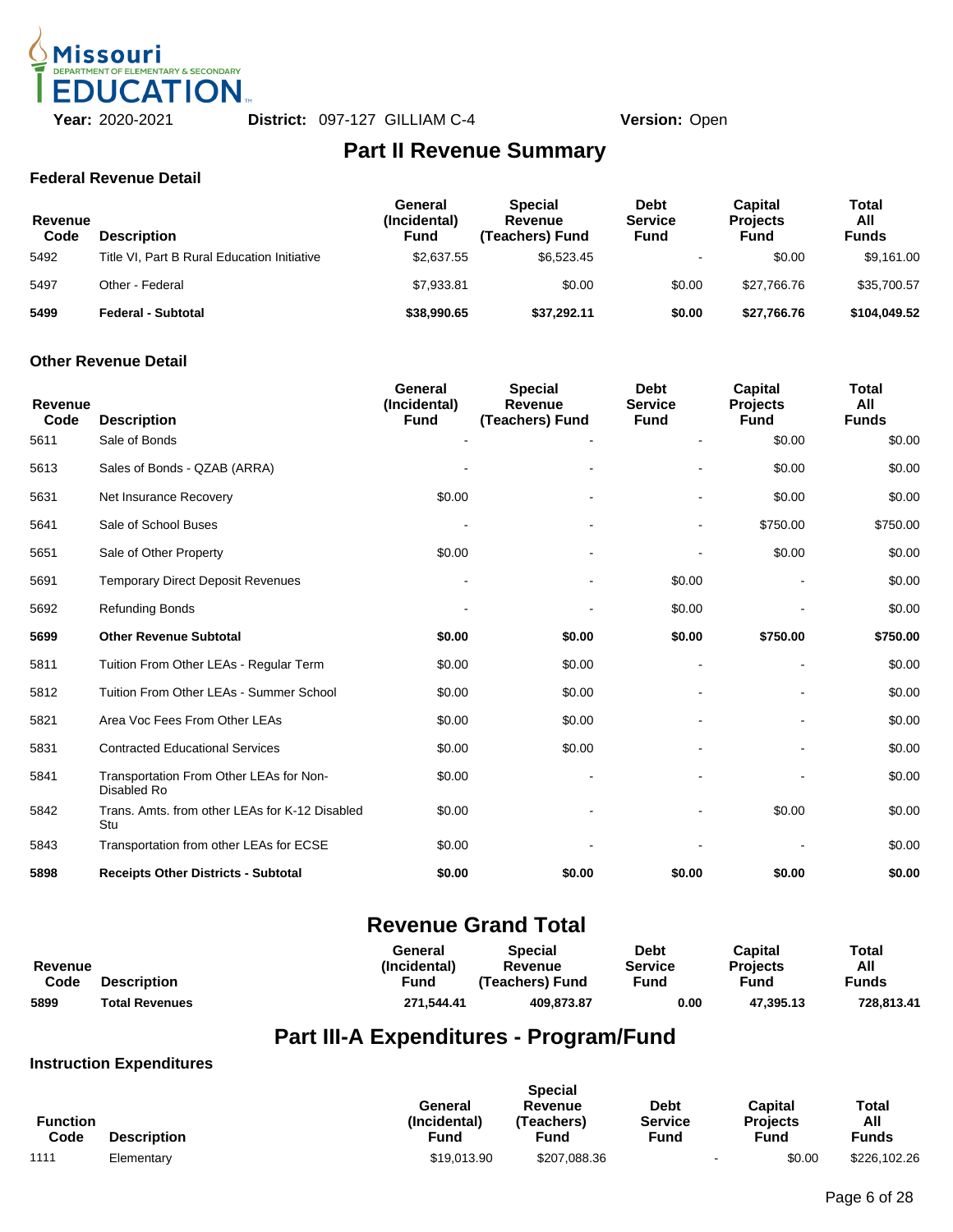

# **Part III-A Expenditures - Program/Fund**

| 1131 | Middle/Junior High                                | \$0.00     | \$0.00      | \$0.00 | \$0.00      |
|------|---------------------------------------------------|------------|-------------|--------|-------------|
| 1151 | Senior High                                       | \$0.00     | \$0.00      | \$0.00 | \$0.00      |
| 1191 | Summer School (Regular)                           | \$0.00     | \$0.00      | \$0.00 | \$0.00      |
| 1192 | Juvenile Program                                  | \$0.00     | \$0.00      | \$0.00 | \$0.00      |
| 1193 | <b>Alternative Programs</b>                       | \$0.00     | \$0.00      | \$0.00 | \$0.00      |
| 1194 | <b>Residential/Treatment Facilities</b>           | \$0.00     | \$0.00      | \$0.00 | \$0.00      |
| 1195 | Virtual Instruction                               | \$0.00     | \$0.00      | \$0.00 | \$0.00      |
| 1211 | Gifted & Talented                                 | \$0.00     | \$0.00      | \$0.00 | \$0.00      |
| 1221 | Special Education and Related Services            | \$300.00   | \$5,405.48  | \$0.00 | \$5,705.48  |
| 1223 | <b>Coordinated Early Intervening Services</b>     | \$211.00   | \$2,025.00  | \$0.00 | \$2,236.00  |
| 1224 | Proportionate Share Services                      | \$0.00     | \$0.00      | \$0.00 | \$0.00      |
| 1251 | Supplemental Instruction                          | \$3,514.77 | \$31,215.21 | \$0.00 | \$34,729.98 |
| 1252 | Migrant                                           | \$0.00     | \$0.00      | \$0.00 | \$0.00      |
| 1253 | Institutions for Adjudicated Students             | \$0.00     | \$0.00      | \$0.00 | \$0.00      |
| 1254 | Institutions for Neglected Students               | \$0.00     | \$0.00      | \$0.00 | \$0.00      |
| 1271 | <b>Bilingual</b>                                  | \$0.00     | \$0.00      | \$0.00 | \$0.00      |
| 1281 | Early Childhood Special Education                 | \$0.00     | \$0.00      | \$0.00 | \$0.00      |
| 1311 | <b>Agricultural Education</b>                     | \$0.00     | \$0.00      | \$0.00 | \$0.00      |
| 1321 | <b>Business Education</b>                         | \$0.00     | \$0.00      | \$0.00 | \$0.00      |
| 1331 | Family Consumer Sciences Education                | \$0.00     | \$0.00      | \$0.00 | \$0.00      |
| 1341 | <b>Health Sciences Education</b>                  | \$0.00     | \$0.00      | \$0.00 | \$0.00      |
| 1351 | Marketing and Cooperative Education               | \$0.00     | \$0.00      | \$0.00 | \$0.00      |
| 1361 | <b>Trade and Industrial Education</b>             | \$0.00     | \$0.00      | \$0.00 | \$0.00      |
| 1371 | Project Lead the Way                              | \$0.00     | \$0.00      | \$0.00 | \$0.00      |
| 1381 | <b>Career Education Special Populations</b>       | \$0.00     | \$0.00      | \$0.00 | \$0.00      |
| 1391 | Other Career Education (Non-Program Specific)     | \$0.00     | \$0.00      | \$0.00 | \$0.00      |
| 1411 | <b>Student Activities</b>                         | \$7,215.90 | \$0.00      | \$0.00 | \$7,215.90  |
| 1421 | School-Sponsored Athletics                        | \$0.00     | \$0.00      | \$0.00 | \$0.00      |
| 1491 | <b>Other Student Activities</b>                   | \$0.00     | \$0.00      | \$0.00 | \$0.00      |
| 1911 | Tuition to Other Districts within the State       | \$0.00     | \$65,602.66 |        | \$65,602.66 |
| 1912 | Tuition to Districts Outside the State            | \$0.00     | \$0.00      |        | \$0.00      |
| 1913 | <b>Tuition to Private Agencies</b>                | \$0.00     | \$0.00      |        | \$0.00      |
| 1921 | Area Career Center Fees                           | \$0.00     | \$0.00      |        | \$0.00      |
| 1931 | Tuition, Special Ed Services-Other Distr in State | \$0.00     | \$0.00      |        | \$0.00      |
| 1932 | Tuition, Spec Ed Prog Outside the State           | \$0.00     | \$0.00      |        | \$0.00      |
| 1933 | Tuition for Special Ed Svcs to Private Agencies   | \$0.00     | \$0.00      |        | \$0.00      |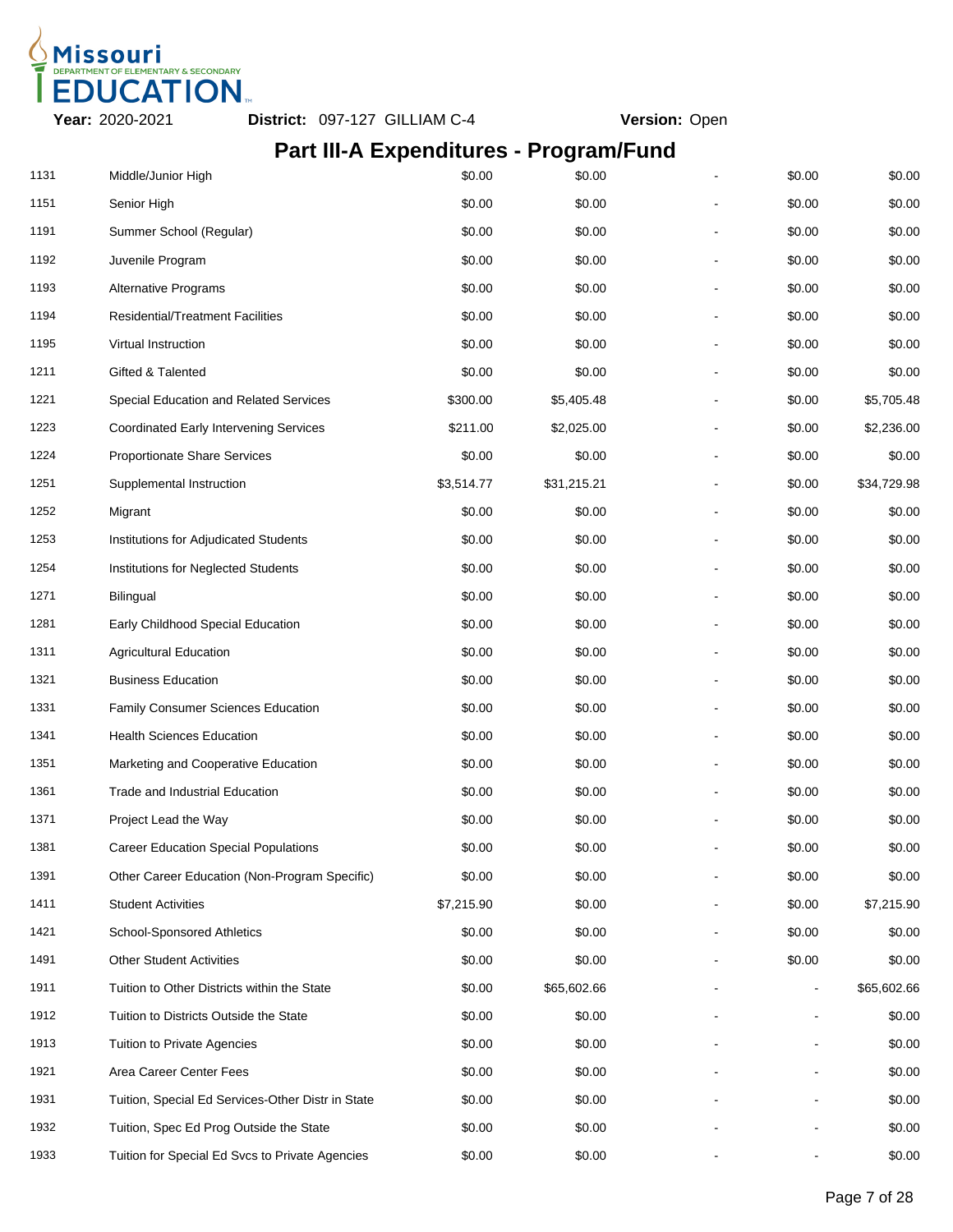

# **Part III-A Expenditures - Program/Fund**

| 1999 | Total Instruction (K-12 only)          | \$30.255.57 | \$311.336.71 | $\overline{\phantom{0}}$ | \$0.00 | \$341.592.28 |
|------|----------------------------------------|-------------|--------------|--------------------------|--------|--------------|
| 1942 | <b>Supplemental Education Services</b> | \$0.00      | \$0.00       | $\overline{\phantom{a}}$ | \$0.00 | \$0.00       |
| 1941 | <b>Contracted Education Services</b>   | \$0.00      | \$0.00       | $\overline{\phantom{0}}$ |        | \$0.00       |

| <b>Function</b><br>Code | <b>Description</b>                                    | General<br>(Incidental)<br>Fund | <b>Special</b><br>Revenue<br>(Teachers)<br><b>Fund</b> | <b>Debt</b><br><b>Service</b><br><b>Fund</b> | <b>Capital</b><br><b>Projects</b><br><b>Fund</b> | Total<br>All<br><b>Funds</b> |
|-------------------------|-------------------------------------------------------|---------------------------------|--------------------------------------------------------|----------------------------------------------|--------------------------------------------------|------------------------------|
| 2111                    | Attendance and Social Work Services Area<br>Direction | \$0.00                          | \$0.00                                                 |                                              | \$0.00                                           | \$0.00                       |
| 2112                    | <b>Attendance Services</b>                            | \$0.00                          | \$0.00                                                 |                                              | \$0.00                                           | \$0.00                       |
| 2113                    | <b>Social Work Services</b>                           | \$0.00                          | \$0.00                                                 |                                              | \$0.00                                           | \$0.00                       |
| 2114                    | <b>Pupil Accounting Services</b>                      | \$0.00                          | \$0.00                                                 |                                              | \$0.00                                           | \$0.00                       |
| 2119                    | Other Attendance and Social Work Services             | \$0.00                          | \$0.00                                                 |                                              | \$0.00                                           | \$0.00                       |
| 2121                    | System Support for Guidance Services                  | \$104.85                        | \$0.00                                                 |                                              | \$0.00                                           | \$104.85                     |
| 2122                    | <b>Counseling Services</b>                            | \$0.00                          | \$0.00                                                 |                                              | \$0.00                                           | \$0.00                       |
| 2123                    | <b>Appraisal Services</b>                             | \$0.00                          | \$0.00                                                 |                                              | \$0.00                                           | \$0.00                       |
| 2124                    | <b>Information Services</b>                           | \$0.00                          | \$0.00                                                 |                                              | \$0.00                                           | \$0.00                       |
| 2125                    | <b>Record Maintenance Services</b>                    | \$0.00                          | \$0.00                                                 |                                              | \$0.00                                           | \$0.00                       |
| 2126                    | <b>Placement Services</b>                             | \$0.00                          | \$0.00                                                 |                                              | \$0.00                                           | \$0.00                       |
| 2129                    | <b>Other Guidance Services</b>                        | \$0.00                          | \$0.00                                                 |                                              | \$0.00                                           | \$0.00                       |
| 2131                    | Health, Psych, Speech, and Audio - Serive Area<br>Dir | \$360.31                        | \$0.00                                                 |                                              | \$0.00                                           | \$360.31                     |
| 2132                    | <b>Medical Services</b>                               | \$0.00                          | \$0.00                                                 |                                              | \$0.00                                           | \$0.00                       |
| 2133                    | <b>Dental Services</b>                                | \$0.00                          | \$0.00                                                 |                                              | \$0.00                                           | \$0.00                       |
| 2134                    | <b>Nursing Services</b>                               | \$0.00                          | \$0.00                                                 |                                              | \$0.00                                           | \$0.00                       |
| 2139                    | <b>Other Health Services</b>                          | \$0.00                          | \$0.00                                                 |                                              | \$0.00                                           | \$0.00                       |
| 2141                    | Pyschological Services - Service Area Direction       | \$0.00                          | \$0.00                                                 |                                              | \$0.00                                           | \$0.00                       |
| 2142                    | <b>Psychological Testing Services</b>                 | \$0.00                          | \$0.00                                                 |                                              | \$0.00                                           | \$0.00                       |
| 2151                    | Speech Path. and Audio. Services-Service Area<br>Dire | \$0.00                          | \$0.00                                                 |                                              | \$0.00                                           | \$0.00                       |
| 2152                    | Speech Pathology and Audiology Services               | \$0.00                          | \$5,500.00                                             |                                              | \$0.00                                           | \$5,500.00                   |
| 2161                    | Occupational Therapy-Related Service Area<br>Directio | \$0.00                          | \$0.00                                                 |                                              | \$0.00                                           | \$0.00                       |
| 2162                    | Occupational Therapy-Related Services                 | \$0.00                          | \$0.00                                                 |                                              | \$0.00                                           | \$0.00                       |
| 2171                    | Physical Therapy-Related Servies Area Direction       | \$0.00                          | \$0.00                                                 |                                              | \$0.00                                           | \$0.00                       |
| 2172                    | Physical Therapy-Related Services                     | \$0.00                          | \$0.00                                                 |                                              | \$0.00                                           | \$0.00                       |
| 2181                    | Visually Impaired/Vision Service Area Direction       | \$0.00                          | \$0.00                                                 |                                              | \$0.00                                           | \$0.00                       |
| 2182                    | Visually Impaired/Vision Services                     | \$0.00                          | \$0.00                                                 |                                              | \$0.00                                           | \$0.00                       |
| 2191                    | Other Support Services - Students                     | \$0.00                          | \$0.00                                                 |                                              | \$0.00                                           | \$0.00                       |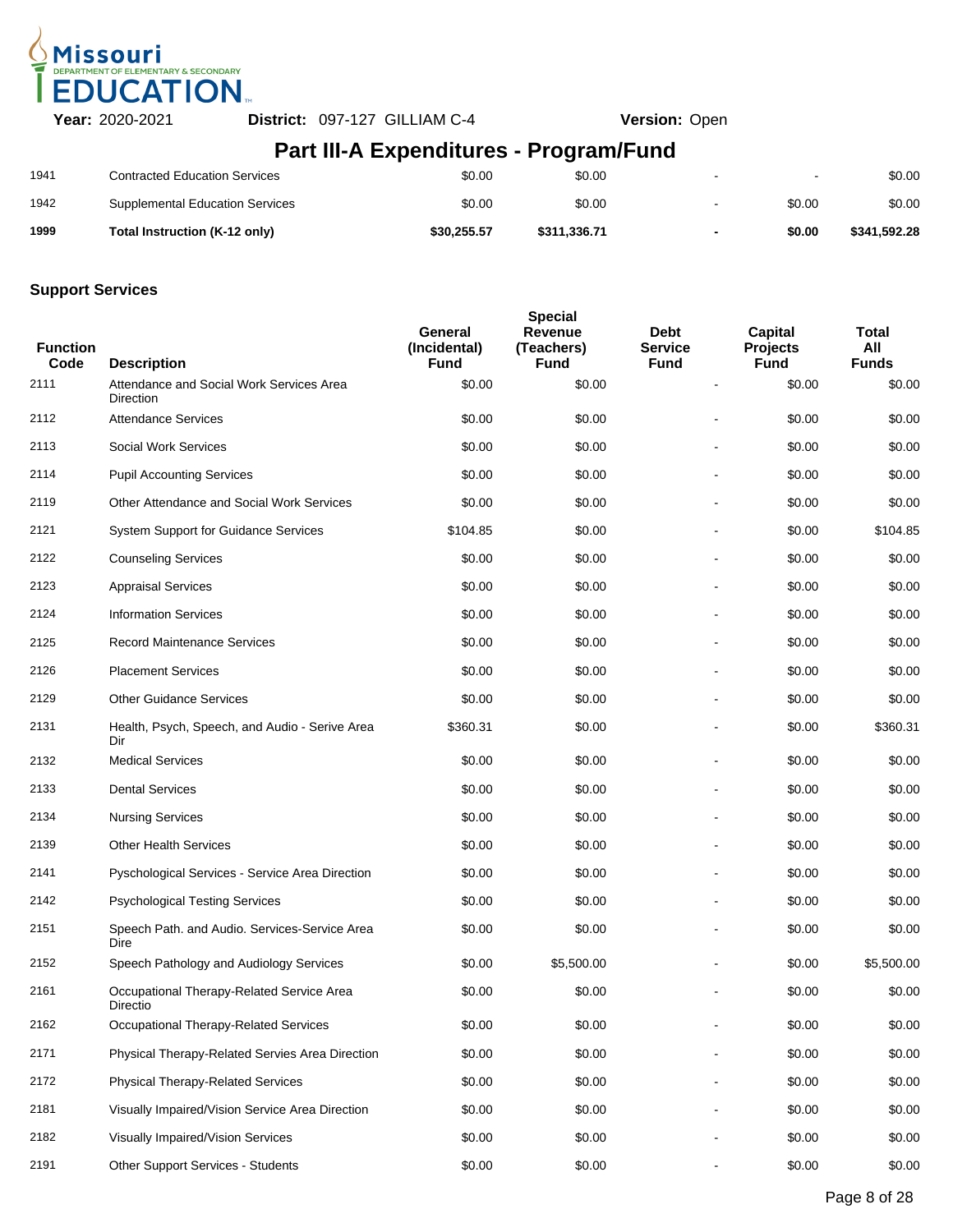

# **Part III-A Expenditures - Program/Fund**

| 2211 | Service Area Direction-Improvement of Instruction     | \$0.00      | \$0.00      |        | \$0.00      | \$0.00       |
|------|-------------------------------------------------------|-------------|-------------|--------|-------------|--------------|
| 2212 | Instruction and Curriculum Development Services       | \$0.00      | \$0.00      |        | \$0.00      | \$0.00       |
| 2213 | <b>Instructional Staff Training Services</b>          | \$0.00      | \$0.00      |        | \$0.00      | \$0.00       |
| 2214 | Professional Development                              | \$2,891.72  | \$231.90    |        |             | \$3,123.62   |
| 2219 | Other Improvement of Instruction Services             | \$0.00      | \$0.00      |        | \$0.00      | \$0.00       |
| 2221 | Service Area Direction-Educational Media Services     | \$744.83    | \$7,124.65  |        | \$0.00      | \$7,869.48   |
| 2222 | <b>School Library Services</b>                        | \$0.00      | \$0.00      |        | \$0.00      | \$0.00       |
| 2223 | <b>Audiovisual Services</b>                           | \$0.00      | \$0.00      |        | \$0.00      | \$0.00       |
| 2224 | <b>Educational Television Services</b>                | \$0.00      | \$0.00      |        | \$0.00      | \$0.00       |
| 2225 | Instruction-Related Technology                        | \$10,632.87 | \$579.73    |        | \$0.00      | \$11,212.60  |
| 2229 | <b>Other Educational Media Services</b>               | \$0.00      | \$0.00      |        | \$0.00      | \$0.00       |
| 2291 | Other Support Services - Instructional Staff          | \$0.00      | \$0.00      |        | \$0.00      | \$0.00       |
| 2311 | <b>Board of Education Services</b>                    | \$13,721.23 | \$0.00      |        | \$0.00      | \$13,721.23  |
| 2321 | <b>Executive Administration Services</b>              | \$1,615.80  | \$0.00      |        | \$0.00      | \$1,615.80   |
| 2322 | <b>Community Relations Services</b>                   | \$0.00      | \$0.00      |        | \$0.00      | \$0.00       |
| 2323 | <b>Staff Relations and Negotiations Services</b>      | \$0.00      | \$0.00      |        | \$0.00      | \$0.00       |
| 2324 | State and Federal Relations Services                  | \$0.00      | \$0.00      |        | \$0.00      | \$0.00       |
| 2329 | <b>Other Executive Administration Services</b>        | \$0.00      | \$1,041.00  | \$0.00 | \$0.00      | \$1,041.00   |
| 2331 | <b>Administrative Technology Services</b>             | \$0.00      | \$0.00      |        | \$0.00      | \$0.00       |
| 2411 | Office of the Principal Services                      | \$57,809.21 | \$83,471.09 |        | \$0.00      | \$141,280.30 |
| 2491 | Other Support Services - School Administration        | \$0.00      | \$0.00      |        | \$0.00      | \$0.00       |
| 2511 | Support Services-Business-Services Area<br>Direction  | \$0.00      | \$0.00      |        | \$0.00      | \$0.00       |
| 2521 | <b>Fiscal Services - Service Area Direction</b>       | \$0.00      | \$0.00      |        | \$0.00      | \$0.00       |
| 2522 | <b>Budgeting Services</b>                             | \$0.00      | \$0.00      |        | \$0.00      | \$0.00       |
| 2523 | Receiving and Disbursing Funds Services               | \$0.00      | \$0.00      |        | \$0.00      | \$0.00       |
| 2524 | <b>Payroll Services</b>                               | \$0.00      | \$0.00      |        | \$0.00      | \$0.00       |
| 2525 | <b>Financial Accounting Services</b>                  | \$0.00      | \$0.00      |        | \$0.00      | \$0.00       |
| 2526 | <b>Internal Auditing Services</b>                     | \$0.00      | \$0.00      |        | \$0.00      | \$0.00       |
| 2527 | <b>Property Accounting Services</b>                   | \$0.00      | \$0.00      |        | \$0.00      | \$0.00       |
| 2529 | <b>Other Fiscal Services</b>                          | \$0.00      | \$0.00      |        | \$0.00      | \$0.00       |
| 2541 | Operation and Maintenance of Plant Services           | \$53,456.26 | \$0.00      |        | \$32,924.78 | \$86,381.04  |
| 2542 | Care and Upkeep of Building Services                  | \$0.00      | \$0.00      |        | \$0.00      | \$0.00       |
| 2543 | Care and Upkeep of Grounds Services                   | \$0.00      | \$0.00      |        | \$0.00      | \$0.00       |
| 2544 | Care and Upkeep of Equipment Services                 | \$0.00      | \$0.00      |        | \$0.00      | \$0.00       |
| 2545 | Vehicle Servicing and Maintenance Services -<br>Other | \$0.00      | \$0.00      |        | \$0.00      | \$0.00       |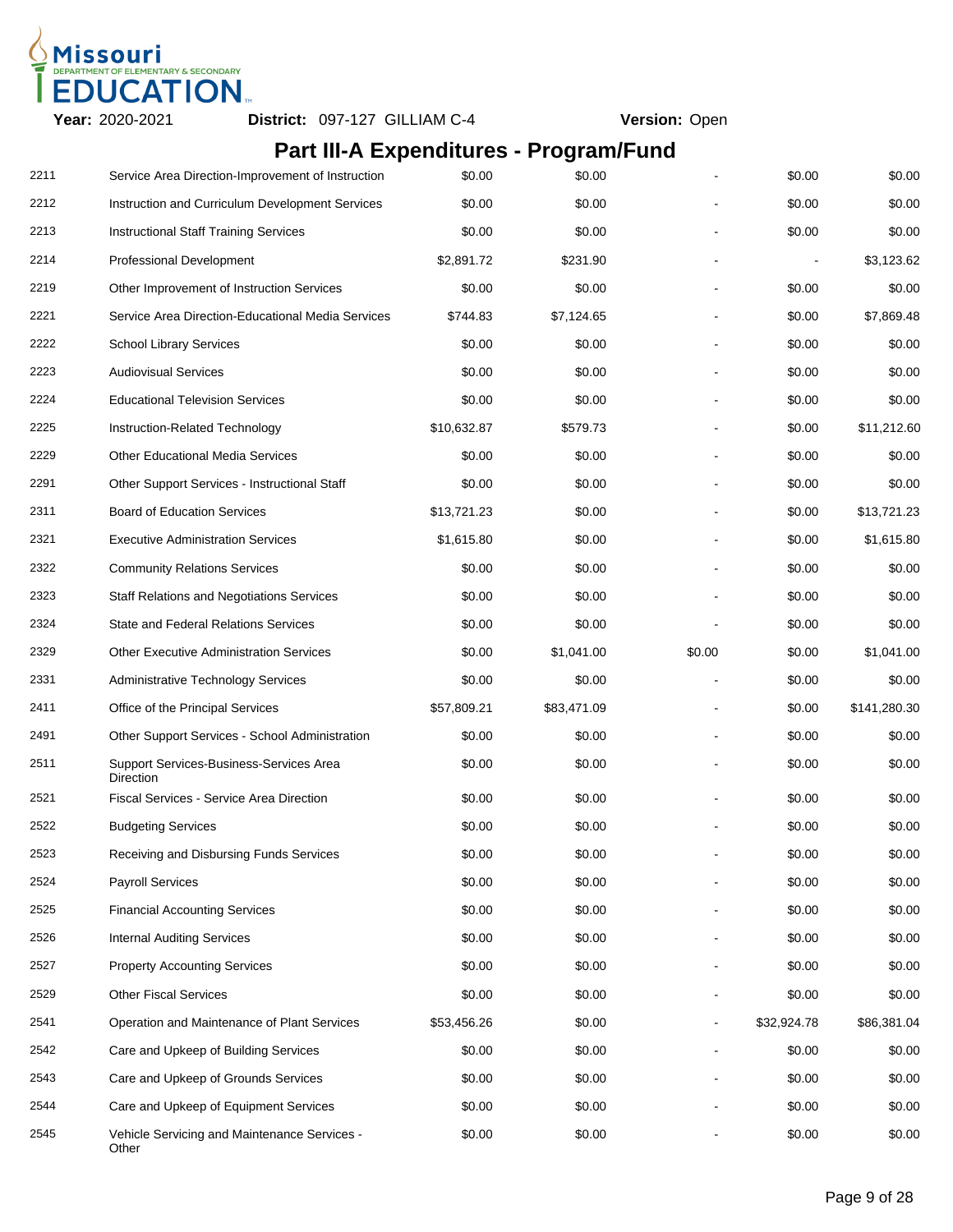

# **Part III-A Expenditures - Program/Fund**

| 2546 | <b>Security Services</b>                               | \$0.00      | \$0.00 |                | \$0.00     | \$0.00      |
|------|--------------------------------------------------------|-------------|--------|----------------|------------|-------------|
| 2549 | Other Operation and Maintenance of Plant<br>Services   | \$0.00      | \$0.00 |                | \$0.00     | \$0.00      |
| 2551 | <b>Contracted Transportation Services for Students</b> | \$7,365.00  | \$0.00 |                | \$0.00     | \$7,365.00  |
| 2552 | District Operated Non-Disabled Student Trans<br>Cost   | \$0.00      | \$0.00 |                | \$0.00     | \$0.00      |
| 2553 | Contracted K-12 Disabled Transportation Services       | \$0.00      | \$0.00 |                | \$0.00     | \$0.00      |
| 2554 | District Operated K-12 Disabled Trans. Services        | \$0.00      | \$0.00 |                | \$0.00     | \$0.00      |
| 2555 | Payment to Other Districts for Non-Disabled Trans.     | \$0.00      |        |                |            | \$0.00      |
| 2556 | Payments to Other Dist. for K-12 Disabled Trans.       | \$0.00      |        |                |            | \$0.00      |
| 2557 | School Choice (ESEA)/Prop Share (IDEA) Trans<br>Cost   | \$0.00      | \$0.00 |                | \$0.00     | \$0.00      |
| 2558 | Non-Allowable Transportation Expenditure               | \$0.00      | \$0.00 |                | \$0.00     | \$0.00      |
| 2559 | Early Childhood Special Education Trans. Serv.         | \$0.00      | \$0.00 |                | \$0.00     | \$0.00      |
| 2561 | Food Services - Service Area Direction                 | \$30,131.89 | \$0.00 | $\overline{a}$ | \$3,541.68 | \$33,673.57 |
| 2562 | Food Preparation and Dispensing Services               | \$0.00      | \$0.00 |                | \$0.00     | \$0.00      |
| 2563 | <b>Food Delivery Services</b>                          | \$0.00      | \$0.00 |                | \$0.00     | \$0.00      |
| 2569 | <b>Other Food Services</b>                             | \$0.00      | \$0.00 |                | \$0.00     | \$0.00      |
| 2571 | Internal Services - Services Area Direction            | \$0.00      | \$0.00 |                | \$0.00     | \$0.00      |
| 2572 | <b>Purchasing Services</b>                             | \$0.00      | \$0.00 |                | \$0.00     | \$0.00      |
| 2573 | Warehousing and Distributing Services                  | \$0.00      | \$0.00 |                | \$0.00     | \$0.00      |
| 2574 | Printing, Publishing, and Duplicating Services         | \$0.00      | \$0.00 |                | \$0.00     | \$0.00      |
| 2579 | <b>Other Internal Services</b>                         | \$0.00      | \$0.00 |                | \$0.00     | \$0.00      |
| 2591 | <b>Other Business Support Services</b>                 | \$0.00      | \$0.00 |                | \$0.00     | \$0.00      |
| 2611 | Central Office Services - Service Area Direction       | \$0.00      | \$0.00 |                | \$0.00     | \$0.00      |
| 2621 | Plan, Rsrch, Dev, and Eval.-Service Area Direction     | \$0.00      | \$0.00 |                | \$0.00     | \$0.00      |
| 2622 | <b>Development Services</b>                            | \$0.00      | \$0.00 |                | \$0.00     | \$0.00      |
| 2623 | <b>Evaluation Services</b>                             | \$0.00      | \$0.00 |                | \$0.00     | \$0.00      |
| 2624 | <b>Planning Services</b>                               | \$0.00      | \$0.00 |                | \$0.00     | \$0.00      |
| 2625 | <b>Research Services</b>                               | \$0.00      | \$0.00 |                | \$0.00     | \$0.00      |
| 2629 | Other Plan, Rsrch, Dev., and Eval. Services            | \$0.00      | \$0.00 |                | \$0.00     | \$0.00      |
| 2631 | Information Services - Service Area Direction          | \$0.00      | \$0.00 |                | \$0.00     | \$0.00      |
| 2632 | <b>Internal Information Services</b>                   | \$0.00      | \$0.00 |                | \$0.00     | \$0.00      |
| 2633 | <b>Public Information Services</b>                     | \$0.00      | \$0.00 |                | \$0.00     | \$0.00      |
| 2634 | <b>Management Information Services</b>                 | \$0.00      | \$0.00 |                | \$0.00     | \$0.00      |
| 2639 | <b>Other Information Services</b>                      | \$0.00      | \$0.00 |                | \$0.00     | \$0.00      |
| 2641 | <b>Staff Services - Service Area Direction</b>         | \$0.00      | \$0.00 |                | \$0.00     | \$0.00      |
| 2642 | <b>Recruitment and Placement Services</b>              | \$0.00      | \$0.00 |                | \$0.00     | \$0.00      |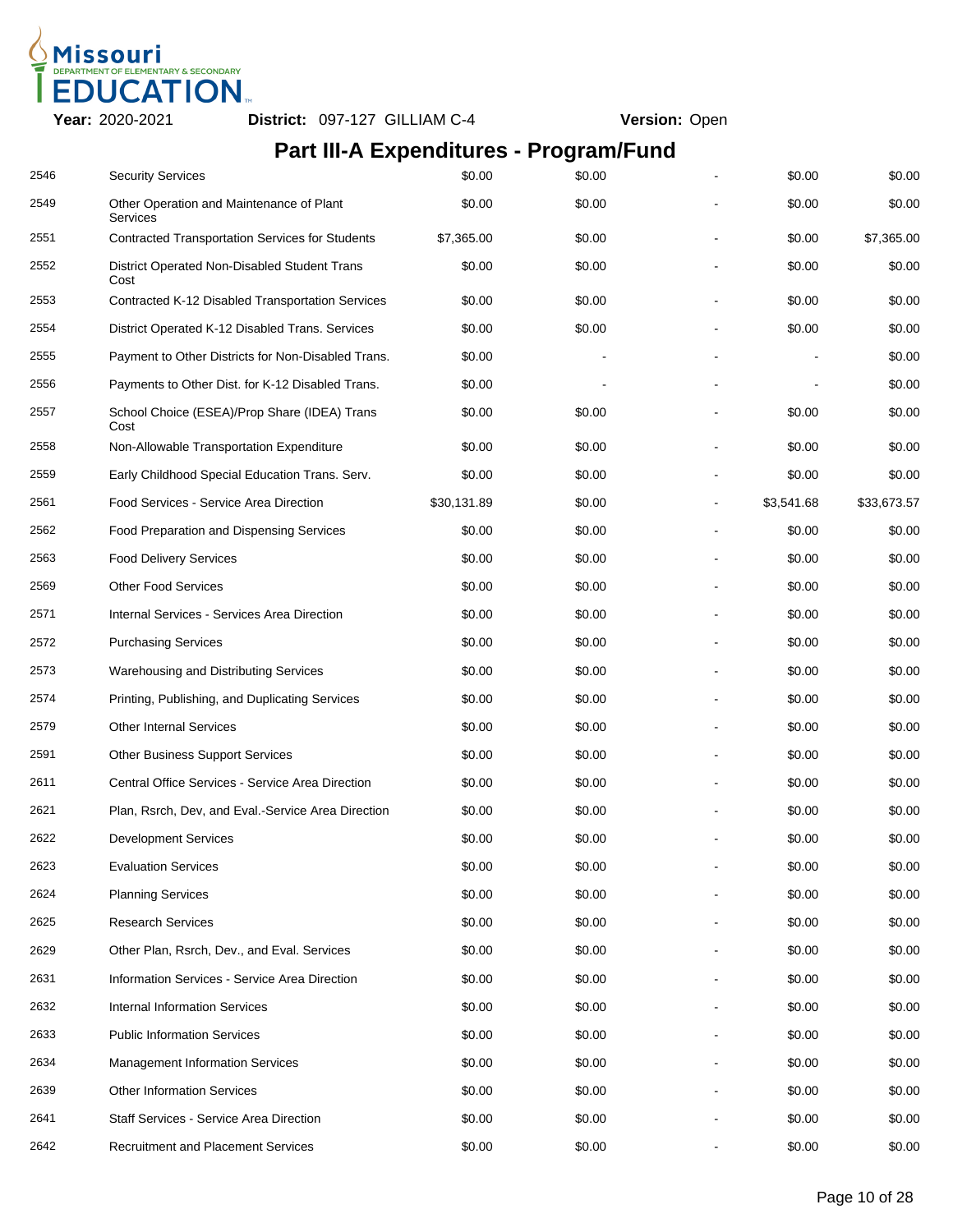

## **Part III-A Expenditures - Program/Fund**

| 2999 | <b>Total Instruction &amp; Support</b>               | \$209,089.54 | \$409,285.08 | \$0.00         | \$36,466.46 | \$654,841.08 |
|------|------------------------------------------------------|--------------|--------------|----------------|-------------|--------------|
| 2998 | <b>Total Support Services</b>                        | \$178,833.97 | \$97,948.37  | \$0.00         | \$36,466.46 | \$313,248.80 |
| 2911 | <b>Other Supporting Services</b>                     | \$0.00       | \$0.00       |                | \$0.00      | \$0.00       |
| 2691 | <b>Other Support Services - Central</b>              | \$0.00       | \$0.00       |                | \$0.00      | \$0.00       |
| 2669 | <b>Other Data Processing Services</b>                | \$0.00       | \$0.00       |                | \$0.00      | \$0.00       |
| 2664 | <b>Operations Services</b>                           | \$0.00       | \$0.00       | $\blacksquare$ | \$0.00      | \$0.00       |
| 2663 | <b>Programming Services</b>                          | \$0.00       | \$0.00       |                | \$0.00      | \$0.00       |
| 2662 | <b>Systems Analysis Services</b>                     | \$0.00       | \$0.00       |                | \$0.00      | \$0.00       |
| 2661 | Data Processing Services - Service Area Direction    | \$0.00       | \$0.00       |                | \$0.00      | \$0.00       |
| 2659 | <b>Other Statistical Services</b>                    | \$0.00       | \$0.00       |                | \$0.00      | \$0.00       |
| 2653 | <b>Statistical Reporting Services</b>                | \$0.00       | \$0.00       |                | \$0.00      | \$0.00       |
| 2652 | <b>Statistical Analysis Services</b>                 | \$0.00       | \$0.00       |                | \$0.00      | \$0.00       |
| 2651 | <b>Statistical Services - Service Area Direction</b> | \$0.00       | \$0.00       |                | \$0.00      | \$0.00       |
| 2649 | <b>Other Staff Services</b>                          | \$0.00       | \$0.00       |                | \$0.00      | \$0.00       |
| 2645 | <b>Health Services</b>                               | \$0.00       | \$0.00       |                | \$0.00      | \$0.00       |
| 2644 | In-Service Training for Non-Instructional Staff      | \$0.00       | \$0.00       |                | \$0.00      | \$0.00       |
| 2643 | <b>Staff Accounting Services</b>                     | \$0.00       | \$0.00       |                | \$0.00      | \$0.00       |

### **Non-Instruction Expenditures**

| <b>Function</b><br>Code | <b>Description</b>                                           | General<br>(Incidental)<br><b>Fund</b> | <b>Special</b><br><b>Revenue</b><br>(Teachers)<br><b>Fund</b> | <b>Debt</b><br><b>Service</b><br><b>Fund</b> | <b>Capital</b><br><b>Projects</b><br><b>Fund</b> | Total<br>All<br><b>Funds</b> |
|-------------------------|--------------------------------------------------------------|----------------------------------------|---------------------------------------------------------------|----------------------------------------------|--------------------------------------------------|------------------------------|
| 1611                    | <b>Adult Education</b>                                       | \$0.00                                 | \$0.00                                                        | $\blacksquare$                               | \$0.00                                           | \$0.00                       |
| 1612                    | <b>Workplace Literacy</b>                                    | \$0.00                                 | \$0.00                                                        | $\blacksquare$                               | \$0.00                                           | \$0.00                       |
| 1613                    | <b>Family Literacy</b>                                       | \$0.00                                 | \$0.00                                                        | $\blacksquare$                               | \$0.00                                           | \$0.00                       |
| 1614                    | English as 2nd Lang./English to Spkrs of Othr<br>Lang        | \$0.00                                 | \$0.00                                                        |                                              | \$0.00                                           | \$0.00                       |
| 1615                    | English Literacy/Civics Education                            | \$0.00                                 | \$0.00                                                        |                                              | \$0.00                                           | \$0.00                       |
| 1621                    | <b>Adult Vocational Education</b>                            | \$0.00                                 | \$0.00                                                        |                                              | \$0.00                                           | \$0.00                       |
| 1671                    | <b>Community Education/Life Enrichment</b>                   | \$0.00                                 | \$0.00                                                        |                                              | \$0.00                                           | \$0.00                       |
| 1691                    | Other Adult/Continuing Education Programs                    | \$0.00                                 | \$0.00                                                        | $\blacksquare$                               | \$0.00                                           | \$0.00                       |
| 3111                    | Direction of Community Services-Service Area<br><b>Direc</b> | \$0.00                                 | \$0.00                                                        |                                              | \$0.00                                           | \$0.00                       |
| 3211                    | Community Rec. Services-Service Area Direction               | \$0.00                                 | \$0.00                                                        | $\blacksquare$                               | \$0.00                                           | \$0.00                       |
| 3311                    | <b>Civic Services</b>                                        | \$0.00                                 | \$0.00                                                        |                                              | \$0.00                                           | \$0.00                       |
| 3411                    | <b>Public Library Services</b>                               | \$0.00                                 | \$0.00                                                        | $\blacksquare$                               | \$0.00                                           | \$0.00                       |
| 3511                    | Early Childhood Program                                      | \$0.00                                 | \$240.00                                                      |                                              | \$0.00                                           | \$240.00                     |
| 3512                    | Early Childhood Instruction                                  | \$0.00                                 | \$0.00                                                        |                                              | \$0.00                                           | \$0.00                       |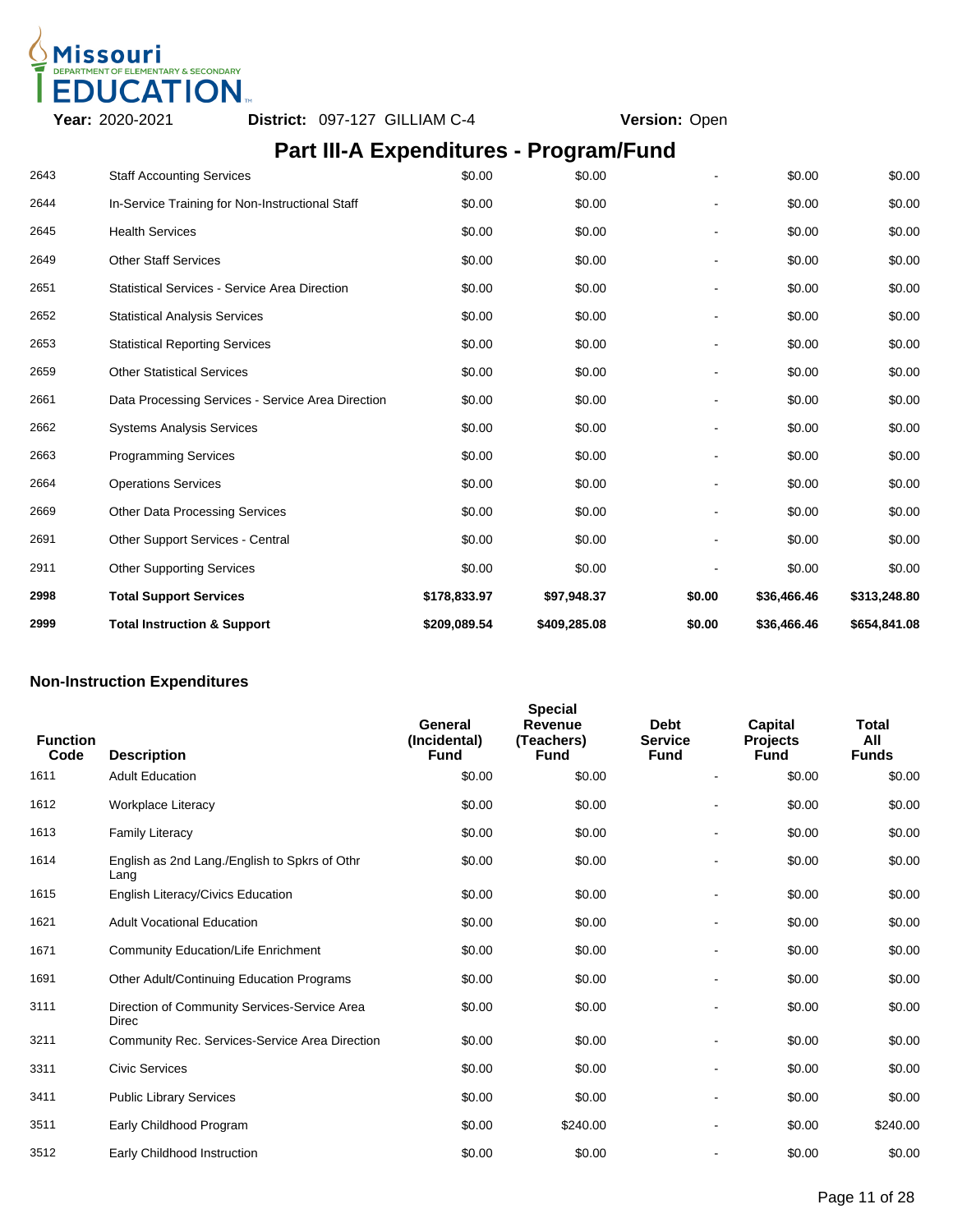

### **Part III-A Expenditures - Program/Fund**

| 9998 | <b>Total Non-Instruction/Support</b>                      | \$874.88 | \$588.79 | \$0.00 | \$0.00 | \$1,463.67 |
|------|-----------------------------------------------------------|----------|----------|--------|--------|------------|
| 5331 | Fees - Lease Purchase Agreements                          |          |          |        | \$0.00 | \$0.00     |
| 5322 | Fees - Long Term Loans                                    |          |          |        | \$0.00 | \$0.00     |
| 5321 | Fees - Short Term Loans                                   | \$0.00   | \$0.00   | \$0.00 | \$0.00 | \$0.00     |
| 5311 | Fees - Bonded Indebtedness                                | \$0.00   |          | \$0.00 | \$0.00 | \$0.00     |
| 5241 | Discount on Bonds Sold - Interest Adjustment              |          |          | \$0.00 | \$0.00 | \$0.00     |
| 5231 | Interest - Lease Purchase Agreements                      |          |          |        | \$0.00 | \$0.00     |
| 5222 | Interest - Long Term Loans                                |          |          |        | \$0.00 | \$0.00     |
| 5221 | Interest - Short Term Loans                               | \$0.00   | \$0.00   | \$0.00 | \$0.00 | \$0.00     |
| 5211 | Interest - Bonded Indebtedness                            |          |          | \$0.00 | \$0.00 | \$0.00     |
| 5131 | Principal - Lease Purchase Agreement                      |          |          |        | \$0.00 | \$0.00     |
| 5122 | Principal - Long Term Loans                               |          |          |        | \$0.00 | \$0.00     |
| 5121 | Principal - Short Term Loans                              |          |          |        | \$0.00 | \$0.00     |
| 5111 | Principal - Bonded Indebtedness                           |          |          | \$0.00 | \$0.00 | \$0.00     |
| 4091 | Other Facilities Acq. and Constr. Services                |          |          |        | \$0.00 | \$0.00     |
| 4051 | Building Acq., Constr. and Improvements Services          |          |          |        | \$0.00 | \$0.00     |
| 4041 | <b>Educational Specifications Development Services</b>    |          |          |        | \$0.00 | \$0.00     |
| 4031 | Architecture, Engineering and Legal Services              |          |          |        | \$0.00 | \$0.00     |
| 4021 | <b>Facilities Acquisition and Construction Services-S</b> |          |          |        | \$0.00 | \$0.00     |
| 4011 | Facilities Acq.and Constr.-Service Area Direction         |          |          |        | \$0.00 | \$0.00     |
| 3913 | Service-Learning                                          | \$0.00   | \$0.00   |        | \$0.00 | \$0.00     |
| 3912 | Parental Involvement                                      | \$474.88 | \$348.79 |        | \$0.00 | \$823.67   |
| 3911 | <b>Other Community Services</b>                           | \$0.00   | \$0.00   |        | \$0.00 | \$0.00     |
| 3812 | Afterschool Program                                       | \$0.00   | \$0.00   |        | \$0.00 | \$0.00     |
| 3811 | Custody and Care of Children Services                     | \$0.00   | \$0.00   |        | \$0.00 | \$0.00     |
| 3711 | Non-Public School Students' Services                      | \$0.00   | \$0.00   |        | \$0.00 | \$0.00     |
| 3611 | <b>Welfare Activities Services</b>                        | \$400.00 | \$0.00   |        | \$0.00 | \$400.00   |

## **Part III-A Expenditures Grand Total**

|                         |                    | <b>Special</b>                                                                                               |                                           |                              |
|-------------------------|--------------------|--------------------------------------------------------------------------------------------------------------|-------------------------------------------|------------------------------|
| <b>Function</b><br>Code | <b>Description</b> | Revenue<br>General<br>(Incidental)<br><b>Debt</b><br>(Teachers)<br><b>Fund</b><br><b>ServiceFund</b><br>Fund | <b>Capital</b><br><b>Projects</b><br>Fund | Total<br>All<br><b>Funds</b> |
| 9999                    | <b>Grand Total</b> | 209.964.42<br>409,873.87                                                                                     | 36,466,46                                 | 656.304.75                   |

# **Part III-B Expenditures - Program/Object**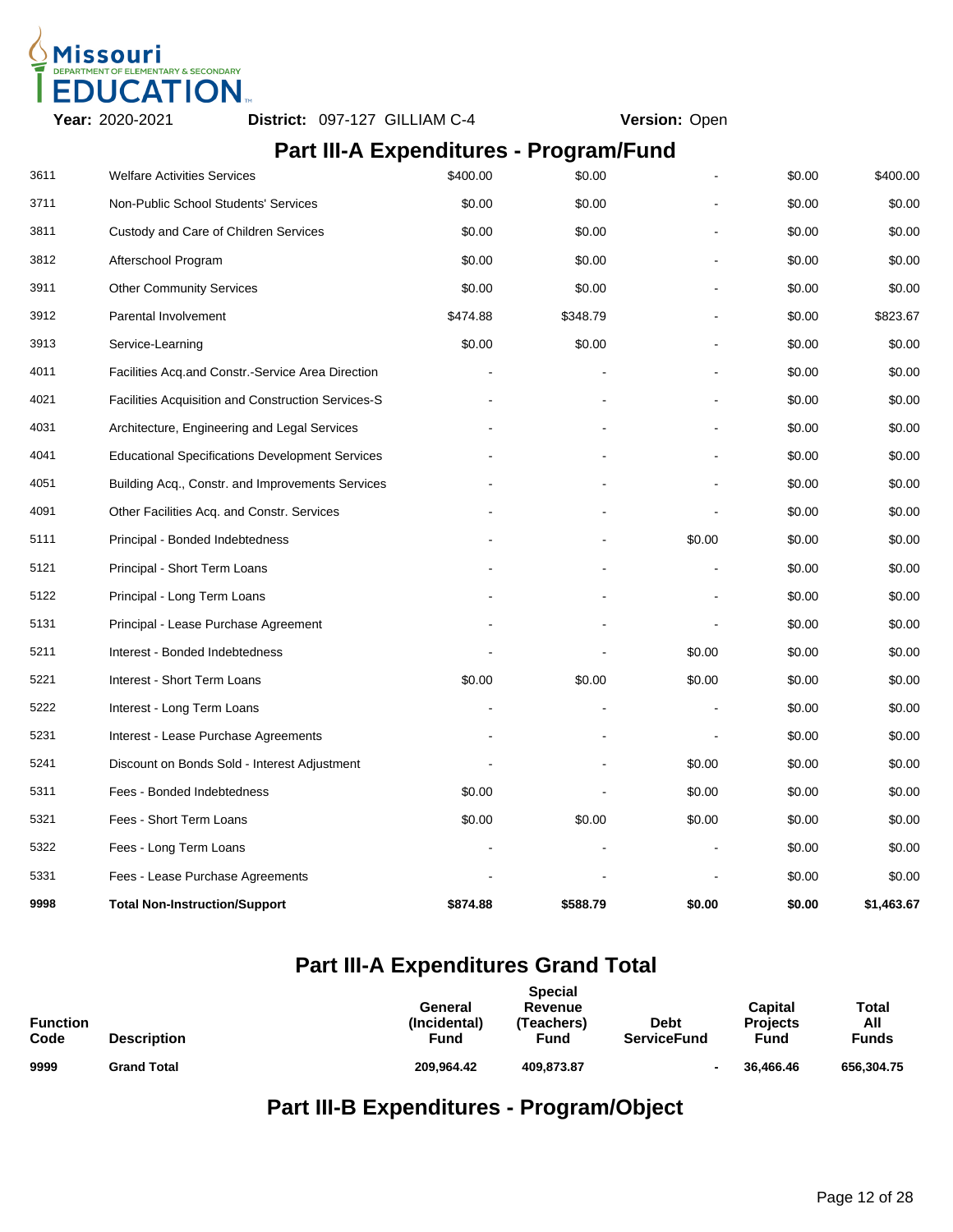

### **Instruction Expenditures**

| <b>Function</b><br>Code | <b>Description</b>                                  | 6110<br><b>Certificated</b><br><b>Salaries</b> | 6150<br>Non-<br><b>Certificated</b><br><b>Salaries</b> | 6200<br><b>Employee</b><br><b>Benefits</b> | 6300<br><b>Purchased</b><br><b>Services</b> | 6400<br><b>Supplies</b> | 6500<br>Capital<br>Outlay | 6600<br><b>Other</b><br><b>Objects</b> | <b>Total</b> |
|-------------------------|-----------------------------------------------------|------------------------------------------------|--------------------------------------------------------|--------------------------------------------|---------------------------------------------|-------------------------|---------------------------|----------------------------------------|--------------|
| 1111                    | Elementary                                          | \$152,447.59                                   | \$6,740.00                                             | \$58,176.50                                | \$5,029.16                                  | \$3,709.01              | \$0.00                    |                                        | \$226,102.26 |
| 1131                    | Middle/Junior High                                  | \$0.00                                         | \$0.00                                                 | \$0.00                                     | \$0.00                                      | \$0.00                  | \$0.00                    |                                        | \$0.00       |
| 1151                    | Senior High                                         | \$0.00                                         | \$0.00                                                 | \$0.00                                     | \$0.00                                      | \$0.00                  | \$0.00                    |                                        | \$0.00       |
| 1191                    | Summer School<br>(Regular)                          | \$0.00                                         | \$0.00                                                 | \$0.00                                     | \$0.00                                      | \$0.00                  | \$0.00                    |                                        | \$0.00       |
| 1192                    | Juvenile Program                                    | \$0.00                                         | \$0.00                                                 | \$0.00                                     | \$0.00                                      | \$0.00                  | \$0.00                    |                                        | \$0.00       |
| 1193                    | Alternative<br>Programs                             | \$0.00                                         | \$0.00                                                 | \$0.00                                     | \$0.00                                      | \$0.00                  | \$0.00                    |                                        | \$0.00       |
| 1194                    | Residential/Treatm<br>ent Facilities                | \$0.00                                         | \$0.00                                                 | \$0.00                                     | \$0.00                                      | \$0.00                  | \$0.00                    |                                        | \$0.00       |
| 1195                    | Virtual Instruction                                 | \$0.00                                         | \$0.00                                                 | \$0.00                                     | \$0.00                                      | \$0.00                  | \$0.00                    |                                        | \$0.00       |
| 1211                    | Gifted & Talented                                   | \$0.00                                         | \$0.00                                                 | \$0.00                                     | \$0.00                                      | \$0.00                  | \$0.00                    |                                        | \$0.00       |
| 1221                    | <b>Special Education</b><br>and Related<br>Services | \$4,893.51                                     | \$0.00                                                 | \$483.24                                   | \$328.73                                    | \$0.00                  | \$0.00                    |                                        | \$5,705.48   |
| 1223                    | <b>Coordinated Early</b><br>Intervening<br>Services | \$1,350.00                                     | \$0.00                                                 | \$0.00                                     | \$675.00                                    | \$211.00                | \$0.00                    |                                        | \$2,236.00   |
| 1224                    | Proportionate<br><b>Share Services</b>              | \$0.00                                         | \$0.00                                                 | \$0.00                                     | \$0.00                                      | \$0.00                  | \$0.00                    |                                        | \$0.00       |
| 1251                    | Supplemental<br>Instruction                         | \$27,566.49                                    | \$0.00                                                 | \$3,648.72                                 | \$0.00                                      | \$3,514.77              | \$0.00                    |                                        | \$34,729.98  |
| 1252                    | Migrant                                             | \$0.00                                         | \$0.00                                                 | \$0.00                                     | \$0.00                                      | \$0.00                  | \$0.00                    |                                        | \$0.00       |
| 1253                    | Institutions for<br>Adjudicated<br><b>Students</b>  | \$0.00                                         | \$0.00                                                 | \$0.00                                     | \$0.00                                      | \$0.00                  | \$0.00                    |                                        | \$0.00       |
| 1254                    | Institutions for<br><b>Neglected Students</b>       | \$0.00                                         | \$0.00                                                 | \$0.00                                     | \$0.00                                      | \$0.00                  | \$0.00                    |                                        | \$0.00       |
| 1271                    | Bilingual                                           | \$0.00                                         | \$0.00                                                 | \$0.00                                     | \$0.00                                      | \$0.00                  | \$0.00                    |                                        | \$0.00       |
| 1281                    | Early Childhood<br>Special Education                | \$0.00                                         | \$0.00                                                 | \$0.00                                     | \$0.00                                      | \$0.00                  | \$0.00                    |                                        | \$0.00       |
| 1311                    | Agricultural<br>Education                           | \$0.00                                         | \$0.00                                                 | \$0.00                                     | \$0.00                                      | \$0.00                  | \$0.00                    |                                        | \$0.00       |
| 1321                    | <b>Business Education</b>                           | \$0.00                                         | \$0.00                                                 | \$0.00                                     | \$0.00                                      | \$0.00                  | \$0.00                    |                                        | \$0.00       |
| 1331                    | Family Consumer<br><b>Sciences Education</b>        | \$0.00                                         | \$0.00                                                 | \$0.00                                     | \$0.00                                      | \$0.00                  | \$0.00                    |                                        | \$0.00       |
| 1341                    | <b>Health Sciences</b><br>Education                 | \$0.00                                         | \$0.00                                                 | \$0.00                                     | \$0.00                                      | \$0.00                  | \$0.00                    |                                        | \$0.00       |
| 1351                    | Marketing and<br>Cooperative<br>Education           | \$0.00                                         | \$0.00                                                 | \$0.00                                     | \$0.00                                      | \$0.00                  | \$0.00                    |                                        | \$0.00       |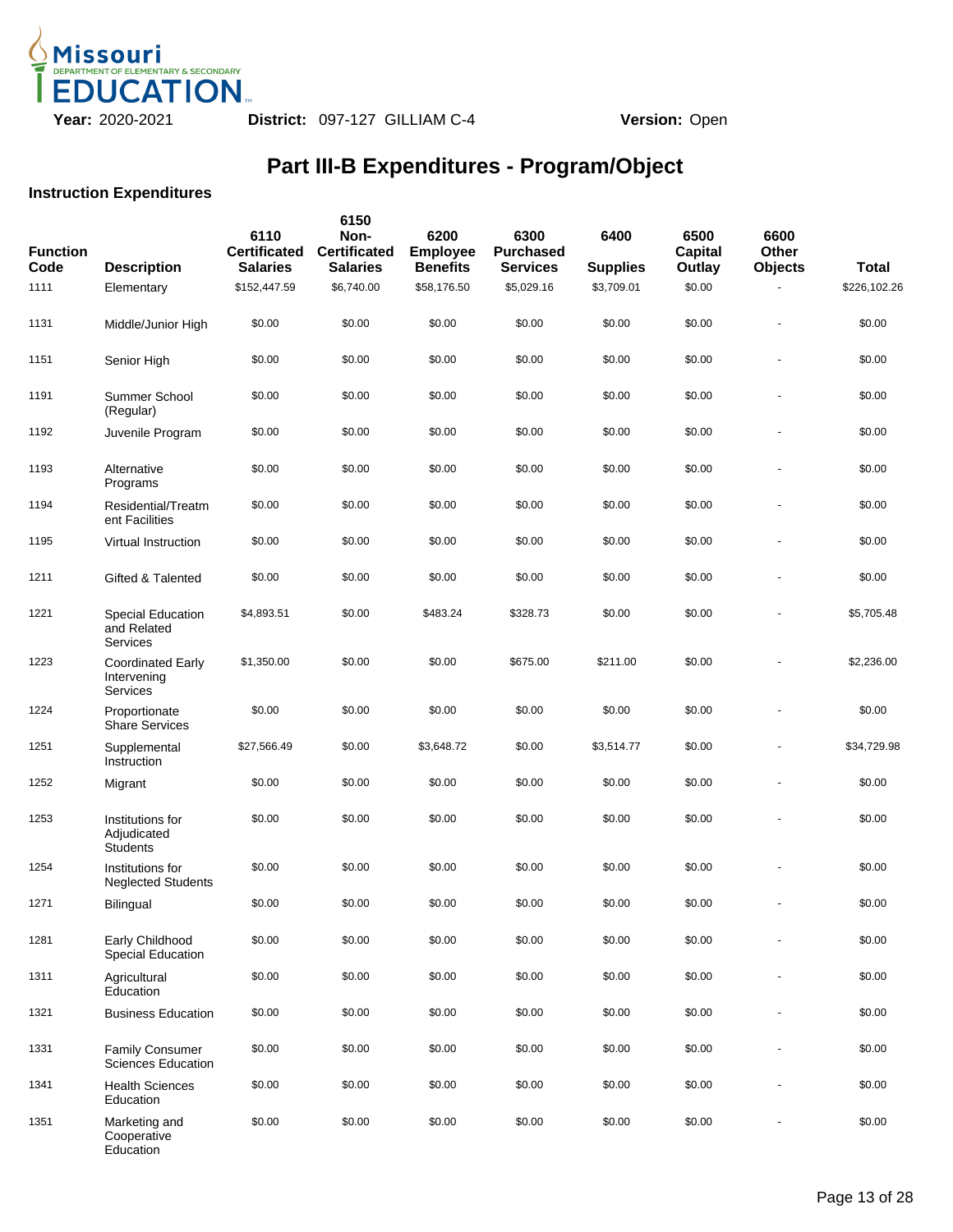

### **Instruction Expenditures**

| <b>Function</b><br>Code | <b>Description</b>                                                  | 6110<br><b>Certificated</b><br><b>Salaries</b> | 6150<br>Non-<br><b>Certificated</b><br><b>Salaries</b> | 6200<br><b>Employee</b><br><b>Benefits</b> | 6300<br><b>Purchased</b><br><b>Services</b> | 6400<br><b>Supplies</b> | 6500<br><b>Capital</b><br>Outlay | 6600<br><b>Other</b><br><b>Objects</b> | Total        |
|-------------------------|---------------------------------------------------------------------|------------------------------------------------|--------------------------------------------------------|--------------------------------------------|---------------------------------------------|-------------------------|----------------------------------|----------------------------------------|--------------|
| 1361                    | Trade and<br><b>Industrial Education</b>                            | \$0.00                                         | \$0.00                                                 | \$0.00                                     | \$0.00                                      | \$0.00                  | \$0.00                           |                                        | \$0.00       |
| 1371                    | Project Lead the<br>Way                                             | \$0.00                                         | \$0.00                                                 | \$0.00                                     | \$0.00                                      | \$0.00                  | \$0.00                           |                                        | \$0.00       |
| 1381                    | <b>Career Education</b><br><b>Special Populations</b>               | \$0.00                                         | \$0.00                                                 | \$0.00                                     | \$0.00                                      | \$0.00                  | \$0.00                           |                                        | \$0.00       |
| 1391                    | <b>Other Career</b><br>Education (Non-<br>Program Specific)         | \$0.00                                         | \$0.00                                                 | \$0.00                                     | \$0.00                                      | \$0.00                  | \$0.00                           |                                        | \$0.00       |
| 1411                    | <b>Student Activities</b>                                           | \$0.00                                         | \$0.00                                                 | \$0.00                                     | \$0.00                                      | \$7,215.90              | \$0.00                           |                                        | \$7,215.90   |
| 1421                    | School-Sponsored<br><b>Athletics</b>                                | \$0.00                                         | \$0.00                                                 | \$0.00                                     | \$0.00                                      | \$0.00                  | \$0.00                           |                                        | \$0.00       |
| 1491                    | <b>Other Student</b><br>Activities                                  | \$0.00                                         | \$0.00                                                 | \$0.00                                     | \$0.00                                      | \$0.00                  | \$0.00                           |                                        | \$0.00       |
| 1911                    | <b>Tuition to Other</b><br>Districts within the<br><b>State</b>     |                                                |                                                        | ÷,                                         | \$65,602.66                                 |                         |                                  |                                        | \$65,602.66  |
| 1912                    | <b>Tuition to Districts</b><br><b>Outside the State</b>             |                                                |                                                        |                                            | \$0.00                                      |                         |                                  |                                        | \$0.00       |
| 1913                    | <b>Tuition to Private</b><br>Agencies                               |                                                |                                                        |                                            | \$0.00                                      |                         |                                  |                                        | \$0.00       |
| 1921                    | Area Career Center<br>Fees                                          |                                                |                                                        |                                            | \$0.00                                      |                         |                                  |                                        | \$0.00       |
| 1931                    | Tuition, Special Ed<br>Services-Other<br>Distr in State             |                                                |                                                        |                                            | \$0.00                                      |                         |                                  |                                        | \$0.00       |
| 1932                    | Tuition, Spec Ed<br>Prog Outside the<br><b>State</b>                |                                                |                                                        |                                            | \$0.00                                      |                         |                                  |                                        | \$0.00       |
| 1933                    | <b>Tuition for Special</b><br><b>Ed Sycs to Private</b><br>Agencies |                                                |                                                        |                                            | \$0.00                                      |                         |                                  |                                        | \$0.00       |
| 1941                    | Contracted<br><b>Education Services</b>                             |                                                |                                                        |                                            | \$0.00                                      |                         |                                  |                                        | \$0.00       |
| 1942                    | Supplemental<br><b>Education Services</b>                           | \$0.00                                         | \$0.00                                                 | \$0.00                                     | \$0.00                                      | \$0.00                  | \$0.00                           |                                        | \$0.00       |
| 1999                    | <b>Total Instruction</b><br>(K-12 only)                             | \$186,257.59                                   | \$6,740.00                                             | \$62,308.46                                | \$71,635.55                                 | \$14,650.68             | \$0.00                           |                                        | \$341,592.28 |

| <b>Function</b><br>Code | <b>Description</b>                                                 | 6110<br><b>Certificated</b><br><b>Salaries</b> | 6150<br>Non-<br><b>Certificated</b><br><b>Salaries</b> | 6200<br><b>Employee</b><br><b>Benefits</b> | 6300<br><b>Purchased</b><br><b>Services</b> | 6400<br><b>Supplies</b> | 6500<br>Capital<br>Outlay | 6600<br>Other<br><b>Objects</b> | Total  |
|-------------------------|--------------------------------------------------------------------|------------------------------------------------|--------------------------------------------------------|--------------------------------------------|---------------------------------------------|-------------------------|---------------------------|---------------------------------|--------|
| 2111                    | Attendance and<br>Social Work<br>Services Area<br><b>Direction</b> | \$0.00                                         | \$0.00                                                 | \$0.00                                     | \$0.00                                      | \$0.00                  | \$0.00                    | $\overline{\phantom{a}}$        | \$0.00 |
| 2112                    | Attendance<br><b>Services</b>                                      | \$0.00                                         | \$0.00                                                 | \$0.00                                     | \$0.00                                      | \$0.00                  | \$0.00                    | $\overline{\phantom{a}}$        | \$0.00 |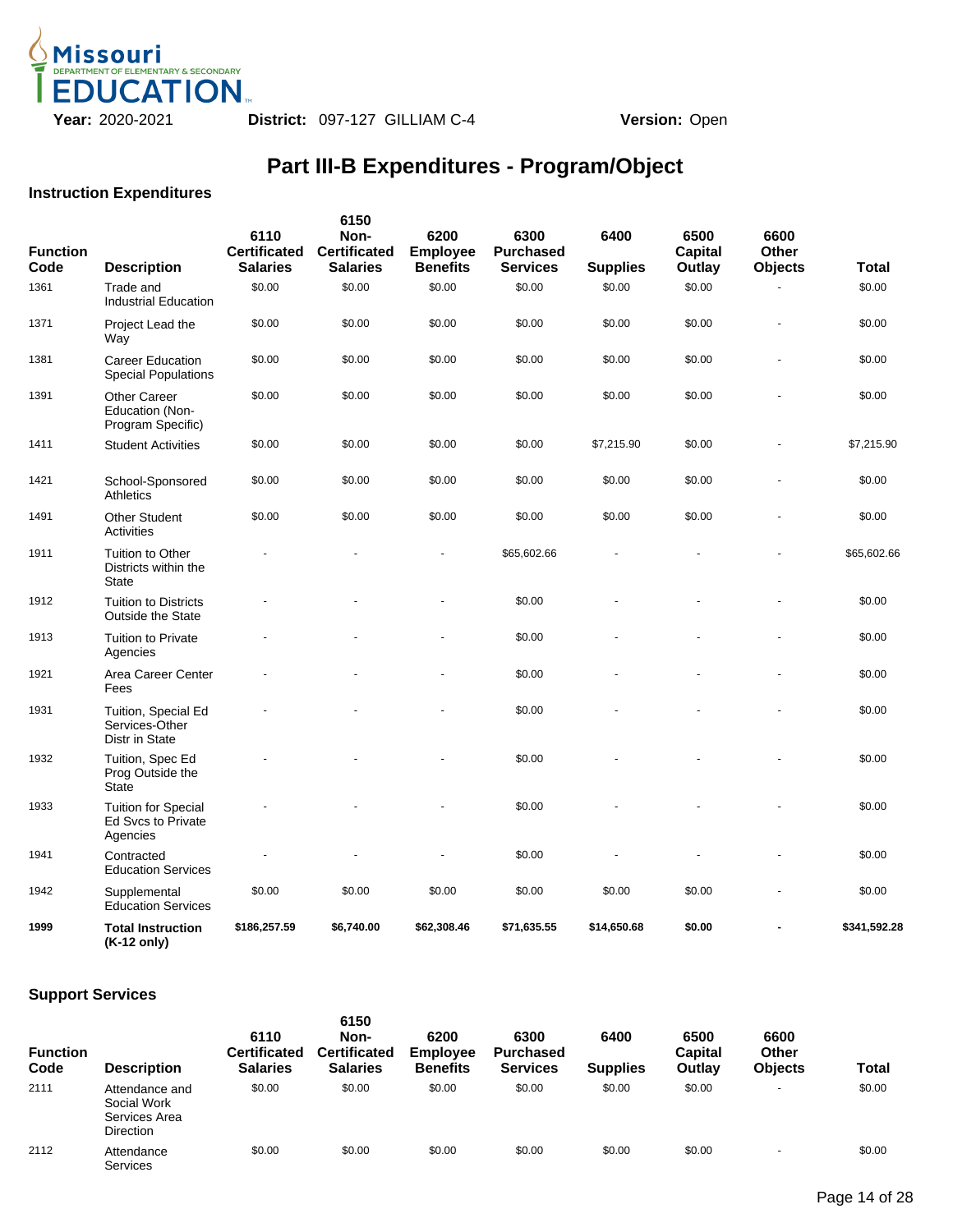

| <b>Function</b><br>Code | <b>Description</b>                                          | 6110<br><b>Certificated</b><br><b>Salaries</b> | 6150<br>Non-<br><b>Certificated</b><br><b>Salaries</b> | 6200<br><b>Employee</b><br><b>Benefits</b> | 6300<br><b>Purchased</b><br><b>Services</b> | 6400<br><b>Supplies</b> | 6500<br>Capital<br>Outlay | 6600<br>Other<br><b>Objects</b> | Total      |
|-------------------------|-------------------------------------------------------------|------------------------------------------------|--------------------------------------------------------|--------------------------------------------|---------------------------------------------|-------------------------|---------------------------|---------------------------------|------------|
| 2113                    | Social Work<br>Services                                     | \$0.00                                         | \$0.00                                                 | \$0.00                                     | \$0.00                                      | \$0.00                  | \$0.00                    |                                 | \$0.00     |
| 2114                    | <b>Pupil Accounting</b><br>Services                         | \$0.00                                         | \$0.00                                                 | \$0.00                                     | \$0.00                                      | \$0.00                  | \$0.00                    | ÷,                              | \$0.00     |
| 2119                    | <b>Other Attendance</b><br>and Social Work<br>Services      | \$0.00                                         | \$0.00                                                 | \$0.00                                     | \$0.00                                      | \$0.00                  | \$0.00                    |                                 | \$0.00     |
| 2121                    | System Support for<br>Guidance Services                     | \$0.00                                         | \$0.00                                                 | \$0.00                                     | \$0.00                                      | \$104.85                | \$0.00                    | ä,                              | \$104.85   |
| 2122                    | Counseling<br>Services                                      | \$0.00                                         | \$0.00                                                 | \$0.00                                     | \$0.00                                      | \$0.00                  | \$0.00                    |                                 | \$0.00     |
| 2123                    | <b>Appraisal Services</b>                                   | \$0.00                                         | \$0.00                                                 | \$0.00                                     | \$0.00                                      | \$0.00                  | \$0.00                    |                                 | \$0.00     |
| 2124                    | Information<br>Services                                     | \$0.00                                         | \$0.00                                                 | \$0.00                                     | \$0.00                                      | \$0.00                  | \$0.00                    | ä,                              | \$0.00     |
| 2125                    | Record<br>Maintenance<br>Services                           | \$0.00                                         | \$0.00                                                 | \$0.00                                     | \$0.00                                      | \$0.00                  | \$0.00                    |                                 | \$0.00     |
| 2126                    | <b>Placement Services</b>                                   | \$0.00                                         | \$0.00                                                 | \$0.00                                     | \$0.00                                      | \$0.00                  | \$0.00                    |                                 | \$0.00     |
| 2129                    | <b>Other Guidance</b><br>Services                           | \$0.00                                         | \$0.00                                                 | \$0.00                                     | \$0.00                                      | \$0.00                  | \$0.00                    |                                 | \$0.00     |
| 2131                    | Health, Psych,<br>Speech, and Audio<br>- Serive Area Dir    | \$0.00                                         | \$0.00                                                 | \$0.00                                     | \$0.00                                      | \$360.31                | \$0.00                    |                                 | \$360.31   |
| 2132                    | <b>Medical Services</b>                                     | \$0.00                                         | \$0.00                                                 | \$0.00                                     | \$0.00                                      | \$0.00                  | \$0.00                    | ä,                              | \$0.00     |
| 2133                    | <b>Dental Services</b>                                      | \$0.00                                         | \$0.00                                                 | \$0.00                                     | \$0.00                                      | \$0.00                  | \$0.00                    | $\blacksquare$                  | \$0.00     |
| 2134                    | <b>Nursing Services</b>                                     | \$0.00                                         | \$0.00                                                 | \$0.00                                     | \$0.00                                      | \$0.00                  | \$0.00                    |                                 | \$0.00     |
| 2139                    | <b>Other Health</b><br>Services                             | \$0.00                                         | \$0.00                                                 | \$0.00                                     | \$0.00                                      | \$0.00                  | \$0.00                    | $\blacksquare$                  | \$0.00     |
| 2141                    | Pyschological<br>Services - Service<br>Area Direction       | \$0.00                                         | \$0.00                                                 | \$0.00                                     | \$0.00                                      | \$0.00                  | \$0.00                    | ä,                              | \$0.00     |
| 2142                    | Psychological<br><b>Testing Services</b>                    | \$0.00                                         | \$0.00                                                 | \$0.00                                     | \$0.00                                      | \$0.00                  | \$0.00                    |                                 | \$0.00     |
| 2151                    | Speech Path. and<br>Audio. Services-<br>Service Area Dire   | \$0.00                                         | \$0.00                                                 | \$0.00                                     | \$0.00                                      | \$0.00                  | \$0.00                    |                                 | \$0.00     |
| 2152                    | Speech Pathology<br>and Audiology<br>Services               | \$0.00                                         | \$0.00                                                 | \$0.00                                     | \$5,500.00                                  | \$0.00                  | \$0.00                    |                                 | \$5,500.00 |
| 2161                    | Occupational<br>Therapy-Related<br>Service Area<br>Directio | \$0.00                                         | \$0.00                                                 | \$0.00                                     | \$0.00                                      | \$0.00                  | \$0.00                    |                                 | \$0.00     |
| 2162                    | Occupational<br>Therapy-Related<br>Services                 | \$0.00                                         | \$0.00                                                 | \$0.00                                     | \$0.00                                      | \$0.00                  | \$0.00                    | $\blacksquare$                  | \$0.00     |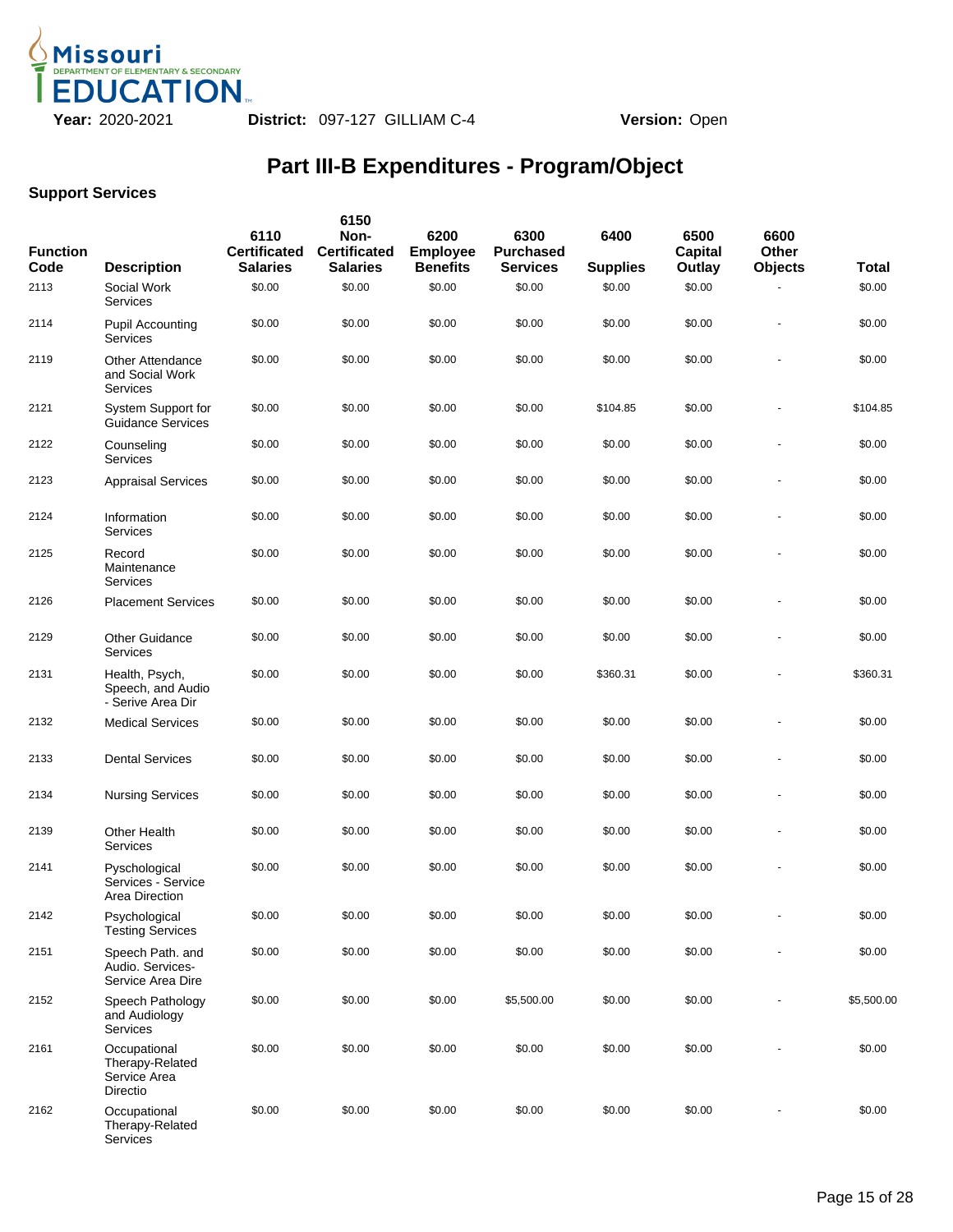

| <b>Function</b><br>Code | <b>Description</b>                                                   | 6110<br><b>Certificated</b><br><b>Salaries</b> | 6150<br>Non-<br><b>Certificated</b><br><b>Salaries</b> | 6200<br><b>Employee</b><br><b>Benefits</b> | 6300<br><b>Purchased</b><br><b>Services</b> | 6400<br><b>Supplies</b> | 6500<br>Capital<br>Outlay | 6600<br>Other<br><b>Objects</b> | Total       |
|-------------------------|----------------------------------------------------------------------|------------------------------------------------|--------------------------------------------------------|--------------------------------------------|---------------------------------------------|-------------------------|---------------------------|---------------------------------|-------------|
| 2171                    | <b>Physical Therapy-</b><br><b>Related Servies</b><br>Area Direction | \$0.00                                         | \$0.00                                                 | \$0.00                                     | \$0.00                                      | \$0.00                  | \$0.00                    |                                 | \$0.00      |
| 2172                    | Physical Therapy-<br><b>Related Services</b>                         | \$0.00                                         | \$0.00                                                 | \$0.00                                     | \$0.00                                      | \$0.00                  | \$0.00                    | ä,                              | \$0.00      |
| 2181                    | Visually<br>Impaired/Vision<br>Service Area<br>Direction             | \$0.00                                         | \$0.00                                                 | \$0.00                                     | \$0.00                                      | \$0.00                  | \$0.00                    | ä,                              | \$0.00      |
| 2182                    | Visually<br>Impaired/Vision<br>Services                              | \$0.00                                         | \$0.00                                                 | \$0.00                                     | \$0.00                                      | \$0.00                  | \$0.00                    |                                 | \$0.00      |
| 2191                    | <b>Other Support</b><br>Services - Students                          | \$0.00                                         | \$0.00                                                 | \$0.00                                     | \$0.00                                      | \$0.00                  | \$0.00                    | ÷                               | \$0.00      |
| 2211                    | Service Area<br>Direction-<br>Improvement of<br>Instruction          | \$0.00                                         | \$0.00                                                 | \$0.00                                     | \$0.00                                      | \$0.00                  | \$0.00                    |                                 | \$0.00      |
| 2212                    | Instruction and<br>Curriculum<br>Development<br>Services             | \$0.00                                         | \$0.00                                                 | \$0.00                                     | \$0.00                                      | \$0.00                  | \$0.00                    |                                 | \$0.00      |
| 2213                    | <b>Instructional Staff</b><br><b>Training Services</b>               | \$0.00                                         | \$0.00                                                 | \$0.00                                     | \$0.00                                      | \$0.00                  | \$0.00                    |                                 | \$0.00      |
| 2214                    | Professional<br>Development                                          | \$200.00                                       | \$0.00                                                 | \$31.90                                    | \$2,830.15                                  | \$61.57                 | $\overline{a}$            | ٠                               | \$3,123.62  |
| 2219                    | Other Improvement<br>of Instruction<br>Services                      | \$0.00                                         | \$0.00                                                 | \$0.00                                     | \$0.00                                      | \$0.00                  | \$0.00                    |                                 | \$0.00      |
| 2221                    | Service Area<br>Direction-<br><b>Educational Media</b><br>Services   | \$6,620.00                                     | \$0.00                                                 | \$504.65                                   | \$744.83                                    | \$0.00                  | \$0.00                    |                                 | \$7,869.48  |
| 2222                    | School Library<br>Services                                           | \$0.00                                         | \$0.00                                                 | \$0.00                                     | \$0.00                                      | \$0.00                  | \$0.00                    |                                 | \$0.00      |
| 2223                    | Audiovisual<br>Services                                              | \$0.00                                         | \$0.00                                                 | \$0.00                                     | \$0.00                                      | \$0.00                  | \$0.00                    |                                 | \$0.00      |
| 2224                    | Educational<br><b>Television Services</b>                            | \$0.00                                         | \$0.00                                                 | \$0.00                                     | \$0.00                                      | \$0.00                  | \$0.00                    | ä,                              | \$0.00      |
| 2225                    | Instruction-Related<br>Technology                                    | \$500.00                                       | \$0.00                                                 | \$79.73                                    | \$9,492.91                                  | \$1,139.96              | \$0.00                    |                                 | \$11,212.60 |
| 2229                    | Other Educational<br><b>Media Services</b>                           | \$0.00                                         | \$0.00                                                 | \$0.00                                     | \$0.00                                      | \$0.00                  | \$0.00                    |                                 | \$0.00      |
| 2291                    | <b>Other Support</b><br>Services -<br><b>Instructional Staff</b>     | \$0.00                                         | \$0.00                                                 | \$0.00                                     | \$0.00                                      | \$0.00                  | \$0.00                    |                                 | \$0.00      |
| 2311                    | <b>Board of Education</b><br><b>Services</b>                         | \$0.00                                         | \$0.00                                                 | \$0.00                                     | \$13,721.23                                 | \$0.00                  | \$0.00                    |                                 | \$13,721.23 |
| 2321                    | Executive<br>Administration<br>Services                              | \$0.00                                         | \$0.00                                                 | \$0.00                                     | \$1,291.80                                  | \$324.00                | \$0.00                    |                                 | \$1,615.80  |
| 2322                    | Community<br><b>Relations Services</b>                               | \$0.00                                         | \$0.00                                                 | \$0.00                                     | \$0.00                                      | \$0.00                  | \$0.00                    | $\blacksquare$                  | \$0.00      |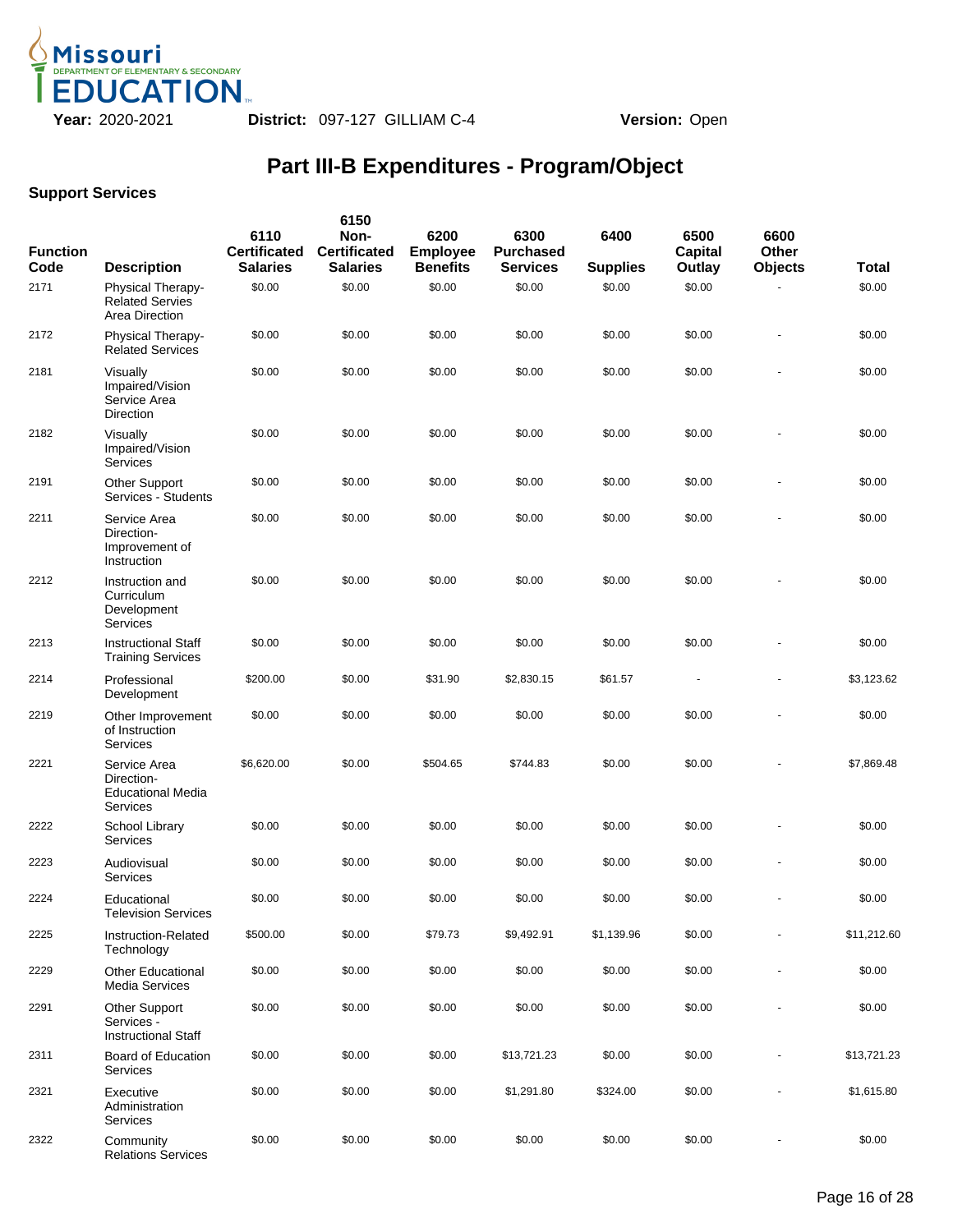

| <b>Function</b><br>Code | <b>Description</b>                                                     | 6110<br><b>Certificated</b><br><b>Salaries</b> | 6150<br>Non-<br><b>Certificated</b><br><b>Salaries</b> | 6200<br><b>Employee</b><br><b>Benefits</b> | 6300<br><b>Purchased</b><br><b>Services</b> | 6400<br><b>Supplies</b> | 6500<br><b>Capital</b><br>Outlay | 6600<br>Other<br><b>Objects</b> | Total        |
|-------------------------|------------------------------------------------------------------------|------------------------------------------------|--------------------------------------------------------|--------------------------------------------|---------------------------------------------|-------------------------|----------------------------------|---------------------------------|--------------|
| 2323                    | <b>Staff Relations and</b><br>Negotiations<br><b>Services</b>          | \$0.00                                         | \$0.00                                                 | \$0.00                                     | \$0.00                                      | \$0.00                  | \$0.00                           |                                 | \$0.00       |
| 2324                    | State and Federal<br><b>Relations Services</b>                         | \$0.00                                         | \$0.00                                                 | \$0.00                                     | \$0.00                                      | \$0.00                  | \$0.00                           |                                 | \$0.00       |
| 2329                    | <b>Other Executive</b><br>Administration<br>Services                   | \$0.00                                         | \$0.00                                                 | \$0.00                                     | \$1,041.00                                  | \$0.00                  | \$0.00                           |                                 | \$1,041.00   |
| 2331                    | Administrative<br>Technology<br>Services                               | \$0.00                                         | \$0.00                                                 | \$0.00                                     | \$0.00                                      | \$0.00                  | \$0.00                           |                                 | \$0.00       |
| 2411                    | Office of the<br><b>Principal Services</b>                             | \$65,100.00                                    | \$33,813.00                                            | \$29,176.15                                | \$5,165.20                                  | \$8,025.95              | \$0.00                           |                                 | \$141,280.30 |
| 2491                    | Other Support<br>Services - School<br>Administration                   | \$0.00                                         | \$0.00                                                 | \$0.00                                     | \$0.00                                      | \$0.00                  | \$0.00                           |                                 | \$0.00       |
| 2511                    | <b>Support Services-</b><br><b>Business-Services</b><br>Area Direction | \$0.00                                         | \$0.00                                                 | \$0.00                                     | \$0.00                                      | \$0.00                  | \$0.00                           |                                 | \$0.00       |
| 2521                    | Fiscal Services -<br>Service Area<br><b>Direction</b>                  | \$0.00                                         | \$0.00                                                 | \$0.00                                     | \$0.00                                      | \$0.00                  | \$0.00                           |                                 | \$0.00       |
| 2522                    | <b>Budgeting Services</b>                                              | \$0.00                                         | \$0.00                                                 | \$0.00                                     | \$0.00                                      | \$0.00                  | \$0.00                           |                                 | \$0.00       |
| 2523                    | Receiving and<br><b>Disbursing Funds</b><br>Services                   | \$0.00                                         | \$0.00                                                 | \$0.00                                     | \$0.00                                      | \$0.00                  | \$0.00                           |                                 | \$0.00       |
| 2524                    | <b>Payroll Services</b>                                                | \$0.00                                         | \$0.00                                                 | \$0.00                                     | \$0.00                                      | \$0.00                  | \$0.00                           |                                 | \$0.00       |
| 2525                    | Financial<br>Accounting<br>Services                                    | \$0.00                                         | \$0.00                                                 | \$0.00                                     | \$0.00                                      | \$0.00                  | \$0.00                           |                                 | \$0.00       |
| 2526                    | Internal Auditing<br>Services                                          | \$0.00                                         | \$0.00                                                 | \$0.00                                     | \$0.00                                      | \$0.00                  | \$0.00                           |                                 | \$0.00       |
| 2527                    | Property<br>Accounting<br>Services                                     | \$0.00                                         | \$0.00                                                 | \$0.00                                     | \$0.00                                      | \$0.00                  | \$0.00                           |                                 | \$0.00       |
| 2529                    | Other Fiscal<br>Services                                               | \$0.00                                         | \$0.00                                                 | \$0.00                                     | \$0.00                                      | \$0.00                  | \$0.00                           |                                 | \$0.00       |
| 2541                    | Operation and<br>Maintenance of<br><b>Plant Services</b>               | \$0.00                                         | \$12,000.00                                            | \$1,745.05                                 | \$24,968.35                                 | \$14,742.86             | \$32,924.78                      |                                 | \$86,381.04  |
| 2542                    | Care and Upkeep<br>of Building Services                                | \$0.00                                         | \$0.00                                                 | \$0.00                                     | \$0.00                                      | \$0.00                  | \$0.00                           |                                 | \$0.00       |
| 2543                    | Care and Upkeep<br>of Grounds<br>Services                              | \$0.00                                         | \$0.00                                                 | \$0.00                                     | \$0.00                                      | \$0.00                  | \$0.00                           |                                 | \$0.00       |
| 2544                    | Care and Upkeep<br>of Equipment<br>Services                            | \$0.00                                         | \$0.00                                                 | \$0.00                                     | \$0.00                                      | \$0.00                  | \$0.00                           |                                 | \$0.00       |
| 2545                    | <b>Vehicle Servicing</b><br>and Maintenance<br>Services - Other        | \$0.00                                         | \$0.00                                                 | \$0.00                                     | \$0.00                                      | \$0.00                  | \$0.00                           |                                 | \$0.00       |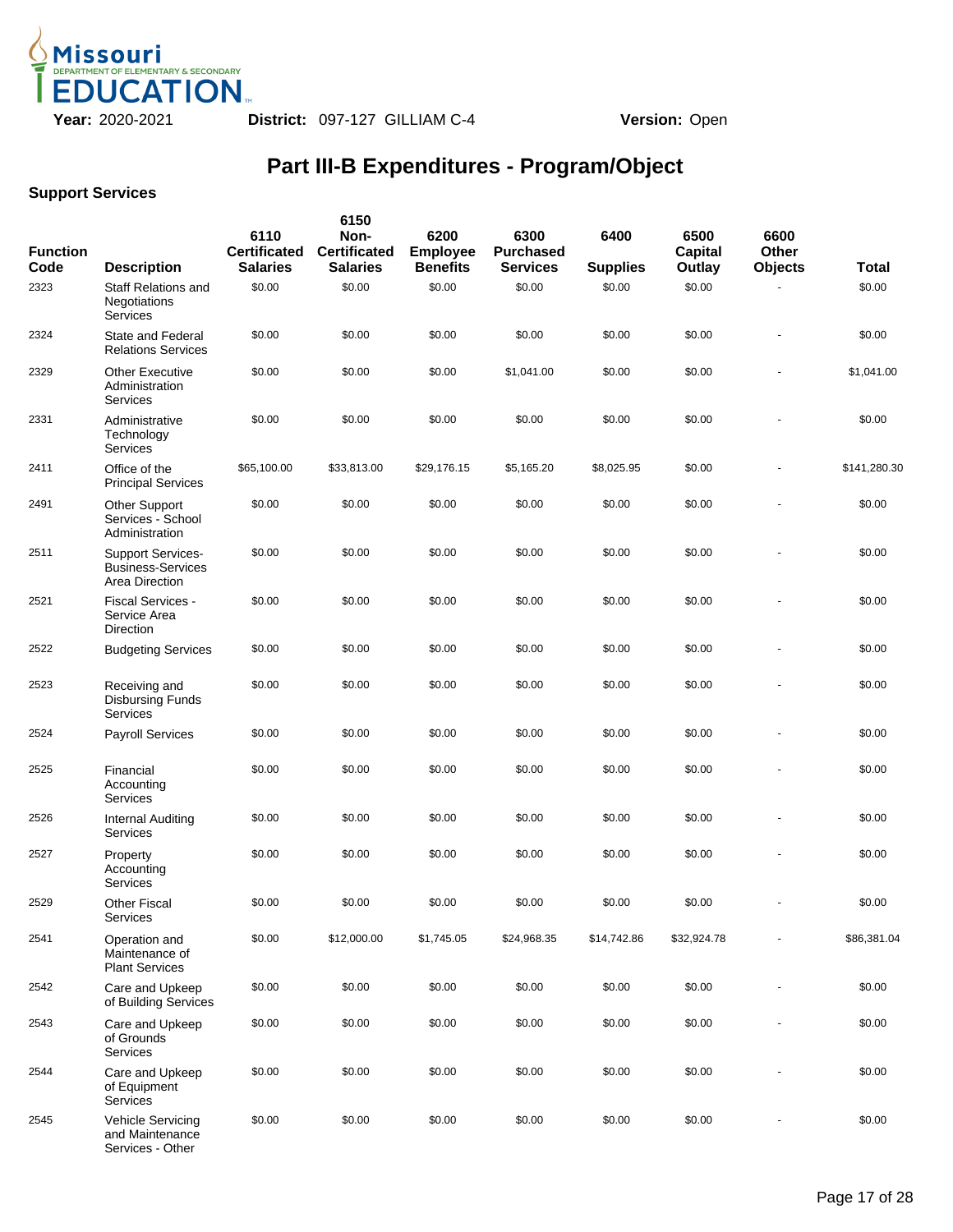

| <b>Function</b><br>Code | <b>Description</b>                                                    | 6110<br><b>Certificated</b><br><b>Salaries</b> | 6150<br>Non-<br><b>Certificated</b><br><b>Salaries</b> | 6200<br><b>Employee</b><br><b>Benefits</b> | 6300<br><b>Purchased</b><br><b>Services</b> | 6400<br><b>Supplies</b> | 6500<br>Capital<br>Outlay | 6600<br>Other<br><b>Objects</b> | Total       |
|-------------------------|-----------------------------------------------------------------------|------------------------------------------------|--------------------------------------------------------|--------------------------------------------|---------------------------------------------|-------------------------|---------------------------|---------------------------------|-------------|
| 2546                    | <b>Security Services</b>                                              | \$0.00                                         | \$0.00                                                 | \$0.00                                     | \$0.00                                      | \$0.00                  | \$0.00                    |                                 | \$0.00      |
| 2549                    | <b>Other Operation</b><br>and Maintenance of<br><b>Plant Services</b> | \$0.00                                         | \$0.00                                                 | \$0.00                                     | \$0.00                                      | \$0.00                  | \$0.00                    |                                 | \$0.00      |
| 2551                    | Contracted<br>Transportation<br>Services for<br><b>Students</b>       | \$0.00                                         | \$0.00                                                 | \$0.00                                     | \$7,365.00                                  | \$0.00                  | \$0.00                    |                                 | \$7,365.00  |
| 2552                    | <b>District Operated</b><br>Non-Disabled<br><b>Student Trans Cost</b> | \$0.00                                         | \$0.00                                                 | \$0.00                                     | \$0.00                                      | \$0.00                  | \$0.00                    |                                 | \$0.00      |
| 2553                    | Contracted K-12<br>Disabled<br>Transportation<br>Services             | \$0.00                                         | \$0.00                                                 | \$0.00                                     | \$0.00                                      | \$0.00                  | \$0.00                    |                                 | \$0.00      |
| 2554                    | <b>District Operated K-</b><br>12 Disabled Trans.<br>Services         | \$0.00                                         | \$0.00                                                 | \$0.00                                     | \$0.00                                      | \$0.00                  | \$0.00                    |                                 | \$0.00      |
| 2555                    | Payment to Other<br>Districts for Non-<br>Disabled Trans.             |                                                |                                                        |                                            | \$0.00                                      |                         |                           |                                 | \$0.00      |
| 2556                    | Payments to Other<br>Dist. for K-12<br>Disabled Trans.                |                                                |                                                        | ÷,                                         | \$0.00                                      |                         |                           |                                 | \$0.00      |
| 2557                    | School Choice<br>(ESEA)/Prop Share<br>(IDEA) Trans Cost               | \$0.00                                         | \$0.00                                                 | \$0.00                                     | \$0.00                                      | \$0.00                  | \$0.00                    |                                 | \$0.00      |
| 2558                    | Non-Allowable<br>Transportation<br>Expenditure                        | \$0.00                                         | \$0.00                                                 | \$0.00                                     | \$0.00                                      | \$0.00                  | \$0.00                    |                                 | \$0.00      |
| 2559                    | Early Childhood<br><b>Special Education</b><br>Trans. Serv.           | \$0.00                                         | \$0.00                                                 | \$0.00                                     | \$0.00                                      | \$0.00                  | \$0.00                    | \$0.00                          | \$0.00      |
| 2561                    | Food Services -<br>Service Area<br>Direction                          | \$60.00                                        | \$18,120.00                                            | \$2,627.45                                 | \$236.25                                    | \$9,088.19              | \$3,541.68                |                                 | \$33,673.57 |
| 2562                    | <b>Food Preparation</b><br>and Dispensing<br>Services                 | \$0.00                                         | \$0.00                                                 | \$0.00                                     | \$0.00                                      | \$0.00                  | \$0.00                    |                                 | \$0.00      |
| 2563                    | Food Delivery<br><b>Services</b>                                      | \$0.00                                         | \$0.00                                                 | \$0.00                                     | \$0.00                                      | \$0.00                  | \$0.00                    |                                 | \$0.00      |
| 2569                    | Other Food<br>Services                                                | \$0.00                                         | \$0.00                                                 | \$0.00                                     | \$0.00                                      | \$0.00                  | \$0.00                    |                                 | \$0.00      |
| 2571                    | Internal Services -<br>Services Area<br>Direction                     | \$0.00                                         | \$0.00                                                 | \$0.00                                     | \$0.00                                      | \$0.00                  | \$0.00                    |                                 | \$0.00      |
| 2572                    | Purchasing<br>Services                                                | \$0.00                                         | \$0.00                                                 | \$0.00                                     | \$0.00                                      | \$0.00                  | \$0.00                    |                                 | \$0.00      |
| 2573                    | Warehousing and<br>Distributing<br>Services                           | \$0.00                                         | \$0.00                                                 | \$0.00                                     | \$0.00                                      | \$0.00                  | \$0.00                    |                                 | \$0.00      |
| 2574                    | Printing, Publishing,<br>and Duplicating<br>Services                  | \$0.00                                         | \$0.00                                                 | \$0.00                                     | \$0.00                                      | \$0.00                  | \$0.00                    |                                 | \$0.00      |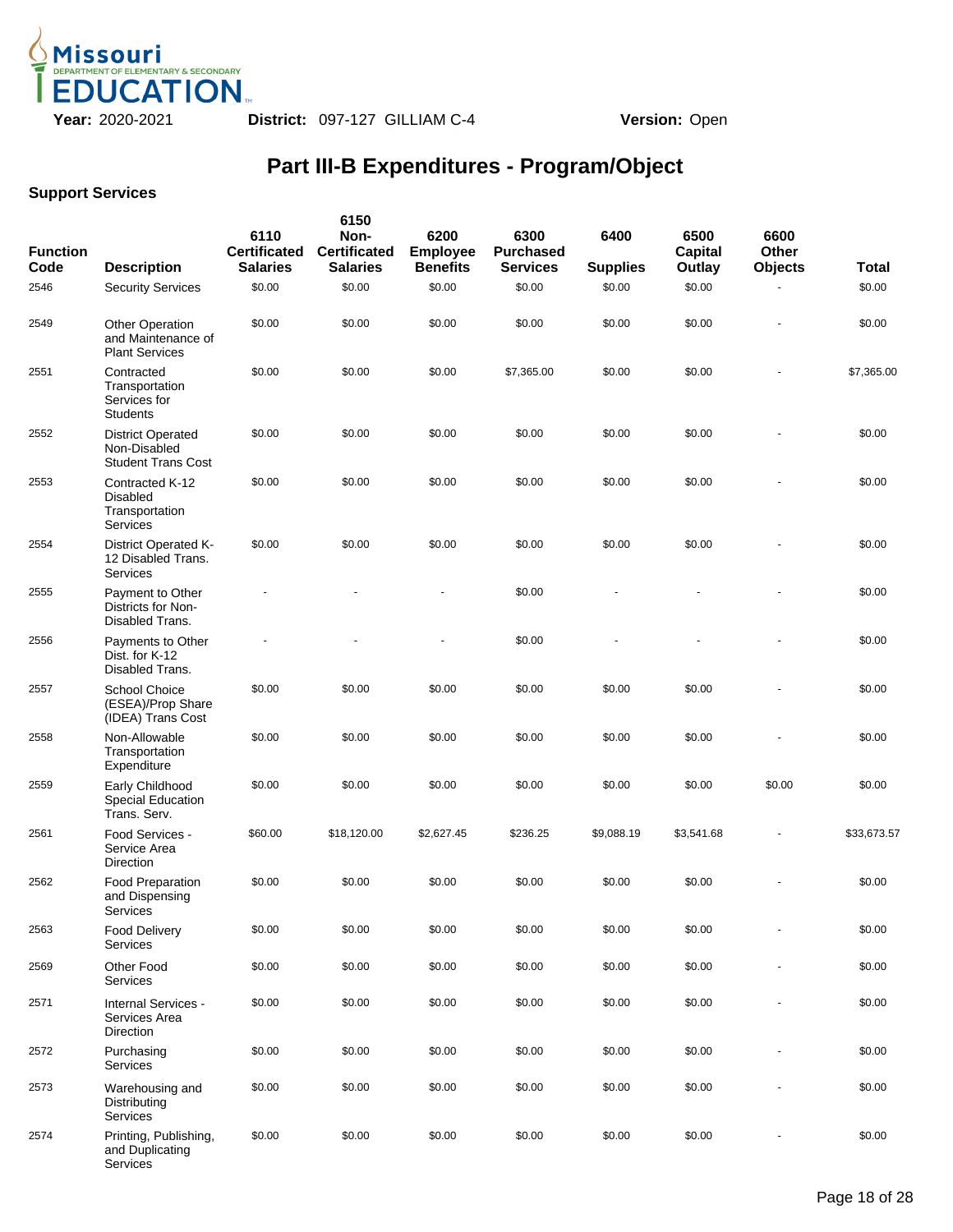

| <b>Function</b><br>Code | <b>Description</b>                                            | 6110<br><b>Certificated</b><br><b>Salaries</b> | 6150<br>Non-<br><b>Certificated</b><br><b>Salaries</b> | 6200<br><b>Employee</b><br><b>Benefits</b> | 6300<br><b>Purchased</b><br><b>Services</b> | 6400<br><b>Supplies</b> | 6500<br>Capital<br>Outlay | 6600<br><b>Other</b><br><b>Objects</b> | <b>Total</b> |
|-------------------------|---------------------------------------------------------------|------------------------------------------------|--------------------------------------------------------|--------------------------------------------|---------------------------------------------|-------------------------|---------------------------|----------------------------------------|--------------|
| 2579                    | Other Internal<br>Services                                    | \$0.00                                         | \$0.00                                                 | \$0.00                                     | \$0.00                                      | \$0.00                  | \$0.00                    |                                        | \$0.00       |
| 2591                    | <b>Other Business</b><br><b>Support Services</b>              | \$0.00                                         | \$0.00                                                 | \$0.00                                     | \$0.00                                      | \$0.00                  | \$0.00                    | ٠                                      | \$0.00       |
| 2611                    | <b>Central Office</b><br>Services - Service<br>Area Direction | \$0.00                                         | \$0.00                                                 | \$0.00                                     | \$0.00                                      | \$0.00                  | \$0.00                    |                                        | \$0.00       |
| 2621                    | Plan, Rsrch, Dev,<br>and Eval.-Service<br>Area Direction      | \$0.00                                         | \$0.00                                                 | \$0.00                                     | \$0.00                                      | \$0.00                  | \$0.00                    |                                        | \$0.00       |
| 2622                    | Development<br>Services                                       | \$0.00                                         | \$0.00                                                 | \$0.00                                     | \$0.00                                      | \$0.00                  | \$0.00                    |                                        | \$0.00       |
| 2623                    | <b>Evaluation Services</b>                                    | \$0.00                                         | \$0.00                                                 | \$0.00                                     | \$0.00                                      | \$0.00                  | \$0.00                    |                                        | \$0.00       |
| 2624                    | <b>Planning Services</b>                                      | \$0.00                                         | \$0.00                                                 | \$0.00                                     | \$0.00                                      | \$0.00                  | \$0.00                    |                                        | \$0.00       |
| 2625                    | <b>Research Services</b>                                      | \$0.00                                         | \$0.00                                                 | \$0.00                                     | \$0.00                                      | \$0.00                  | \$0.00                    |                                        | \$0.00       |
| 2629                    | Other Plan, Rsrch,<br>Dev., and Eval.<br>Services             | \$0.00                                         | \$0.00                                                 | \$0.00                                     | \$0.00                                      | \$0.00                  | \$0.00                    |                                        | \$0.00       |
| 2631                    | Information<br>Services - Service<br>Area Direction           | \$0.00                                         | \$0.00                                                 | \$0.00                                     | \$0.00                                      | \$0.00                  | \$0.00                    |                                        | \$0.00       |
| 2632                    | Internal Information<br>Services                              | \$0.00                                         | \$0.00                                                 | \$0.00                                     | \$0.00                                      | \$0.00                  | \$0.00                    |                                        | \$0.00       |
| 2633                    | <b>Public Information</b><br>Services                         | \$0.00                                         | \$0.00                                                 | \$0.00                                     | \$0.00                                      | \$0.00                  | \$0.00                    |                                        | \$0.00       |
| 2634                    | Management<br>Information<br>Services                         | \$0.00                                         | \$0.00                                                 | \$0.00                                     | \$0.00                                      | \$0.00                  | \$0.00                    |                                        | \$0.00       |
| 2639                    | Other Information<br>Services                                 | \$0.00                                         | \$0.00                                                 | \$0.00                                     | \$0.00                                      | \$0.00                  | \$0.00                    |                                        | \$0.00       |
| 2641                    | <b>Staff Services -</b><br>Service Area<br>Direction          | \$0.00                                         | \$0.00                                                 | \$0.00                                     | \$0.00                                      | \$0.00                  | \$0.00                    |                                        | \$0.00       |
| 2642                    | Recruitment and<br><b>Placement Services</b>                  | \$0.00                                         | \$0.00                                                 | \$0.00                                     | \$0.00                                      | \$0.00                  | \$0.00                    |                                        | \$0.00       |
| 2643                    | <b>Staff Accounting</b><br>Services                           | \$0.00                                         | \$0.00                                                 | \$0.00                                     | \$0.00                                      | \$0.00                  | \$0.00                    |                                        | \$0.00       |
| 2644                    | In-Service Training<br>for Non-<br><b>Instructional Staff</b> | \$0.00                                         | \$0.00                                                 | \$0.00                                     | \$0.00                                      | \$0.00                  | \$0.00                    |                                        | \$0.00       |
| 2645                    | <b>Health Services</b>                                        | \$0.00                                         | \$0.00                                                 | \$0.00                                     | \$0.00                                      | \$0.00                  | \$0.00                    |                                        | \$0.00       |
| 2649                    | <b>Other Staff</b><br>Services                                | \$0.00                                         | \$0.00                                                 | \$0.00                                     | \$0.00                                      | \$0.00                  | \$0.00                    |                                        | \$0.00       |
| 2651                    | <b>Statistical Services</b><br>- Service Area<br>Direction    | \$0.00                                         | \$0.00                                                 | \$0.00                                     | \$0.00                                      | \$0.00                  | \$0.00                    |                                        | \$0.00       |
| 2652                    | <b>Statistical Analysis</b><br>Services                       | \$0.00                                         | \$0.00                                                 | \$0.00                                     | \$0.00                                      | \$0.00                  | \$0.00                    |                                        | \$0.00       |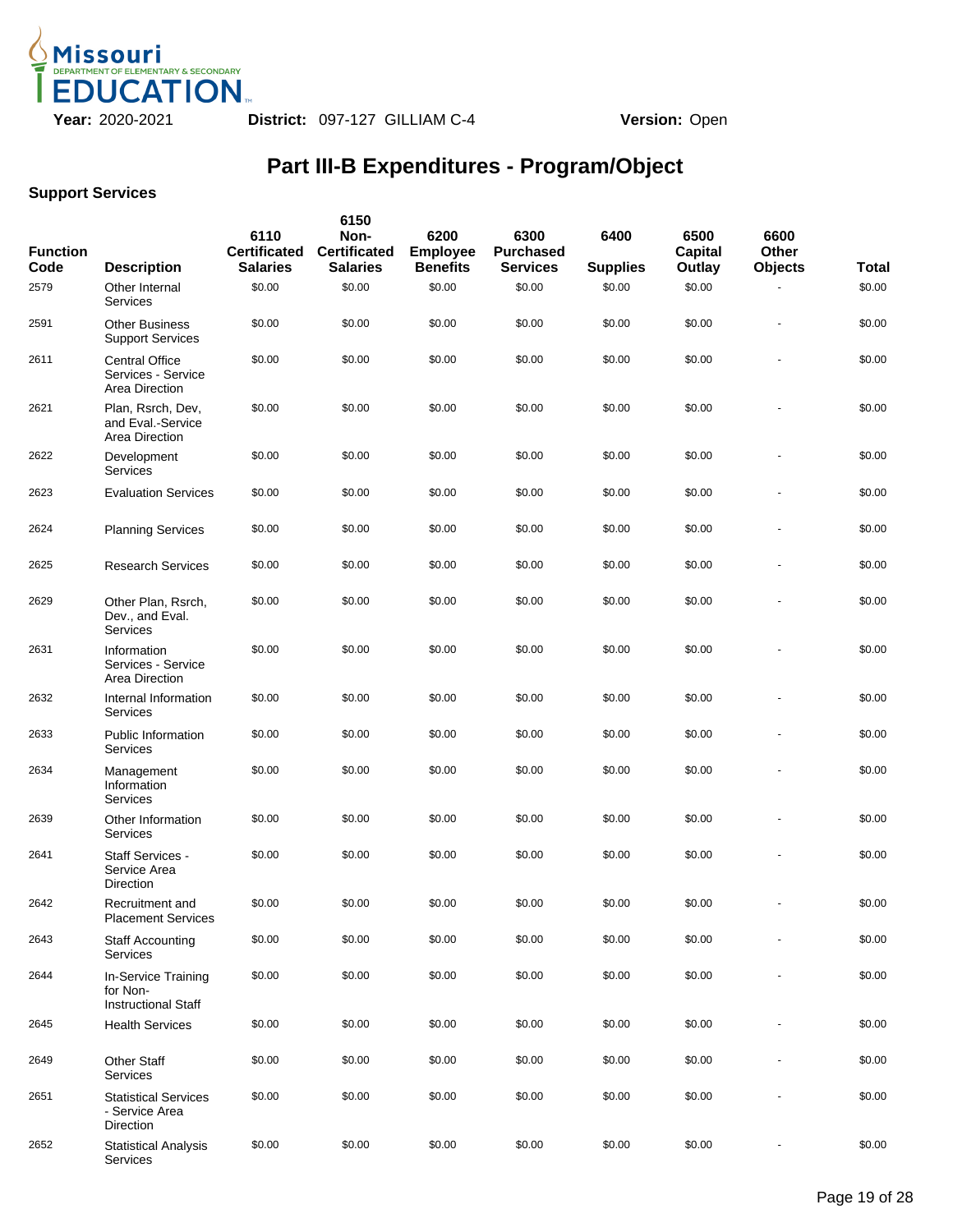

### **Support Services**

| <b>Function</b><br>Code | <b>Description</b>                                      | 6110<br><b>Certificated</b><br><b>Salaries</b> | 6150<br>Non-<br><b>Certificated</b><br><b>Salaries</b> | 6200<br><b>Employee</b><br><b>Benefits</b> | 6300<br><b>Purchased</b><br><b>Services</b> | 6400<br><b>Supplies</b> | 6500<br>Capital<br>Outlay | 6600<br><b>Other</b><br><b>Objects</b> | <b>Total</b> |
|-------------------------|---------------------------------------------------------|------------------------------------------------|--------------------------------------------------------|--------------------------------------------|---------------------------------------------|-------------------------|---------------------------|----------------------------------------|--------------|
| 2653                    | Statistical<br><b>Reporting Services</b>                | \$0.00                                         | \$0.00                                                 | \$0.00                                     | \$0.00                                      | \$0.00                  | \$0.00                    |                                        | \$0.00       |
| 2659                    | <b>Other Statistical</b><br>Services                    | \$0.00                                         | \$0.00                                                 | \$0.00                                     | \$0.00                                      | \$0.00                  | \$0.00                    |                                        | \$0.00       |
| 2661                    | Data Processing<br>Services - Service<br>Area Direction | \$0.00                                         | \$0.00                                                 | \$0.00                                     | \$0.00                                      | \$0.00                  | \$0.00                    |                                        | \$0.00       |
| 2662                    | <b>Systems Analysis</b><br>Services                     | \$0.00                                         | \$0.00                                                 | \$0.00                                     | \$0.00                                      | \$0.00                  | \$0.00                    |                                        | \$0.00       |
| 2663                    | Programming<br>Services                                 | \$0.00                                         | \$0.00                                                 | \$0.00                                     | \$0.00                                      | \$0.00                  | \$0.00                    |                                        | \$0.00       |
| 2664                    | Operations<br>Services                                  | \$0.00                                         | \$0.00                                                 | \$0.00                                     | \$0.00                                      | \$0.00                  | \$0.00                    |                                        | \$0.00       |
| 2669                    | Other Data<br>Processing<br>Services                    | \$0.00                                         | \$0.00                                                 | \$0.00                                     | \$0.00                                      | \$0.00                  | \$0.00                    |                                        | \$0.00       |
| 2691                    | Other Support<br>Services - Central                     | \$0.00                                         | \$0.00                                                 | \$0.00                                     | \$0.00                                      | \$0.00                  | \$0.00                    |                                        | \$0.00       |
| 2911                    | <b>Other Supporting</b><br>Services                     | \$0.00                                         | \$0.00                                                 | \$0.00                                     | \$0.00                                      | \$0.00                  | \$0.00                    |                                        | \$0.00       |
| 2998                    | <b>Total Support</b><br><b>Services</b>                 | \$72,480.00                                    | \$63,933.00                                            | \$34,164.93                                | \$72,356.72                                 | \$33,847.69             | \$36,466.46               |                                        | \$313,248.80 |
| 2999                    | <b>Total Instruction &amp;</b><br><b>Support</b>        | \$258,737.59                                   | \$70,673.00                                            | \$96,473.39                                | \$143,992.27                                | \$48,498.37             | \$36,466.46               |                                        | \$654.841.08 |

### **Non-Instruction Expenditures**

| <b>Function</b><br>Code | <b>Description</b>                                       | 6110<br><b>Certificated</b><br><b>Salaries</b> | 6150<br>Non-<br><b>Certificated</b><br><b>Salaries</b> | 6200<br><b>Employee</b><br><b>Benefits</b> | 6300<br><b>Purchased</b><br><b>Services</b> | 6400<br><b>Supplies</b> | 6500<br><b>Capital</b><br>Outlay | 6600<br><b>Other</b><br><b>Objects</b> | Total  |
|-------------------------|----------------------------------------------------------|------------------------------------------------|--------------------------------------------------------|--------------------------------------------|---------------------------------------------|-------------------------|----------------------------------|----------------------------------------|--------|
| 1611                    | <b>Adult Education</b>                                   | \$0.00                                         | \$0.00                                                 | \$0.00                                     | \$0.00                                      | \$0.00                  | \$0.00                           |                                        | \$0.00 |
| 1612                    | <b>Workplace Literacy</b>                                | \$0.00                                         | \$0.00                                                 | \$0.00                                     | \$0.00                                      | \$0.00                  | \$0.00                           |                                        | \$0.00 |
| 1613                    | <b>Family Literacy</b>                                   | \$0.00                                         | \$0.00                                                 | \$0.00                                     | \$0.00                                      | \$0.00                  | \$0.00                           |                                        | \$0.00 |
| 1614                    | English as 2nd<br>Lang./English to<br>Spkrs of Othr Lang | \$0.00                                         | \$0.00                                                 | \$0.00                                     | \$0.00                                      | \$0.00                  | \$0.00                           |                                        | \$0.00 |
| 1615                    | English<br>Literacy/Civics<br>Education                  | \$0.00                                         | \$0.00                                                 | \$0.00                                     | \$0.00                                      | \$0.00                  | \$0.00                           |                                        | \$0.00 |
| 1621                    | <b>Adult Vocational</b><br>Education                     | \$0.00                                         | \$0.00                                                 | \$0.00                                     | \$0.00                                      | \$0.00                  | \$0.00                           | $\overline{\phantom{a}}$               | \$0.00 |
| 1671                    | Community<br>Education/Life<br>Enrichment                | \$0.00                                         | \$0.00                                                 | \$0.00                                     | \$0.00                                      | \$0.00                  | \$0.00                           | $\blacksquare$                         | \$0.00 |
| 1691                    | Other<br>Adult/Continuing<br>Education<br>Programs       | \$0.00                                         | \$0.00                                                 | \$0.00                                     | \$0.00                                      | \$0.00                  | \$0.00                           |                                        | \$0.00 |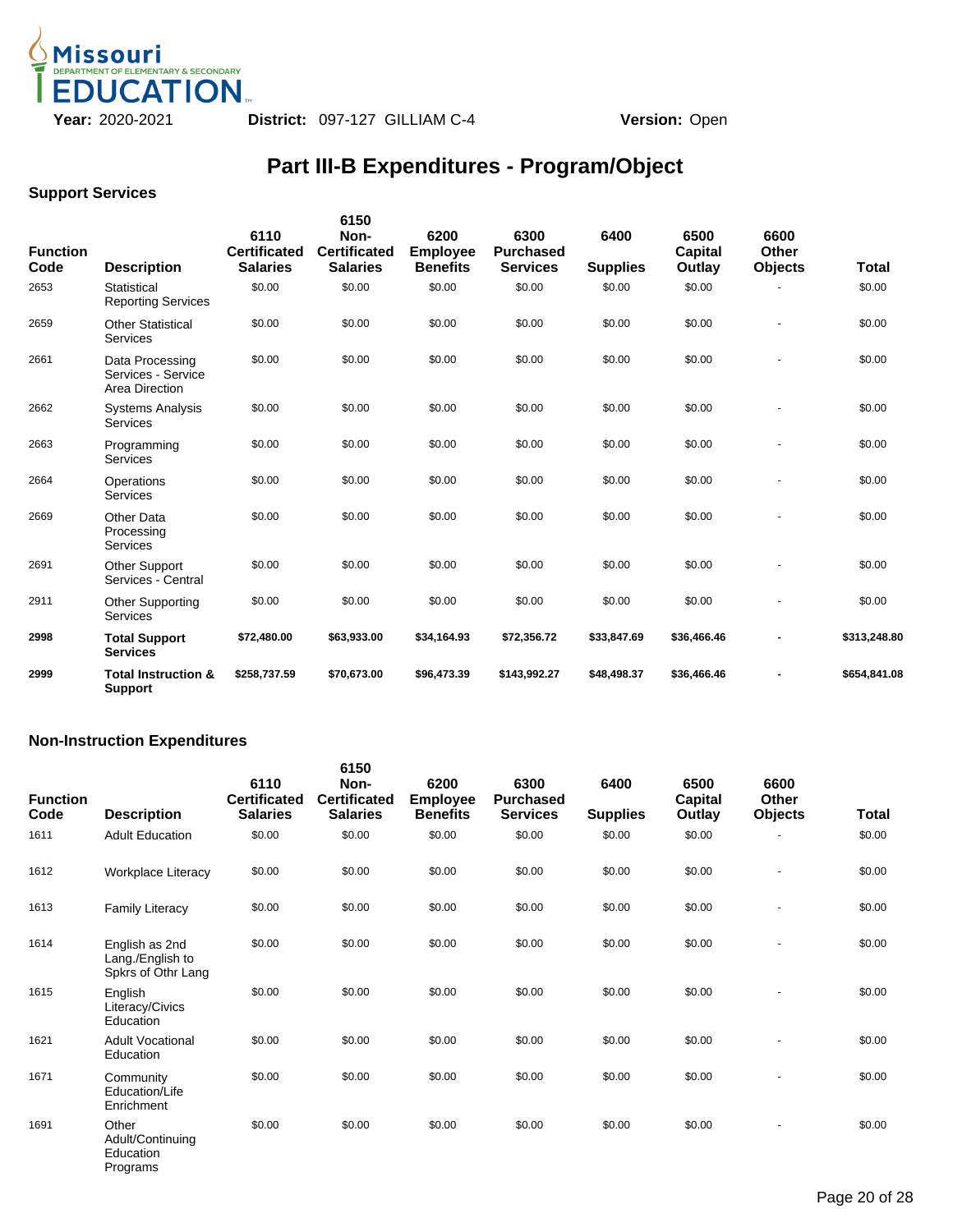

#### **Non-Instruction Expenditures**

| <b>Function</b><br>Code | <b>Description</b>                                                 | 6110<br><b>Certificated</b><br><b>Salaries</b> | 6150<br>Non-<br><b>Certificated</b><br><b>Salaries</b> | 6200<br><b>Employee</b><br><b>Benefits</b> | 6300<br><b>Purchased</b><br><b>Services</b> | 6400<br><b>Supplies</b> | 6500<br>Capital<br>Outlay | 6600<br>Other<br><b>Objects</b> | <b>Total</b> |
|-------------------------|--------------------------------------------------------------------|------------------------------------------------|--------------------------------------------------------|--------------------------------------------|---------------------------------------------|-------------------------|---------------------------|---------------------------------|--------------|
| 3111                    | Direction of<br>Community<br>Services-Service<br>Area Direc        | \$0.00                                         | \$0.00                                                 | \$0.00                                     | \$0.00                                      | \$0.00                  | \$0.00                    |                                 | \$0.00       |
| 3211                    | Community Rec.<br>Services-Service<br>Area Direction               | \$0.00                                         | \$0.00                                                 | \$0.00                                     | \$0.00                                      | \$0.00                  | \$0.00                    | ä,                              | \$0.00       |
| 3311                    | <b>Civic Services</b>                                              | \$0.00                                         | \$0.00                                                 | \$0.00                                     | \$0.00                                      | \$0.00                  | \$0.00                    |                                 | \$0.00       |
| 3411                    | Public Library<br>Services                                         | \$0.00                                         | \$0.00                                                 | \$0.00                                     | \$0.00                                      | \$0.00                  | \$0.00                    |                                 | \$0.00       |
| 3511                    | Early Childhood<br>Program                                         | \$0.00                                         | \$0.00                                                 | \$0.00                                     | \$240.00                                    | \$0.00                  | \$0.00                    | \$0.00                          | \$240.00     |
| 3512                    | Early Childhood<br>Instruction                                     | \$0.00                                         | \$0.00                                                 | \$0.00                                     | \$0.00                                      | \$0.00                  | \$0.00                    | \$0.00                          | \$0.00       |
| 3611                    | <b>Welfare Activities</b><br><b>Services</b>                       | \$0.00                                         | \$0.00                                                 | \$0.00                                     | \$0.00                                      | \$400.00                | \$0.00                    | ÷,                              | \$400.00     |
| 3711                    | Non-Public School<br><b>Students' Services</b>                     | \$0.00                                         | \$0.00                                                 | \$0.00                                     | \$0.00                                      | \$0.00                  | \$0.00                    | $\blacksquare$                  | \$0.00       |
| 3811                    | Custody and Care<br>of Children<br><b>Services</b>                 | \$0.00                                         | \$0.00                                                 | \$0.00                                     | \$0.00                                      | \$0.00                  | \$0.00                    | ä,                              | \$0.00       |
| 3812                    | Afterschool<br>Program                                             | \$0.00                                         | \$0.00                                                 | \$0.00                                     | \$0.00                                      | \$0.00                  | \$0.00                    |                                 | \$0.00       |
| 3911                    | <b>Other Community</b><br>Services                                 | \$0.00                                         | \$0.00                                                 | \$0.00                                     | \$0.00                                      | \$0.00                  | \$0.00                    | ä,                              | \$0.00       |
| 3912                    | Parental<br>Involvement                                            | \$420.00                                       | \$0.00                                                 | \$28.18                                    | \$0.00                                      | \$375.49                | \$0.00                    | ٠                               | \$823.67     |
| 3913                    | Service-Learning                                                   | \$0.00                                         | \$0.00                                                 | \$0.00                                     | \$0.00                                      | \$0.00                  | \$0.00                    | $\blacksquare$                  | \$0.00       |
| 4011                    | Facilities Acq.and<br>Constr.-Service<br>Area Direction            | $\overline{\phantom{a}}$                       |                                                        |                                            |                                             | ÷,                      | \$0.00                    | $\overline{\phantom{a}}$        | \$0.00       |
| 4021                    | <b>Facilities</b><br>Acquisition and<br>Construction<br>Services-S |                                                |                                                        |                                            |                                             |                         | \$0.00                    |                                 | \$0.00       |
| 4031                    | Architecture,<br>Engineering and<br><b>Legal Services</b>          |                                                |                                                        |                                            |                                             |                         | \$0.00                    |                                 | \$0.00       |
| 4041                    | Educational<br>Specifications<br>Development<br>Services           |                                                |                                                        |                                            |                                             |                         | \$0.00                    |                                 | \$0.00       |
| 4051                    | Building Acq.,<br>Constr. and<br>Improvements<br>Services          |                                                |                                                        |                                            |                                             |                         | \$0.00                    |                                 | \$0.00       |
| 4091                    | <b>Other Facilities</b><br>Acq. and Constr.<br>Services            |                                                |                                                        |                                            |                                             |                         | \$0.00                    |                                 | \$0.00       |
| 5111                    | Principal - Bonded<br>Indebtedness                                 |                                                |                                                        |                                            |                                             |                         |                           | \$0.00                          | \$0.00       |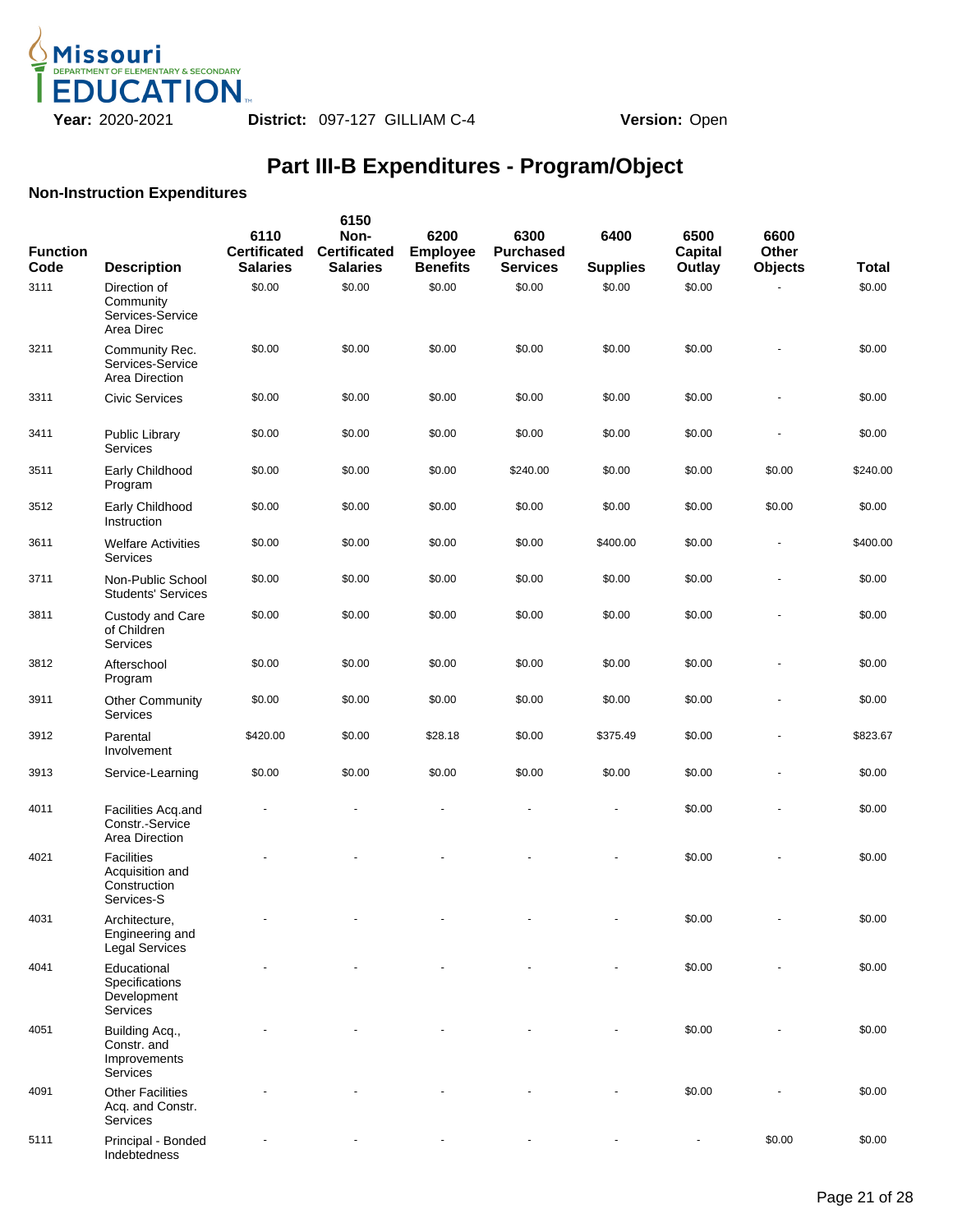

#### **Non-Instruction Expenditures**

| <b>Function</b><br>Code | <b>Description</b>                                  | 6110<br><b>Certificated</b><br><b>Salaries</b> | 6150<br>Non-<br><b>Certificated</b><br><b>Salaries</b> | 6200<br><b>Employee</b><br><b>Benefits</b> | 6300<br><b>Purchased</b><br><b>Services</b> | 6400<br><b>Supplies</b> | 6500<br><b>Capital</b><br>Outlay | 6600<br>Other<br><b>Objects</b> | <b>Total</b> |
|-------------------------|-----------------------------------------------------|------------------------------------------------|--------------------------------------------------------|--------------------------------------------|---------------------------------------------|-------------------------|----------------------------------|---------------------------------|--------------|
| 5121                    | Principal - Short<br>Term Loans                     |                                                |                                                        |                                            |                                             |                         |                                  | \$0.00                          | \$0.00       |
| 5122                    | Principal - Long<br>Term Loans                      |                                                |                                                        |                                            |                                             |                         |                                  | \$0.00                          | \$0.00       |
| 5131                    | Principal - Lease<br>Purchase<br>Agreement          |                                                |                                                        |                                            |                                             |                         |                                  | \$0.00                          | \$0.00       |
| 5211                    | Interest - Bonded<br>Indebtedness                   |                                                |                                                        |                                            |                                             |                         |                                  | \$0.00                          | \$0.00       |
| 5221                    | Interest - Short<br>Term Loans                      |                                                |                                                        |                                            |                                             |                         |                                  | \$0.00                          | \$0.00       |
| 5222                    | Interest - Long<br><b>Term Loans</b>                |                                                |                                                        |                                            |                                             |                         |                                  | \$0.00                          | \$0.00       |
| 5231                    | Interest - Lease<br>Purchase<br>Agreements          |                                                |                                                        |                                            |                                             |                         |                                  | \$0.00                          | \$0.00       |
| 5241                    | Discount on Bonds<br>Sold - Interest<br>Adjustment  |                                                |                                                        |                                            |                                             |                         |                                  | \$0.00                          | \$0.00       |
| 5311                    | Fees - Bonded<br>Indebtedness                       |                                                |                                                        |                                            |                                             |                         |                                  | \$0.00                          | \$0.00       |
| 5321                    | Fees - Short Term<br>Loans                          |                                                |                                                        |                                            |                                             |                         |                                  | \$0.00                          | \$0.00       |
| 5322                    | Fees - Long Term<br>Loans                           |                                                |                                                        |                                            |                                             |                         |                                  | \$0.00                          | \$0.00       |
| 5331                    | Fees - Lease<br>Purchase<br>Agreements              |                                                |                                                        |                                            |                                             |                         |                                  | \$0.00                          | \$0.00       |
| 9998                    | <b>Total Non-</b><br><b>Instruction/Suppo</b><br>rt | \$420.00                                       | \$0.00                                                 | \$28.18                                    | \$240.00                                    | \$775.49                | \$0.00                           | \$0.00                          | \$1,463.67   |

# **Part III-B Expenditures Grand Total**

|                 |                    |                 | 6150            |                 |                  |                 |           |                |            |
|-----------------|--------------------|-----------------|-----------------|-----------------|------------------|-----------------|-----------|----------------|------------|
|                 |                    | 6110            | Non-            | 6200            | 6300             | 6400            | 6500      | 6600           |            |
| <b>Function</b> |                    | Certificated    | Certificated    | <b>Employee</b> | <b>Purchased</b> |                 | Capital   | Other          |            |
| Code            | <b>Description</b> | <b>Salaries</b> | <b>Salaries</b> | <b>Benefits</b> | <b>Services</b>  | <b>Supplies</b> | Outlay    | <b>Objects</b> | Total      |
| 9999            | <b>Grand Total</b> | 259.157.59      | 70.673.00       | 96.501.57       | 144.232.27       | 49.273.86       | 36.466.46 | 0.00           | 656.304.75 |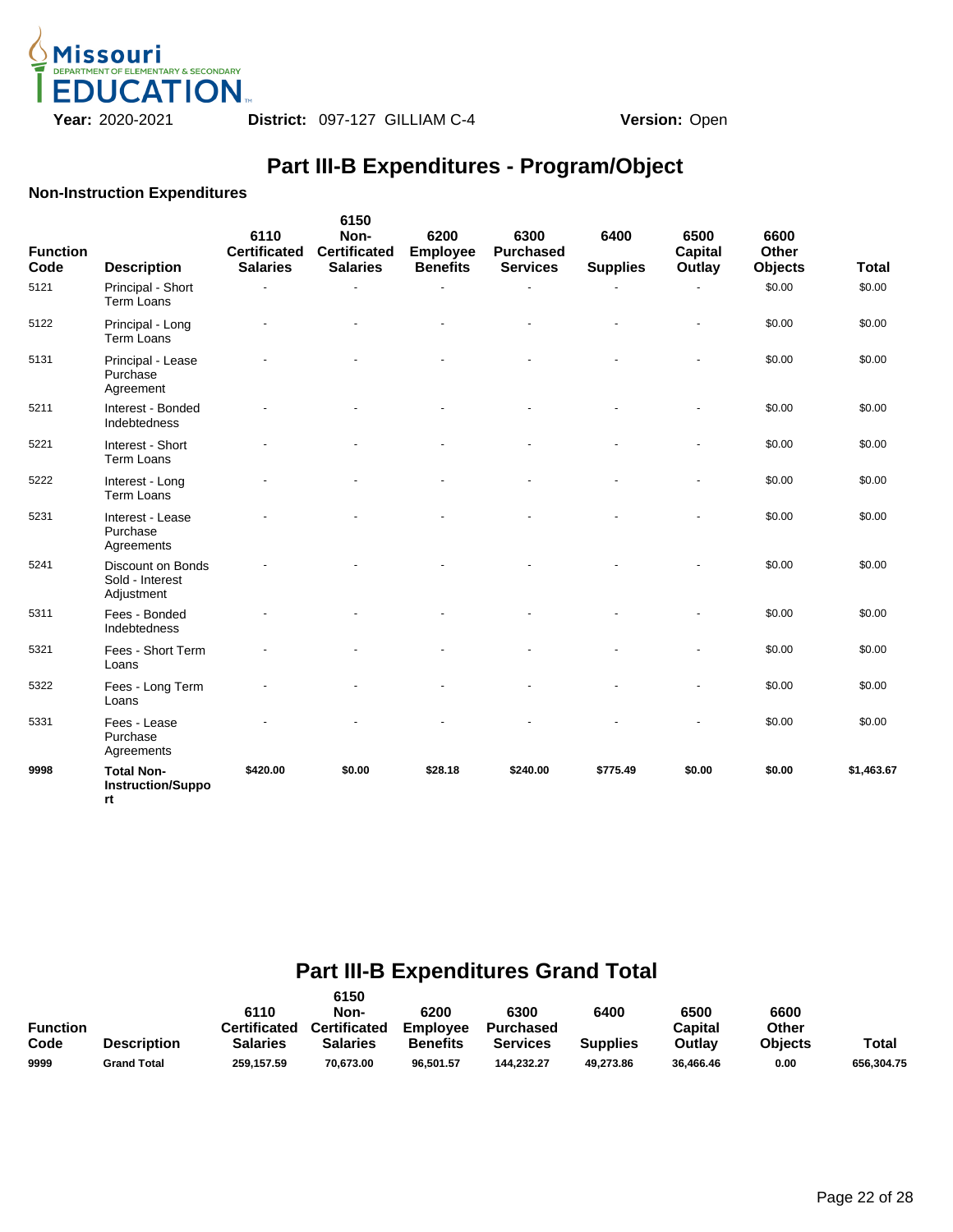

## **Part III-C Expenditures - Object/Fund**

#### **Salary and Employee Benefits**

| Object<br>Code | <b>Description</b>                                    | General<br>(Incidental)<br><b>Fund</b> | <b>Special</b><br><b>Revenue</b><br>(Teachers)<br><b>Fund</b> | <b>Debt</b><br><b>Service</b><br><b>Fund</b> | Capital<br><b>Projects</b><br><b>Fund</b> | <b>Total</b><br>All<br><b>Funds</b> |
|----------------|-------------------------------------------------------|----------------------------------------|---------------------------------------------------------------|----------------------------------------------|-------------------------------------------|-------------------------------------|
| 6111           | Certificated - Regular Salaries                       | \$90.00                                | \$249,427.59                                                  |                                              |                                           | \$249,517.59                        |
| 6112           | Certificated - Administrators Salaries                | \$0.00                                 | \$0.00                                                        |                                              |                                           | \$0.00                              |
| 6121           | Certificated - Part-Time Salaries                     | \$60.00                                | \$8,745.00                                                    |                                              |                                           | \$8,805.00                          |
| 6122           | Certificated - Other Part-Time Salaries               | \$0.00                                 | \$0.00                                                        |                                              |                                           | \$0.00                              |
| 6131           | <b>Certificated Supplemental Pay</b>                  | \$800.00                               | \$35.00                                                       |                                              |                                           | \$835.00                            |
| 6141           | Certificated Unused Leave and/or Severance<br>Pay     | \$0.00                                 | \$0.00                                                        |                                              |                                           | \$0.00                              |
| 6151           | <b>Classified Salaries Regular</b>                    | \$70,673.00                            | \$0.00                                                        | $\blacksquare$                               | $\blacksquare$                            | \$70,673.00                         |
| 6152           | <b>Classifed Instructional Aide Salaries</b>          | \$0.00                                 | \$0.00                                                        |                                              |                                           | \$0.00                              |
| 6153           | <b>Classified Substitute Salaries</b>                 | \$0.00                                 | \$0.00                                                        |                                              |                                           | \$0.00                              |
| 6161           | <b>Classified Salaries - Part-Time</b>                | \$0.00                                 | \$0.00                                                        |                                              |                                           | \$0.00                              |
| 6171           | Classified Employees Unused Leave and/or<br>Severance | \$0.00                                 | \$0.00                                                        |                                              |                                           | \$0.00                              |
| 6199           | <b>Salaries - Subtotal</b>                            | \$71,623.00                            | \$258,207.59                                                  |                                              |                                           | \$329,830.59                        |
| 6211           | <b>Teacher's Retirement</b>                           | \$0.00                                 | \$39,788.00                                                   |                                              |                                           | \$39,788.00                         |
| 6221           | Non-Teacher Retirement                                | \$5,291.25                             | \$11.67                                                       |                                              |                                           | \$5,302.92                          |
| 6231           | Old Age Survivor and Disability (OASDI)               | \$4,592.09                             | \$965.41                                                      |                                              |                                           | \$5,557.50                          |
| 6232           | Medicare                                              | \$1,072.54                             | \$3,641.21                                                    |                                              |                                           | \$4,713.75                          |
| 6241           | Employee Insurance                                    | \$6,619.80                             | \$31,772.60                                                   |                                              |                                           | \$38,392.40                         |
| 6261           | <b>Workers' Compensation Insurance</b>                | \$2,747.00                             | \$0.00                                                        |                                              |                                           | \$2,747.00                          |
| 6271           | <b>Unemployment Compensation</b>                      | \$0.00                                 | \$0.00                                                        |                                              |                                           | \$0.00                              |
| 6291           | <b>Other Employer Provided Benefits</b>               | \$0.00                                 | \$0.00                                                        |                                              |                                           | \$0.00                              |
| 6299           | <b>Employee Benefits - Subtotal</b>                   | \$20,322.68                            | \$76,178.89                                                   |                                              | \$0.00                                    | \$96,501.57                         |

### **Purchased Services and Supplies**

| <b>Object</b><br>Code | <b>Description</b>                         | General<br>(Incidental)<br><b>Fund</b> | <b>Special</b><br>Revenue<br>(Teachers)<br>Fund | <b>Debt</b><br><b>Service</b><br><b>Fund</b> | <b>Capital</b><br><b>Projects</b><br>Fund | <b>Total</b><br>All<br><b>Funds</b> |
|-----------------------|--------------------------------------------|----------------------------------------|-------------------------------------------------|----------------------------------------------|-------------------------------------------|-------------------------------------|
| 6311                  | Purchased Instructional Services - Tuition | \$744.83                               | \$71,131.39                                     | $\blacksquare$                               | ۰.                                        | \$71,876.22                         |
| 6312                  | Instructional Program Improvement Services | \$14,410.73                            | \$0.00                                          | $\,$                                         | ۰                                         | \$14,410.73                         |
| 6313                  | <b>Pupil Services</b>                      | \$14,230.00                            | \$3,315.00                                      | $\overline{\phantom{a}}$                     | ۰                                         | \$17,545.00                         |
| 6314                  | <b>Staff Services</b>                      | \$0.00                                 | \$0.00                                          | $\,$                                         | ۰                                         | \$0.00                              |
| 6315                  | <b>Audit Services</b>                      | \$7,200.00                             | $\overline{\phantom{0}}$                        |                                              |                                           | \$7,200,00                          |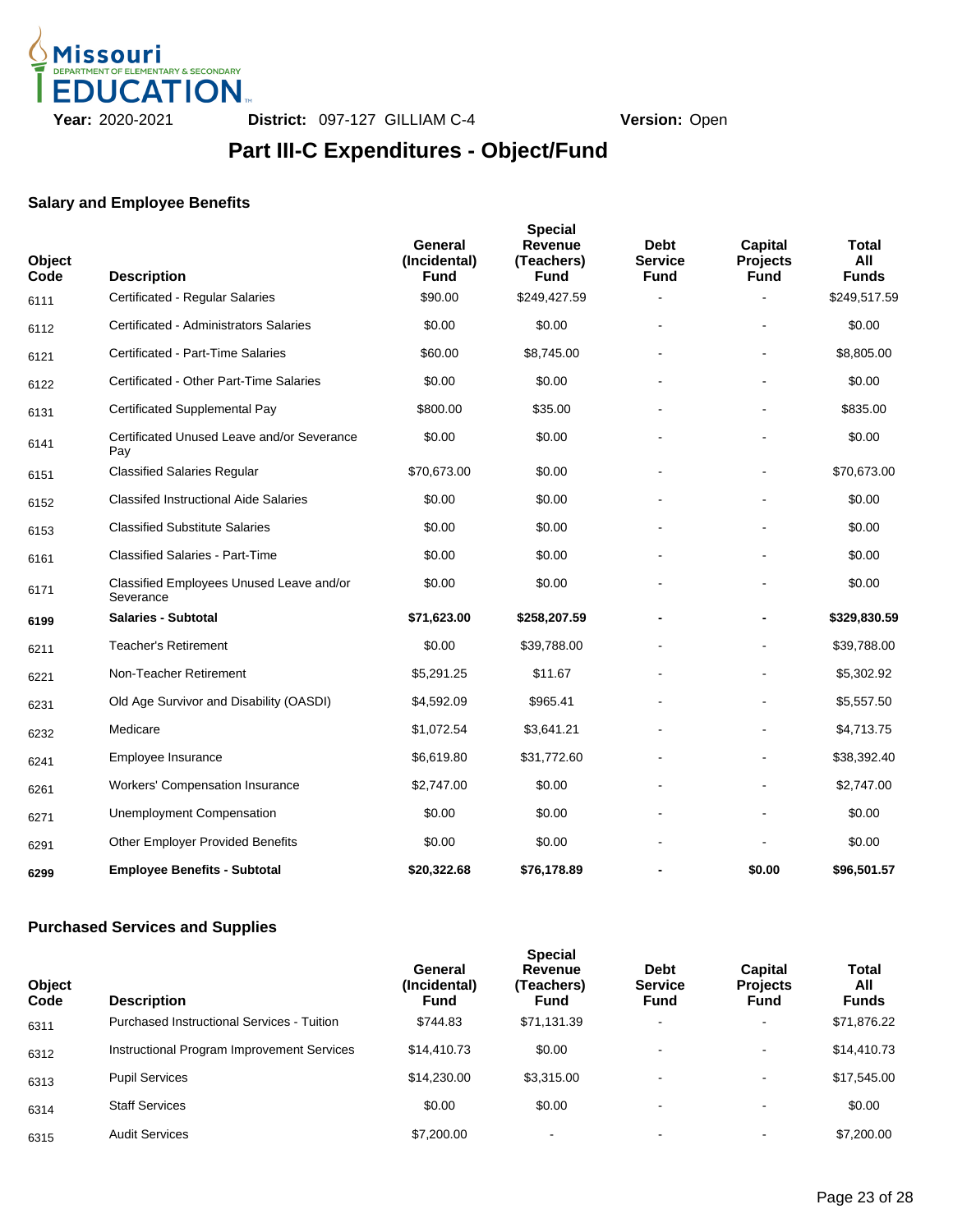

# **Part III-C Expenditures - Object/Fund**

### **Purchased Services and Supplies**

| <b>Object</b><br>Code | <b>Description</b>                                        | General<br>(Incidental)<br>Fund | <b>Special</b><br><b>Revenue</b><br>(Teachers)<br><b>Fund</b> | <b>Debt</b><br>Service<br><b>Fund</b> | Capital<br><b>Projects</b><br><b>Fund</b> | Total<br>All<br><b>Funds</b> |
|-----------------------|-----------------------------------------------------------|---------------------------------|---------------------------------------------------------------|---------------------------------------|-------------------------------------------|------------------------------|
| 6316                  | Data Processing and Technology Related<br><b>Services</b> | \$0.00                          |                                                               | Ē,                                    |                                           | \$0.00                       |
| 6317                  | <b>Legal Services</b>                                     | \$0.00                          |                                                               |                                       |                                           | \$0.00                       |
| 6318                  | <b>Election Services</b>                                  | \$34.64                         |                                                               |                                       |                                           | \$34.64                      |
| 6319                  | <b>Other Professional Services</b>                        | \$0.00                          |                                                               |                                       |                                           | \$0.00                       |
| 6321                  | Subawards Under Subagreements First<br>\$25,000           | \$0.00                          | \$0.00                                                        | \$0.00                                | \$0.00                                    | \$0.00                       |
| 6322                  | Subawards Under Subagreements In excess of<br>\$25,000    | \$0.00                          | \$0.00                                                        | \$0.00                                | \$0.00                                    | \$0.00                       |
| 6331                  | <b>Cleaning Services</b>                                  | \$0.00                          |                                                               | $\overline{\phantom{a}}$              |                                           | \$0.00                       |
| 6332                  | Repairs and Maintenance                                   | \$0.00                          |                                                               |                                       |                                           | \$0.00                       |
| 6333                  | Rentals - Land and Buildings                              | \$2,448.41                      |                                                               |                                       |                                           | \$2,448.41                   |
| 6334                  | Rentals - Equipment                                       | \$0.00                          |                                                               |                                       |                                           | \$0.00                       |
| 6335                  | Water and Sewer                                           | \$970.35                        |                                                               |                                       |                                           | \$970.35                     |
| 6336                  | <b>Trash Removal</b>                                      | \$780.00                        |                                                               |                                       |                                           | \$780.00                     |
| 6337                  | Technology-Related Repairs and Maintenance                | \$0.00                          |                                                               |                                       |                                           | \$0.00                       |
| 6338                  | Rentals of Computers and Related Equipment                | \$0.00                          |                                                               |                                       |                                           | \$0.00                       |
| 6339                  | <b>Other Property Services</b>                            | \$0.00                          |                                                               |                                       |                                           | \$0.00                       |
| 6341                  | Contracted Transportation To and From School              | \$7,365.00                      |                                                               |                                       |                                           | \$7,365.00                   |
| 6342                  | Other Contracted Pupil Transportation (Non-<br>Route)     | \$0.00                          |                                                               |                                       |                                           | \$0.00                       |
| 6343                  | Travel                                                    | \$504.65                        |                                                               |                                       |                                           | \$504.65                     |
| 6349                  | <b>Other Transportation Services</b>                      | \$0.00                          |                                                               |                                       |                                           | \$0.00                       |
| 6351                  | Property Insurance                                        | \$5,790.00                      |                                                               |                                       |                                           | \$5,790.00                   |
| 6352                  | Liability Insurance                                       | \$873.00                        |                                                               |                                       |                                           | \$873.00                     |
| 6353                  | <b>Fidelity Bond Premiums</b>                             | \$100.00                        |                                                               |                                       |                                           | \$100.00                     |
| 6359                  | Judgments Against LEA and Settlements                     | \$0.00                          | \$0.00                                                        |                                       |                                           | \$0.00                       |
| 6361                  | Communication                                             | \$7,560.10                      |                                                               |                                       |                                           | \$7,560.10                   |
| 6362                  | Advertising                                               | \$3,811.60                      |                                                               |                                       |                                           | \$3,811.60                   |
| 6363                  | Printing and Binding                                      | \$0.00                          |                                                               |                                       |                                           | \$0.00                       |
| 6371                  | Dues and Membership                                       | \$1,555.70                      |                                                               |                                       |                                           | \$1,555.70                   |
| 6391                  | <b>Other Purchased Services</b>                           | \$301.99                        |                                                               | \$0.00                                |                                           | \$301.99                     |
| 6398                  | Other Expenses                                            | \$63.88                         | \$1,041.00                                                    | \$0.00                                | \$0.00                                    | \$1,104.88                   |
| 6399                  | <b>Purchased Services - Subtotal</b>                      | \$68,744.88                     | \$75,487.39                                                   | \$0.00                                | \$0.00                                    | \$144,232.27                 |
| 6411                  | General Supplies (Excludes 6412)                          | \$24,955.18                     | $\qquad \qquad \blacksquare$                                  | $\blacksquare$                        | $\blacksquare$                            | \$24,955.18                  |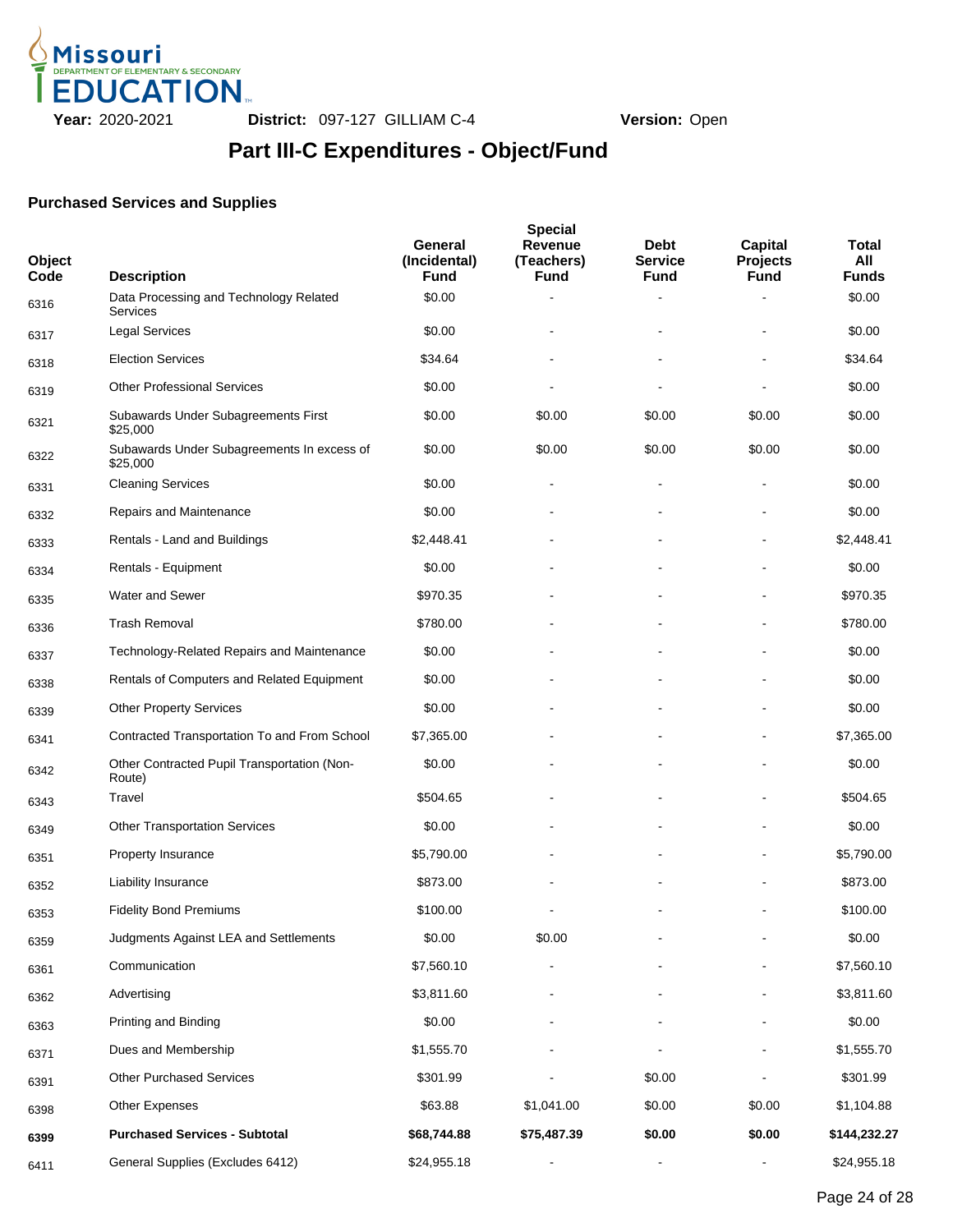

## **Part III-C Expenditures - Object/Fund**

### **Purchased Services and Supplies**

| Object<br>Code | <b>Description</b>                        | General<br>(Incidental)<br><b>Fund</b> | <b>Special</b><br><b>Revenue</b><br>(Teachers)<br><b>Fund</b> | <b>Debt</b><br><b>Service</b><br><b>Fund</b> | <b>Capital</b><br><b>Projects</b><br><b>Fund</b> | Total<br>All<br><b>Funds</b> |
|----------------|-------------------------------------------|----------------------------------------|---------------------------------------------------------------|----------------------------------------------|--------------------------------------------------|------------------------------|
| 6412           | Supplies - Technology - Related           | \$5,299.50                             | $\blacksquare$                                                |                                              |                                                  | \$5,299.50                   |
| 6431           | Textbook                                  | \$735.44                               |                                                               |                                              |                                                  | \$735.44                     |
| 6441           | <b>Library Books</b>                      | \$0.00                                 |                                                               |                                              |                                                  | \$0.00                       |
| 6451           | <b>Resource Materials</b>                 | \$0.00                                 |                                                               | $\blacksquare$                               | $\overline{\phantom{a}}$                         | \$0.00                       |
| 6461           | Warehouse Inventory Adjustments           | \$0.00                                 |                                                               |                                              | $\overline{\phantom{a}}$                         | \$0.00                       |
| 6471           | Food Supplies - Exclude Non-Food Supplies | \$8,619.64                             |                                                               |                                              |                                                  | \$8,619.64                   |
| 6481           | Electric                                  | \$7,060.84                             | $\overline{a}$                                                |                                              | $\overline{\phantom{0}}$                         | \$7,060.84                   |
| 6482           | Gas - Natural                             | \$0.00                                 |                                                               |                                              |                                                  | \$0.00                       |
| 6483           | Gas - L.P.                                | \$2,603.26                             |                                                               |                                              |                                                  | \$2,603.26                   |
| 6484           | Fuel Oil                                  | \$0.00                                 | $\overline{\phantom{a}}$                                      |                                              | $\overline{\phantom{a}}$                         | \$0.00                       |
| 6485           | Coal                                      | \$0.00                                 |                                                               |                                              |                                                  | \$0.00                       |
| 6486           | Gasoline/Diesel                           | \$0.00                                 |                                                               |                                              |                                                  | \$0.00                       |
| 6491           | Other Supplies and Materials              | \$0.00                                 |                                                               |                                              | $\blacksquare$                                   | \$0.00                       |
| 6499           | <b>Supplies - Subtotal</b>                | \$49,273.86                            |                                                               |                                              | $\blacksquare$                                   | \$49,273.86                  |

#### **Capital Outlay and Other**

|                | <b>Special</b>                                      |                                        |                                             |                                              |                                           |                              |  |  |  |  |  |
|----------------|-----------------------------------------------------|----------------------------------------|---------------------------------------------|----------------------------------------------|-------------------------------------------|------------------------------|--|--|--|--|--|
| Object<br>Code | <b>Description</b>                                  | General<br>(Incidental)<br><b>Fund</b> | <b>Revenue</b><br>(Teachers)<br><b>Fund</b> | <b>Debt</b><br><b>Service</b><br><b>Fund</b> | Capital<br><b>Projects</b><br><b>Fund</b> | Total<br>All<br><b>Funds</b> |  |  |  |  |  |
| 6511           | Land                                                |                                        |                                             |                                              | \$0.00                                    | \$0.00                       |  |  |  |  |  |
| 6521           | <b>Buildings</b>                                    |                                        |                                             |                                              | \$32,924.78                               | \$32,924.78                  |  |  |  |  |  |
| 6531           | Improvements Other than Buildings                   |                                        |                                             | $\blacksquare$                               | \$0.00                                    | \$0.00                       |  |  |  |  |  |
| 6541           | Regular Equipment                                   |                                        |                                             |                                              | \$3,541.68                                | \$3,541.68                   |  |  |  |  |  |
| 6542           | Equipment - Classroom Instructional Apparatus       |                                        |                                             |                                              | \$0.00                                    | \$0.00                       |  |  |  |  |  |
| 6543           | Technology - Related Hardware                       |                                        |                                             |                                              | \$0.00                                    | \$0.00                       |  |  |  |  |  |
| 6544           | <b>Technology Software</b>                          |                                        |                                             |                                              | \$0.00                                    | \$0.00                       |  |  |  |  |  |
| 6551           | Vehicles - Except School Buses                      |                                        |                                             |                                              | \$0.00                                    | \$0.00                       |  |  |  |  |  |
| 6552           | <b>Pupil Transportation Vehicles - School Buses</b> |                                        |                                             |                                              | \$0.00                                    | \$0.00                       |  |  |  |  |  |
| 6553           | School Buses - Purchased with Specific Funds        |                                        |                                             |                                              | \$0.00                                    | \$0.00                       |  |  |  |  |  |
| 6591           | <b>Other Capital Outlay</b>                         |                                        |                                             |                                              | \$0.00                                    | \$0.00                       |  |  |  |  |  |
| 6599           | <b>Capital Outlay - Subtotal</b>                    | \$0.00                                 |                                             |                                              | \$36,466.46                               | \$36,466.46                  |  |  |  |  |  |
| 6611           | Principal - Bonded Indebtedness                     |                                        |                                             | \$0.00                                       | \$0.00                                    | \$0.00                       |  |  |  |  |  |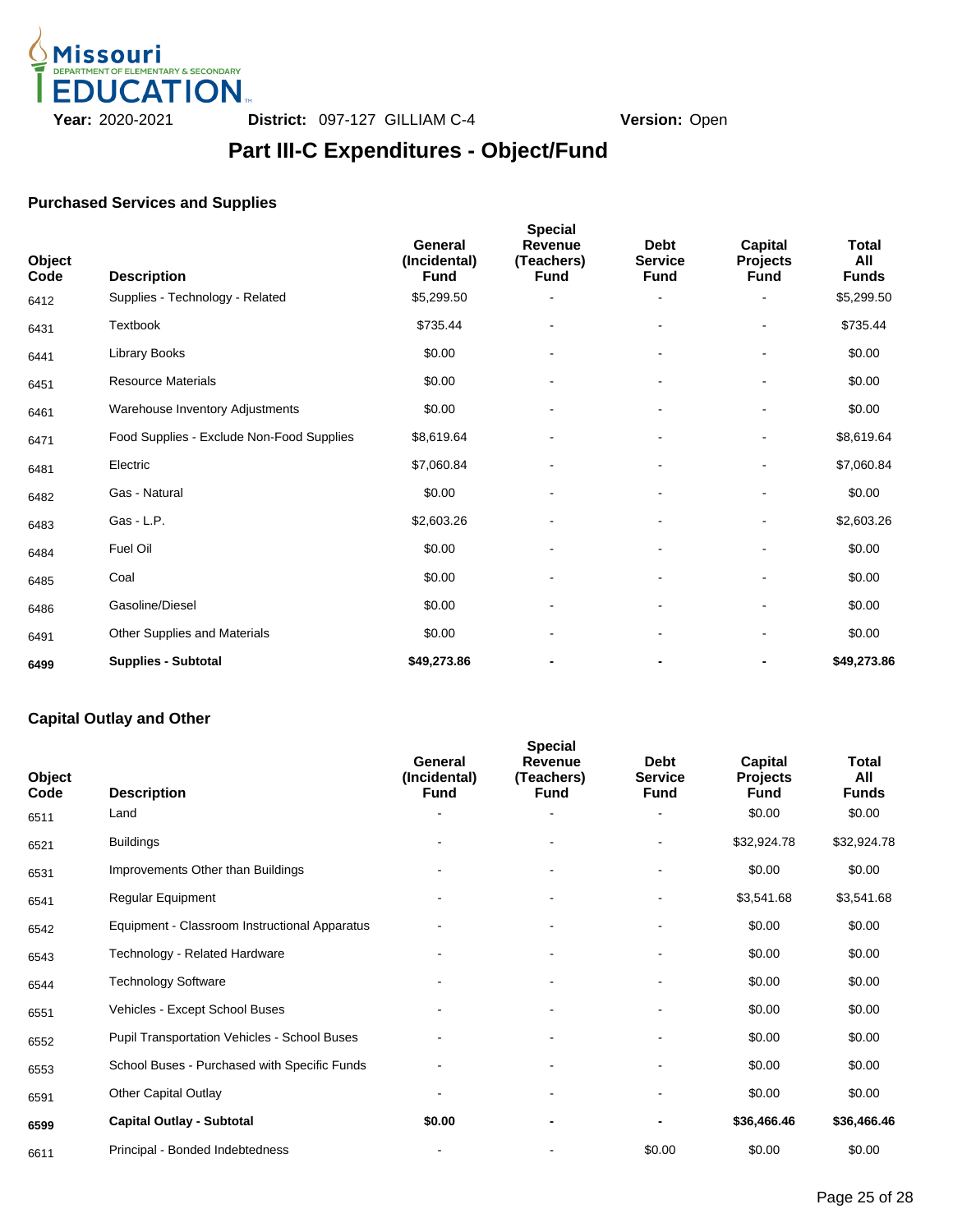

### **Part III-C Expenditures - Object/Fund**

#### **Capital Outlay and Other**

| Object<br>Code | <b>Description</b>                    | General<br>(Incidental)<br><b>Fund</b> | <b>Special</b><br><b>Revenue</b><br>(Teachers)<br><b>Fund</b> | <b>Debt</b><br><b>Service</b><br><b>Fund</b> | Capital<br><b>Projects</b><br><b>Fund</b> | Total<br>All<br><b>Funds</b> |
|----------------|---------------------------------------|----------------------------------------|---------------------------------------------------------------|----------------------------------------------|-------------------------------------------|------------------------------|
| 6612           | Principal - Short Term Loans          | \$0.00                                 | \$0.00                                                        | \$0.00                                       | \$0.00                                    | \$0.00                       |
| 6613           | Principal - Lease Purchase Agreements | $\blacksquare$                         | $\blacksquare$                                                |                                              | \$0.00                                    | \$0.00                       |
| 6614           | Principal - Long Term Loans           |                                        | $\blacksquare$                                                |                                              | \$0.00                                    | \$0.00                       |
| 6621           | Interest - Bonded Indebtedness        |                                        |                                                               | \$0.00                                       | \$0.00                                    | \$0.00                       |
| 6622           | Interest - Short Term Loans           | \$0.00                                 | \$0.00                                                        | \$0.00                                       | \$0.00                                    | \$0.00                       |
| 6623           | Interest - Lease Purchase Agreements  | $\sim$                                 | $\blacksquare$                                                |                                              | \$0.00                                    | \$0.00                       |
| 6624           | Interest - Long Term Loans            |                                        |                                                               | \$0.00                                       | \$0.00                                    | \$0.00                       |
| 6631           | Fees - Bonded Indebtedness            | \$0.00                                 |                                                               | \$0.00                                       | \$0.00                                    | \$0.00                       |
| 6632           | Fees - Short Term Loans               | \$0.00                                 | \$0.00                                                        | \$0.00                                       | \$0.00                                    | \$0.00                       |
| 6633           | Fees - Lease Purchase Agreements      |                                        | $\blacksquare$                                                |                                              | \$0.00                                    | \$0.00                       |
| 6634           | Fees - Long Term Loans                |                                        |                                                               |                                              | \$0.00                                    | \$0.00                       |
| 6699           | <b>Other Objects - Subtotal</b>       | \$0.00                                 | \$0.00                                                        | \$0.00                                       | \$0.00                                    | \$0.00                       |

### **Part III-C Expenditures - Grand Total**

|               |                    | <b>Special</b> |            |                |                 |              |  |  |  |
|---------------|--------------------|----------------|------------|----------------|-----------------|--------------|--|--|--|
|               |                    | General        | Revenue    | <b>Debt</b>    | Capital         | Total        |  |  |  |
| <b>Object</b> |                    | (Incidental)   | 'Teachers) | <b>Service</b> | <b>Projects</b> | All          |  |  |  |
| Code          | <b>Description</b> | Fund           | Fund       | Fund           | Fund            | <b>Funds</b> |  |  |  |
| 9999          | <b>Grand Total</b> | 209.964.42     | 409.873.87 | 0.00           | 36.466.46       | 656.304.75   |  |  |  |

### **Part III-C Expenditures - Individual Expenditure Amounts**

| Line # | <b>Description</b>                                 | Amount |      |
|--------|----------------------------------------------------|--------|------|
| 8010   | Exp. for Building Project(s) (Funded by Bond Proce |        | 0.00 |
| 8011   | Exp. for Building Project(s) (Funded by Impact Aid |        | 0.00 |

### **Part IV Long and Short Term Debt**

|                                                | 8001<br><b>Balance</b><br><b>Beginning of</b><br>Year | 8002<br>Amount<br><b>Borrowed</b><br><b>During Year</b> | 8003<br><b>Amount Repaid</b><br><b>During Year</b> | 8004<br><b>Balance End of</b><br>Year | 8005<br><b>Interest Paid</b><br><b>During Year</b> |
|------------------------------------------------|-------------------------------------------------------|---------------------------------------------------------|----------------------------------------------------|---------------------------------------|----------------------------------------------------|
| <b>General Obligations Bonds</b>               | 0.00                                                  | 0.00                                                    | 0.00                                               | 0.00                                  | 0.00                                               |
| Lease Purchase                                 | 0.00                                                  | 0.00                                                    | 0.00                                               | 0.00                                  | 0.00                                               |
| Energy Loan                                    | 0.00                                                  | 0.00                                                    | 0.00                                               | 0.00                                  | 0.00                                               |
| <b>Guaranteed Energy Cost Savings Contract</b> | 0.00                                                  | 0.00                                                    | 0.00                                               | 0.00                                  | 0.00                                               |
| <b>Other Debt</b>                              | 0.00                                                  | 0.00                                                    | 0.00                                               | 0.00                                  | 0.00                                               |
| <b>SubTotal</b>                                | 0.00                                                  | 0.00                                                    | 0.00                                               | 0.00                                  | 0.00                                               |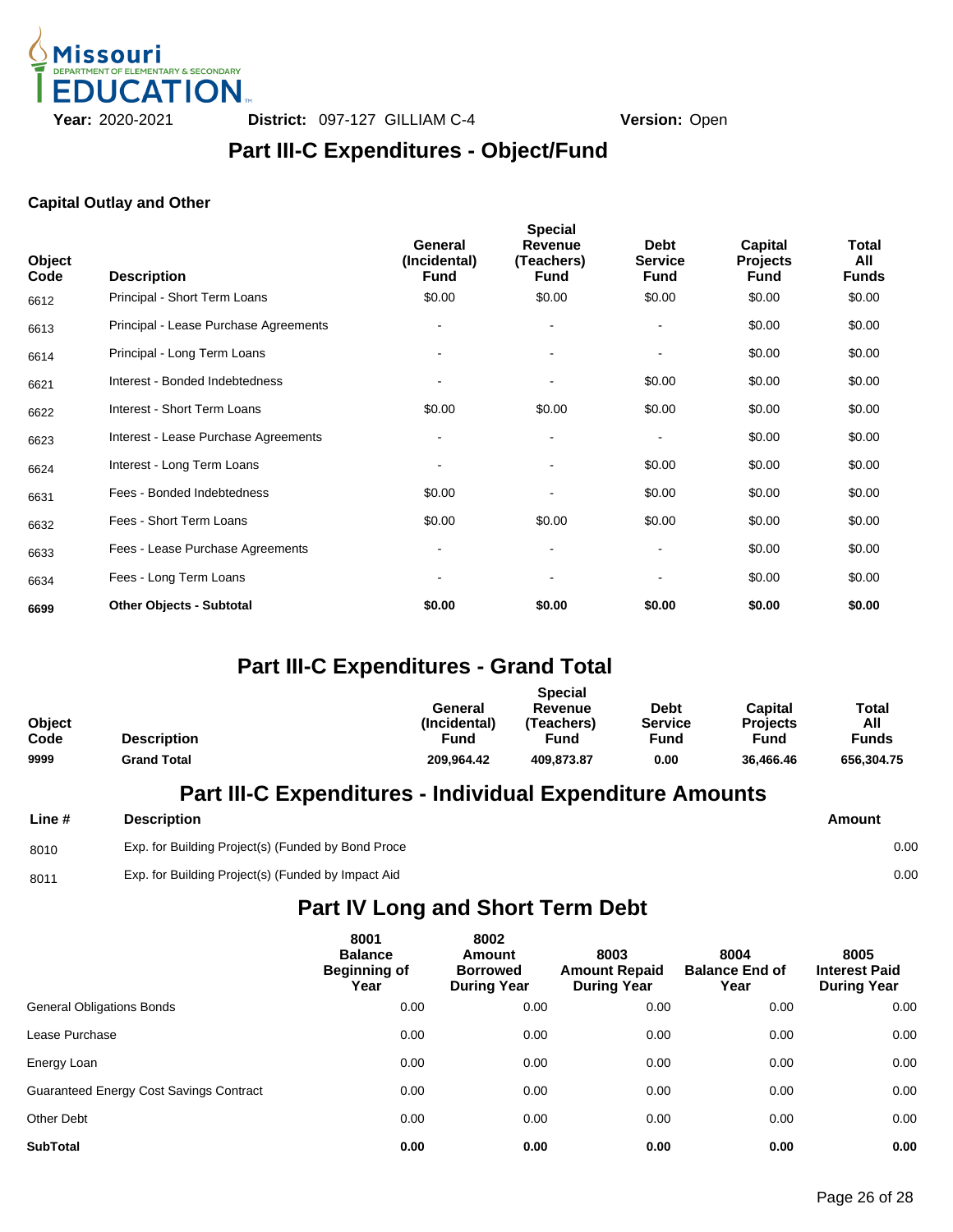

| <b>Year: 2020-2021</b>      | District: 097-127 GILLIAM C-4 |      | Version: Open |      |      |
|-----------------------------|-------------------------------|------|---------------|------|------|
| Tax Anticipation Note (TAN) | 0.00                          | 0.00 | 0.00          | 0.00 | 0.00 |
| Advance Funding             | 0.00                          | 0.00 | 0.00          | 0.00 | 0.00 |
| Revenue Bonds               | 0.00                          | 0.00 | 0.00          | 0.00 | 0.00 |
| <b>Total All Debt</b>       | 0.00                          | 0.00 | 0.00          | 0.00 | 0.00 |

#### **General Obligation Bonds (Bonded Indebtedness) Section 164.121**

| Type of<br><b>Bond Issue</b>                                                           |                                         | <b>Series</b>         | Length<br><b>Term</b>                                                             | 8001<br><b>Balance</b><br><b>Beginning of</b><br>Year | 8002<br><b>Amount</b><br><b>Borrowed</b><br><b>During Year</b> | 8003<br><b>Amount Repaid</b><br><b>During Year</b>             |                                                       | 8004<br><b>Balance End of</b><br>Year    | 8005<br><b>Interest Paid</b><br><b>During Year</b> |
|----------------------------------------------------------------------------------------|-----------------------------------------|-----------------------|-----------------------------------------------------------------------------------|-------------------------------------------------------|----------------------------------------------------------------|----------------------------------------------------------------|-------------------------------------------------------|------------------------------------------|----------------------------------------------------|
|                                                                                        |                                         |                       | There is no General Obligation Bonds (Bonded Indebtedness) debt.                  |                                                       |                                                                |                                                                |                                                       |                                          |                                                    |
|                                                                                        |                                         |                       |                                                                                   |                                                       | <b>Lease Purchase</b><br><b>Section 177.088</b>                |                                                                |                                                       |                                          |                                                    |
| Type of<br>Lease<br><b>Purchase</b>                                                    | Length<br>Term                          | Begin<br>Date         | Refinance<br>Date                                                                 | Original<br>Principal                                 | 8001<br><b>Balance</b><br>Beginning of<br>Year                 | 8002<br><b>Amount</b><br><b>Borrowed</b><br><b>During Year</b> | 8003<br>Amount<br>Repaid<br><b>During Year</b>        | 8004<br><b>Balance End</b><br>οf<br>Year | 8005<br><b>Interest Paid</b><br><b>During Year</b> |
| There is no Lease Purchase debt.                                                       |                                         |                       |                                                                                   |                                                       |                                                                |                                                                |                                                       |                                          |                                                    |
|                                                                                        |                                         |                       |                                                                                   |                                                       | <b>Energy Loan</b><br><b>Section 640.653</b>                   |                                                                |                                                       |                                          |                                                    |
| Type of<br>Project<br>There is no Energy Loan debt.                                    |                                         | Length<br><b>Term</b> | Begin<br>Date                                                                     | Original<br><b>Principal</b>                          | 8001<br><b>Balance</b><br><b>Beginning of</b><br>Year          | 8002<br>Amount<br><b>Borrowed</b><br>During Year               | 8003<br>Amount<br>Repaid<br><b>During Year</b>        | 8004<br><b>Balance End</b><br>οf<br>Year | 8005<br><b>Interest Paid</b><br><b>During Year</b> |
|                                                                                        |                                         |                       |                                                                                   |                                                       | <b>Guaranteed Energy Cost Savings Contract</b>                 |                                                                |                                                       |                                          |                                                    |
|                                                                                        |                                         |                       |                                                                                   |                                                       | Section 8.231                                                  |                                                                |                                                       |                                          |                                                    |
| Vendor<br><b>Name</b>                                                                  | <b>Method</b><br>of<br><b>Financing</b> | Length<br>Term        | <b>Begin</b><br>Date<br>There is no Guaranteed Energy Cost Savings Contract debt. | Original<br><b>Principal</b>                          | 8001<br><b>Balance</b><br><b>Beginning of</b><br>Year          | 8002<br><b>Amount</b><br><b>Borrowed</b><br><b>During Year</b> | 8003<br>Amount<br>Repaid<br><b>During Year</b>        | 8004<br><b>Balance</b><br>End of<br>Year | 8005<br><b>Interest Paid</b><br><b>During Year</b> |
|                                                                                        |                                         |                       |                                                                                   |                                                       | <b>Other Debt</b>                                              |                                                                |                                                       |                                          |                                                    |
|                                                                                        |                                         |                       |                                                                                   |                                                       | Section 177.082, etc.                                          |                                                                |                                                       |                                          |                                                    |
| <b>Debt</b><br>There is no Other debt.                                                 | Length<br>Term                          | Begin<br>Date         | Refinance<br>Date                                                                 | Original<br><b>Principal</b>                          | 8001<br><b>Balance</b><br><b>Beginning of</b><br>Year          | 8002<br><b>Amount</b><br><b>Borrowed</b><br><b>During Year</b> | 8003<br><b>Amount</b><br>Repaid<br><b>During Year</b> | 8004<br>Balance End<br>of<br>Year        | 8005<br><b>Interest Paid</b><br>During Year        |
|                                                                                        |                                         |                       |                                                                                   |                                                       | Tax Anticipation Note (TAN)<br><b>Section 165.131</b>          |                                                                |                                                       |                                          |                                                    |
| <b>Fund</b><br><b>Borrowed</b><br>For<br>There is no Tax Anticipation Note (TAN) debt. |                                         | <b>Begin</b><br>Date  | Date<br>Paid<br>Off                                                               | Original<br>Principal                                 | 8001<br><b>Balance</b><br><b>Beginning of</b><br>Year          | 8002<br>Amount<br><b>Borrowed</b><br><b>During Year</b>        | 8003<br>Amount<br>Repaid<br><b>During Year</b>        | 8004<br><b>Balance End</b><br>οf<br>Year | 8005<br><b>Interest Paid</b><br><b>During Year</b> |